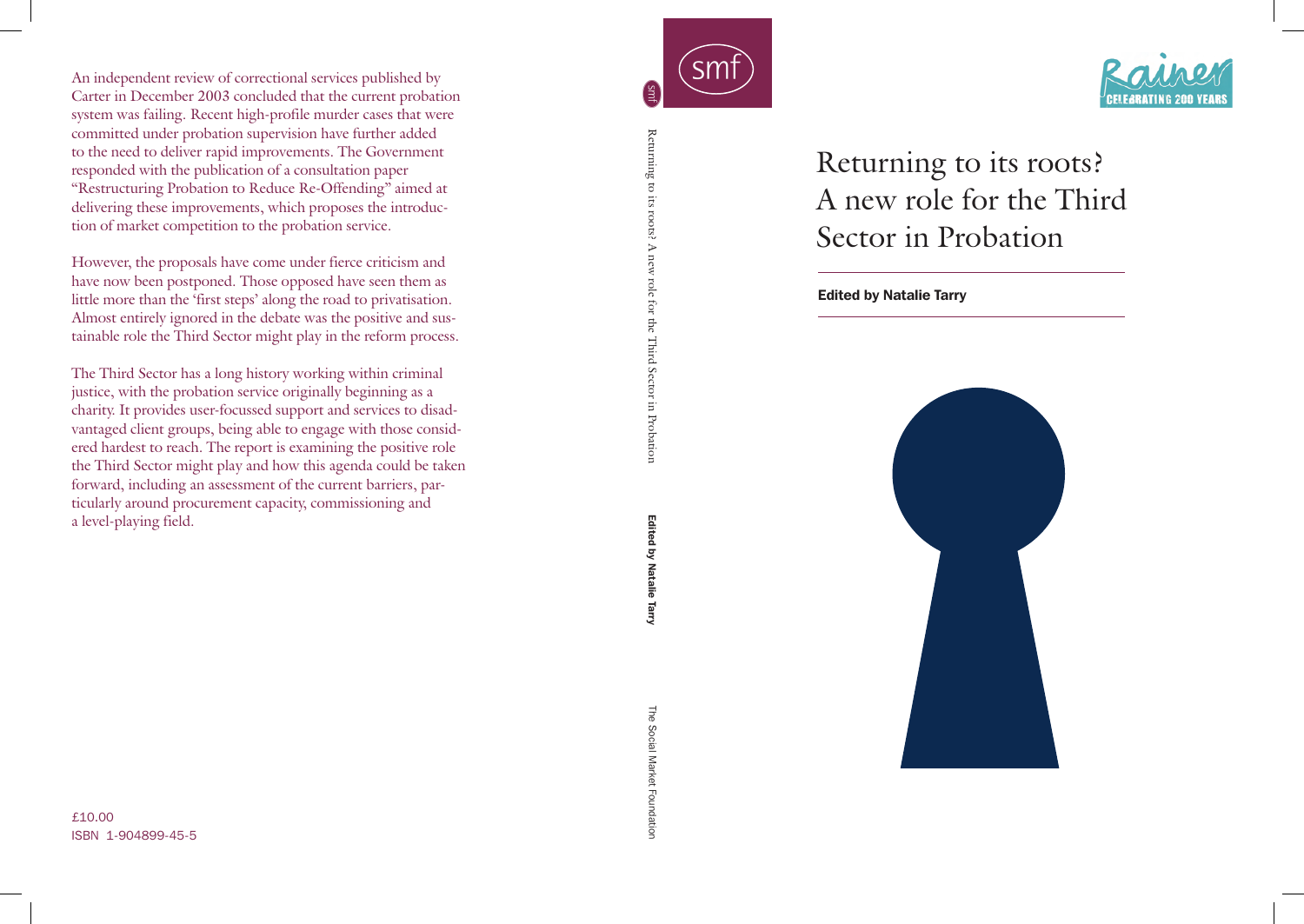# The Social Market Foundation

The Foundation's main activity is to commission and publish original papers by independent academic and other experts on key topics in the economic and social fields, with a view to stimulating public discussion on the performance of markets and the social framework within which they operate. The Foundation is a registered charity and a company limited by guarantee. It is independent of any political party or group and is financed by the sale of publications and by voluntary donations from individuals, organisations and companies. The views expressed in publications are those of the authors and do not represent a corporate opinion of the Foundation.

#### Chairman

David Lipsey (Lord Lipsey of Tooting Bec)

### Members of the Board

Viscount Chandos Gavyn Davies David Edmonds Brian Pomeroy Shriti Vadera

#### **Director**

Ann Rossiter

#### Kindly supported by Rainer

Rainer is the national charity for under-supported young people. Last year we worked with 18,000 young people and young adults across the country, providing and acting as a gateway to a full range of services for those caught up in the criminal justice system, in or leaving care or those who face challenges with education or employability. Our policy and communications work draws on this experience to raise awareness of the issues faced by under-supported young people and to inform public policy and practice. This year marks our 200th anniversary. www.raineronline.org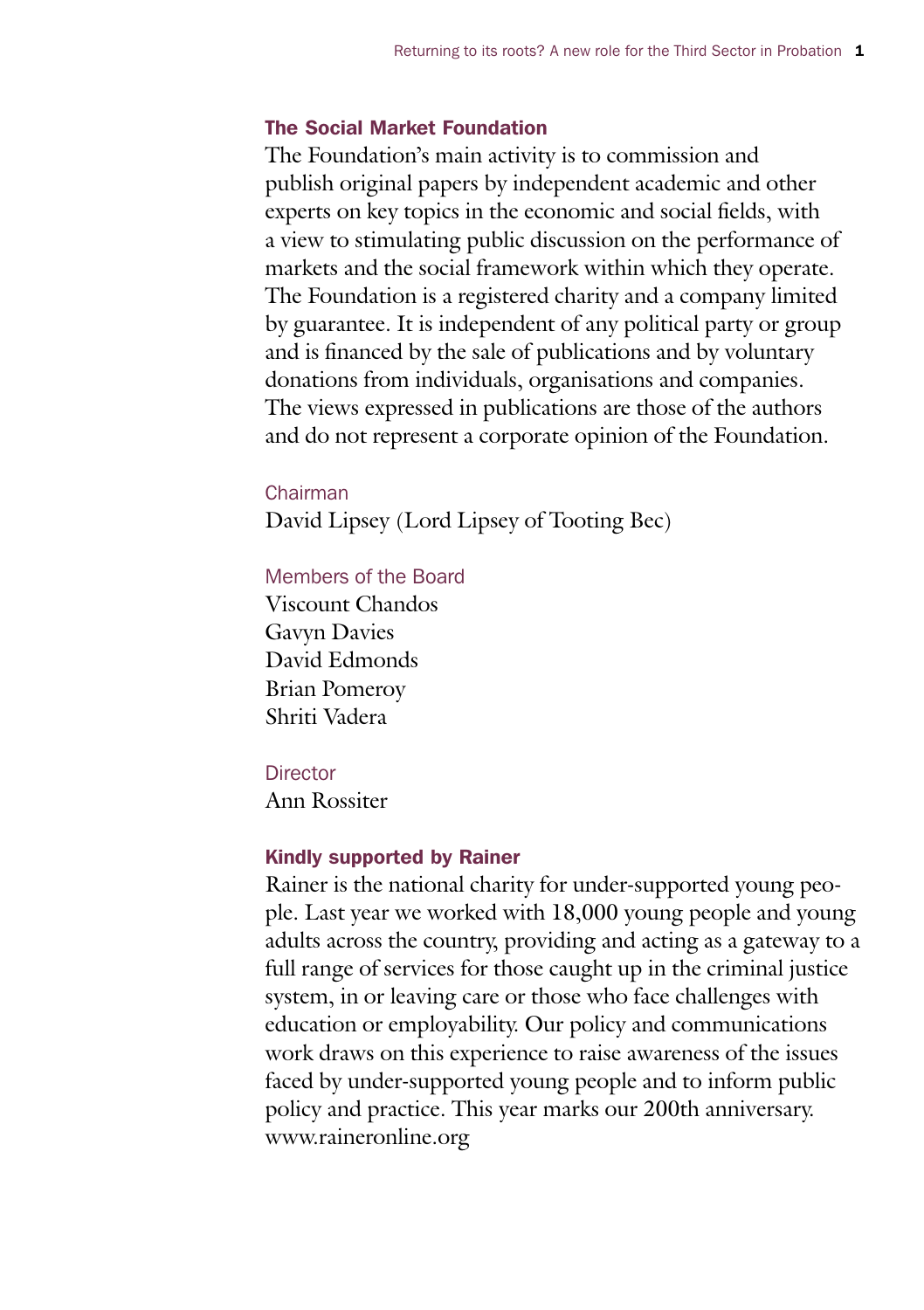First published by The Social Market Foundation, September 2006

The Social Market Foundation 11 Tufton Street London SW1P 3QB

Copyright © The Social Market Foundation, 2006

The moral right of the authors has been asserted. All rights reserved. Without limiting the rights under copyright reserved above, no part of this publication may be reproduced, stored or introduced into a retrieval system, or transmitted, in any form or by any means (electronic, mechanical, photocopying, recording, or otherwise), without the prior written permission of both the copyright owner and the publisher of this book.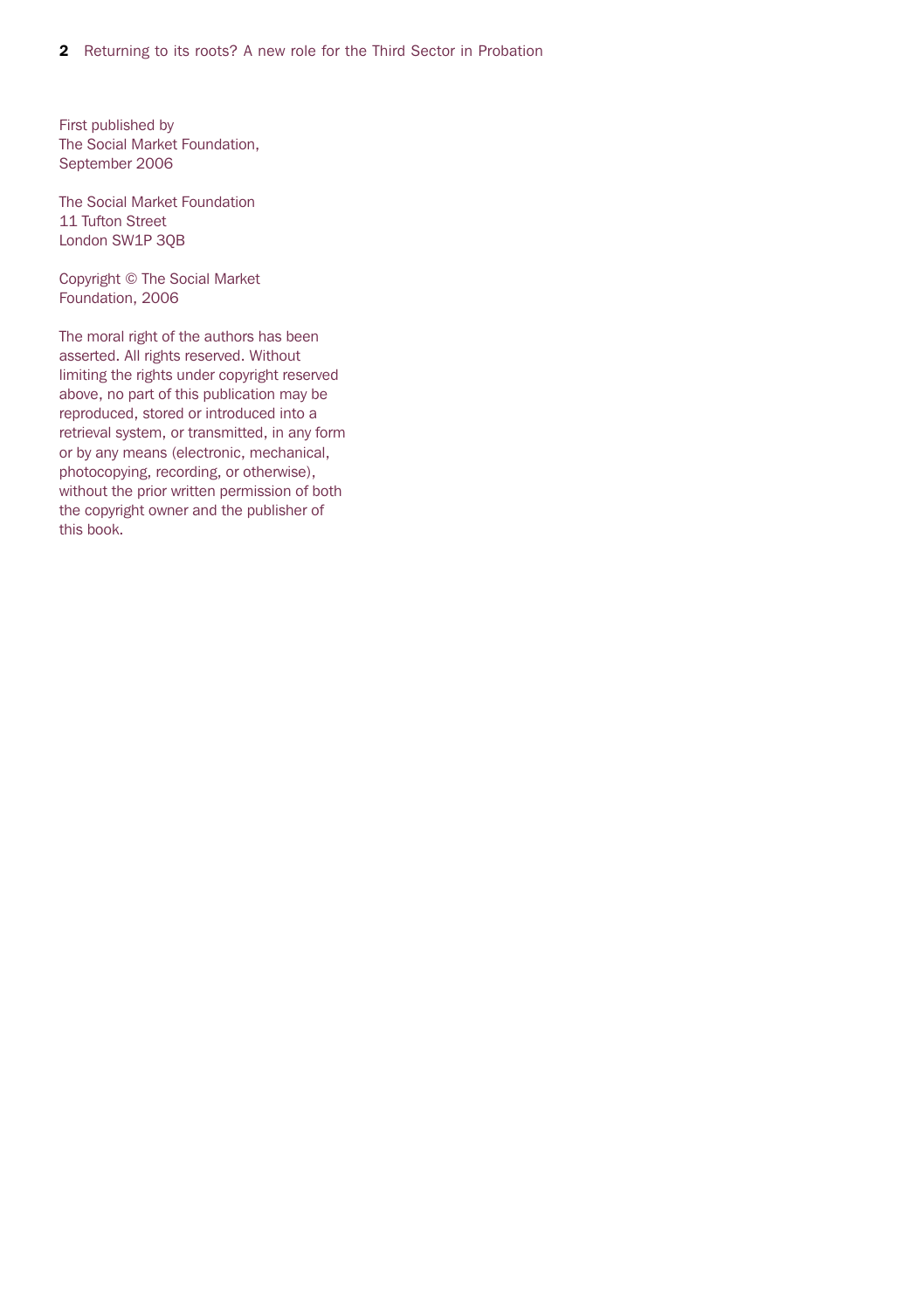# **Contents**

| About the authors                                                                                                                                | 4  |
|--------------------------------------------------------------------------------------------------------------------------------------------------|----|
| Foreword                                                                                                                                         | 8  |
| Introduction and Executive Summary - Natalie Tarry                                                                                               | 11 |
| Chapter 1: The National Offender Management Service -<br>the case for change - Nicola Lowit                                                      | 20 |
| Chapter 2: Throwing away the key? The historical and<br>modern context of charities working in the criminal justice<br>system - Joyce Moseley    | 27 |
| Chapter 3: The transformation of public services – the<br>voluntary and community sector and the criminal justice<br>system - Stuart Etherington | 36 |
| Chapter 4: From ashtrays to enterprises? Third sector<br>involvement in the criminal justice system - Nick Aldridge<br>and Stephen Bubb          | 44 |
| Chapter 5: Just another service provider? The voluntary<br>sector's place in the National Offender Management<br>Service - Julian Corner         | 53 |
| Chapter 6: Working with volunteers and the voluntary<br>sector - some lessons for probation from youth justice -<br>Rod Morgan                   | 62 |
| Chapter $7:$ Supervision in the Community – an alternative<br>approach - Harry Fletcher                                                          | 70 |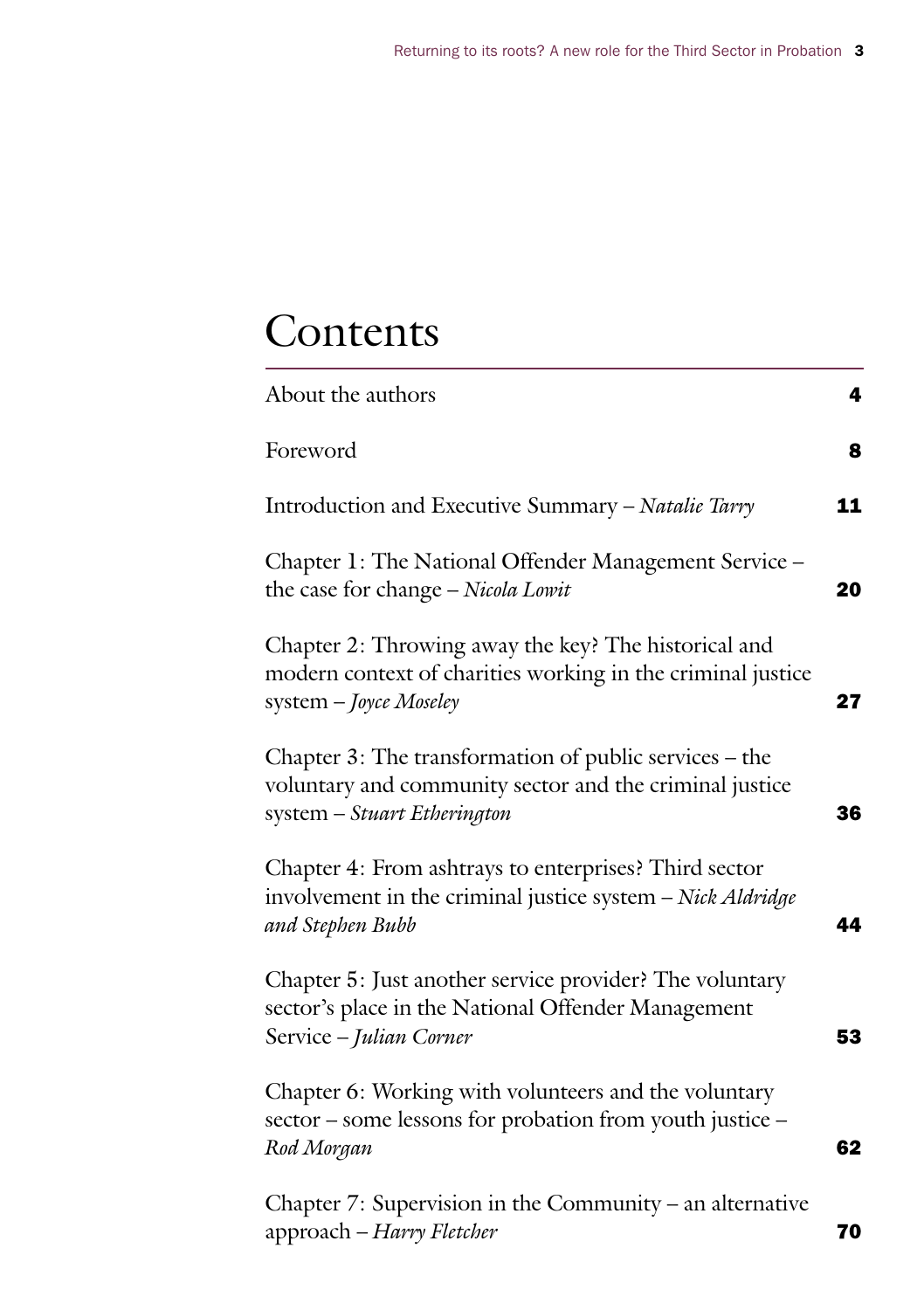# About the authors

# Nick Aldridge, Director of Strategy and Communications, acevo

Nick Aldridge is acevo's Director of Strategy and Communications. He recently completed a secondment to the Cabinet Office, working on an action plan for increased third sector involvement in public service delivery and reform.

 Nick is the author of "Communities in Control", published by the Social Market Foundation, and was a member of the steering group that developed the sector's new code of governance. He writes a column in *Social Enterprise Magazine.*

#### Stephen Bubb, Chief Executive, acevo

Stephen Bubb is Chief Executive of the Association of Chief Executives of Voluntary Organisations (acevo) where his work on leadership and sector funding has radically shifted attitudes and policies. Described by the *Financial Times* as a leading proponent of boardroom reform, Stephen is also known as an influential networker.

 He is currently an Independent Assessor for government appointments, a Council member of the Public Management and Policy Association, and a fellow of the RSA. He is the Chair of the Strategy Committee of Guy's & St Thomas' NHS Foundation Trust. He is a member of the *Sunday Times*/YouGov Think Tank of the country's top strategic thinkers and influencers and a member of the Cabinet Office's Honours Advisory Committee. This year Stephen is to become Secretary General of a European Leaders Network, having steered its set up and has recently become Chair of the Adventure Capital Fund.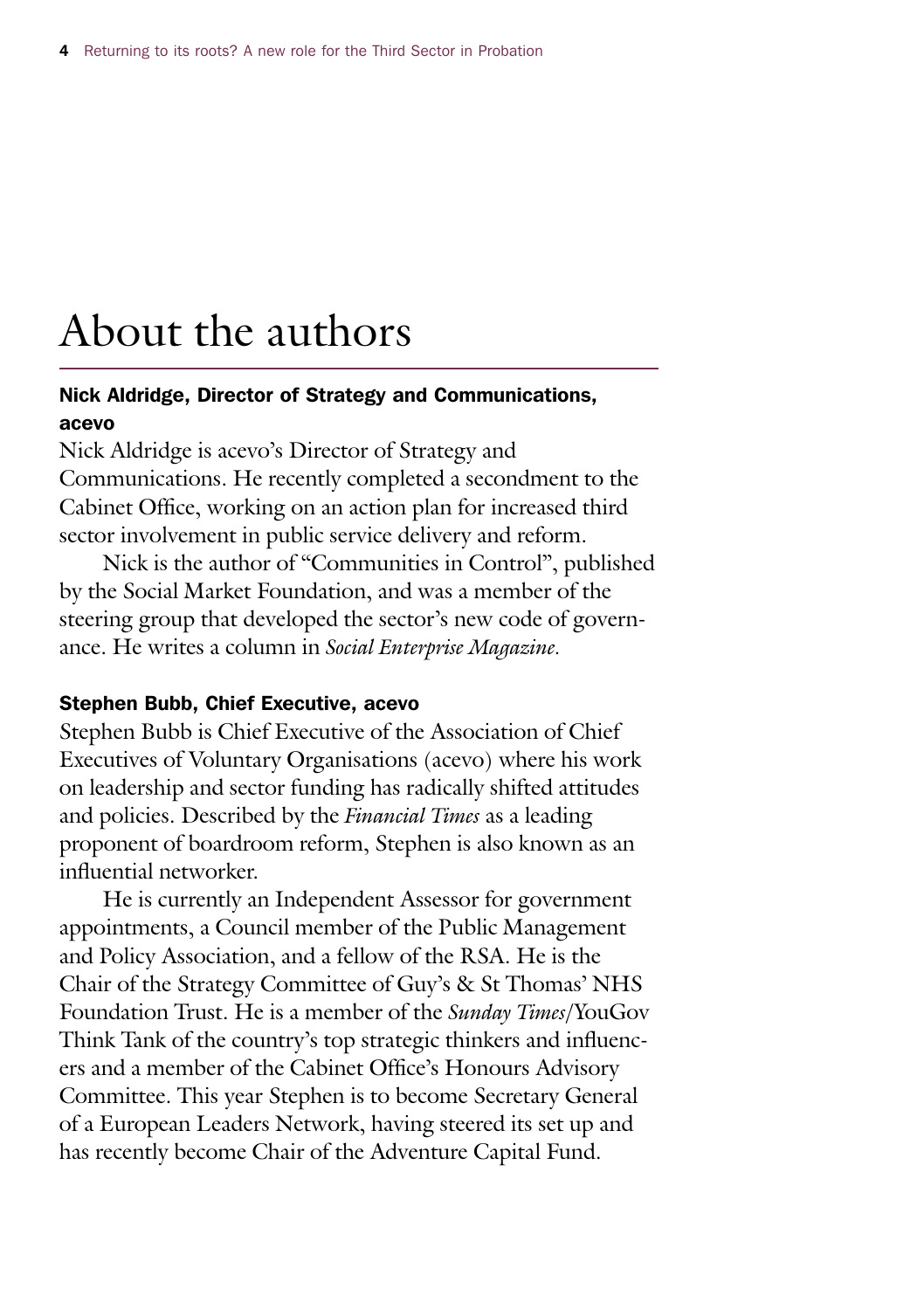# Julian Corner, Chief Executive, Revolving Doors Agency

Julian Corner became Revolving Doors Agency's Chief Executive in 2004. He previously worked as a civil servant in the Department of Education and Employment, the Cabinet Office, the Office of the Deputy Prime Minister and finally the Home Office. He was lead author of the Social Exclusion Unit's report 'Reducing Re-offending by Ex-prisoners' and coordinated the Home Office's 'National Reducing Re-offending Action Plan'.

 Julian contributes to a number of Government advisory groups and currently acts as a trustee of Housing Association Charitable Trust.

#### Stuart Etherington, Chief Executive, NCVO

Stuart Etherington was appointed Chief Executive of NCVO in 1994. Previously he was Chief Executive of the Royal National Institute for Deaf People. He has been awarded an honorary doctorate from Brunel University and is a Visiting Professor in voluntary sector policy at South Bank University. Stuart is a trustee of Business in the Community, CIVICUS Global and the Experience Corps.

 His government appointments include the Economic and Social Research Council and the Prime Minister's Delivery Unit. He has also served on the Cabinet Office Performance and Innovation Unit's Advisory Board on the voluntary sector and the Treasury's Cross Cutting Review on the role of the voluntary sector.

# Harry Fletcher, Assistant General Secretary, National Association of Prison Officers (Napo)

For over 20 years Harry has had responsibility for press, parliamentary activity, public speaking and campaigning at Napo, and previously at the National Council for Civil Liberties. He edits and writes Napo News, which is a monthly magazine for all union members.

 In 2004 he established the first all-party trade union group on criminal justice issues. This was followed in 2006 by the establishment of a similar cross-party group for the family courts.

He has written regularly for various magazines, has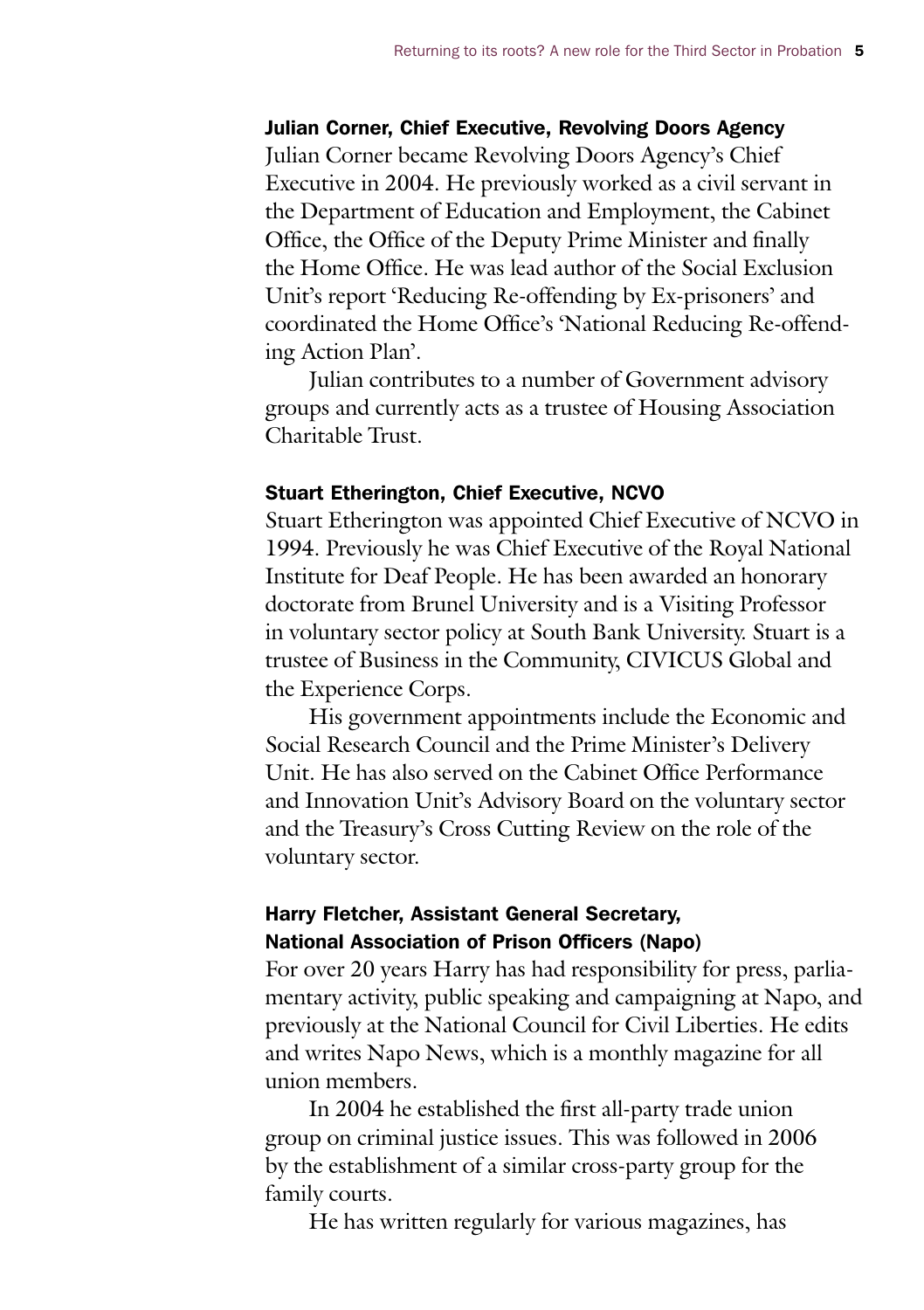presented papers at national conferences on a range of issues including public protection, drug testing and the Family Courts. He has also spoken at fringe meetings at the TUC and all main political party conferences.

# Nicola Lowit, Deputy Director, Commissioning and Contestability Programme, NOMS

Nicola Lowit is Deputy Director of the Commissioning and Contestability Programme, and led the project team which put in place the first stage of commissioning across NOMS in April 2006.

 Nicola has a background in education and training, and worked in the voluntary, public and independent sectors before joining the Prison Service in 1999, first as an Education Advisor, then in the Juvenile Group where she was responsible for negotiating and managing the service level agreement with the Youth Justice Board for the delivery of custodial places for juveniles.

#### Professor Rod Morgan, Chair, Youth Justice Board

Rod Morgan became Chair of the Youth Justice Board in April 2004. He was formerly HM Chief Inspector of Probation for England and Wales. Before that he was Professor of Criminal Justice in the faculty of law at the University of Bristol, where he remains Professor Emeritus.

 Rod has served as an expert advisor to the Council of Europe and Amnesty International on custodial conditions and process, and the prevention of torture – a topic on which he has written several books, including the Council of Europe's own guide to the Work of the European Committee for the Prevention of Torture.

 He is the co-editor of the principal text in the field of criminology in the UK, *The Oxford Handbook of Criminology* and is currently preparing a similar text on probation policy, research and practice.

#### Joyce Moseley, Chief Executive, Rainer

Joyce Moseley has been Rainer's chief executive since October 1999.

She served two terms of office as a member of the Youth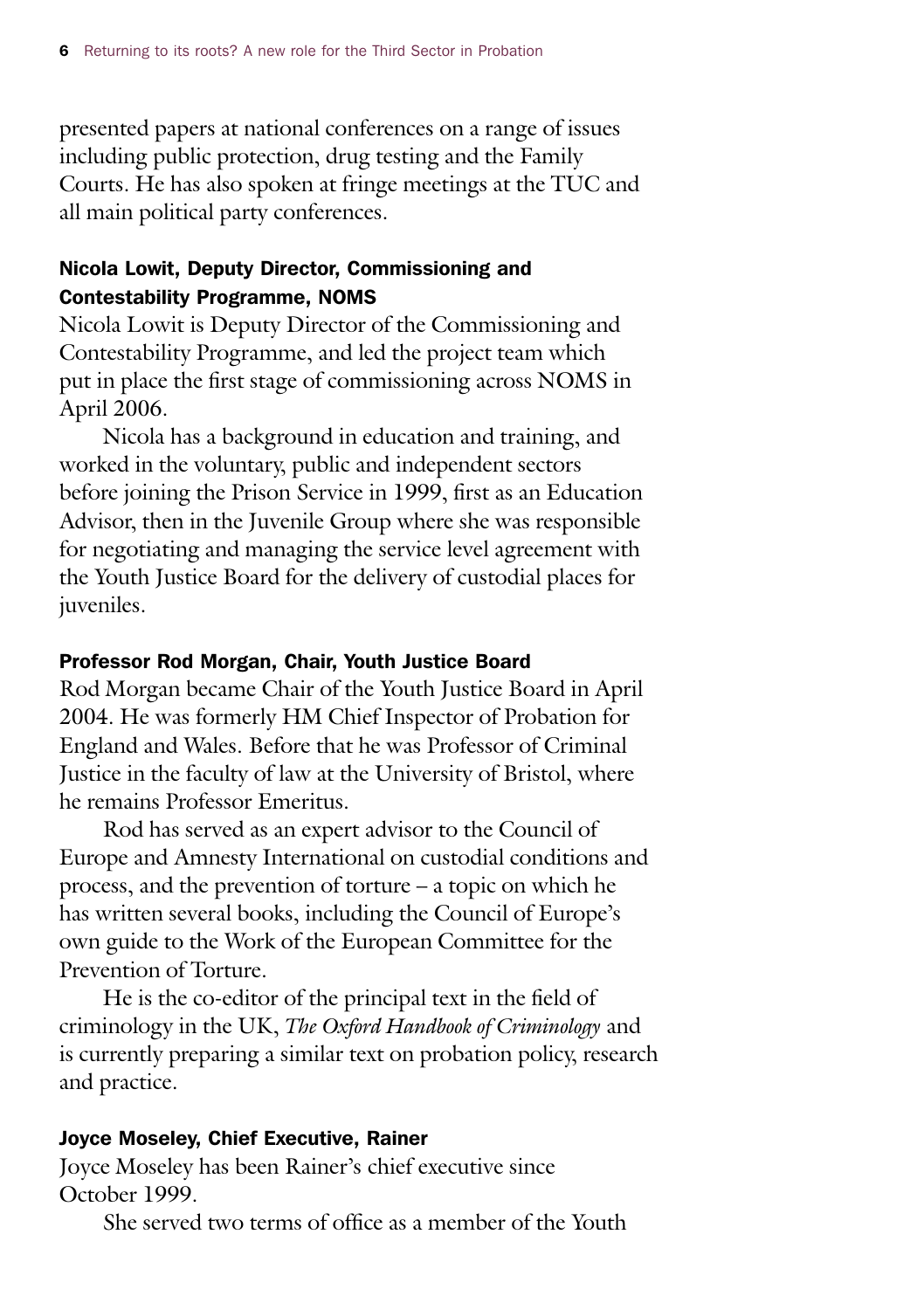Justice Board from its formation in 1998 and was formerly a director of social services and vice president of the association of directors of social services.

 Joyce is a trustee of 'The Who Cares? Trust', which promotes the needs of children in public care, and of an inner London community regeneration trust.

# Natalie Tarry, Director of Research, Social Market Foundation

Natalie Tarry is Director of Research at the Social Market Foundation and is responsible for SMF's research programme. The programme includes work streams on public service reform, the operation of markets, life chances and the public realm.

 Before joining the SMF, Natalie spent fours years working for the New Local Government Network, an independent local government think tank, where she worked and published on user choice, city regions, PPPs, regeneration and governance issues.

 Prior to that Natalie worked at the European Parliament in Brussels and for a research institute/consultancy in Frankfurt.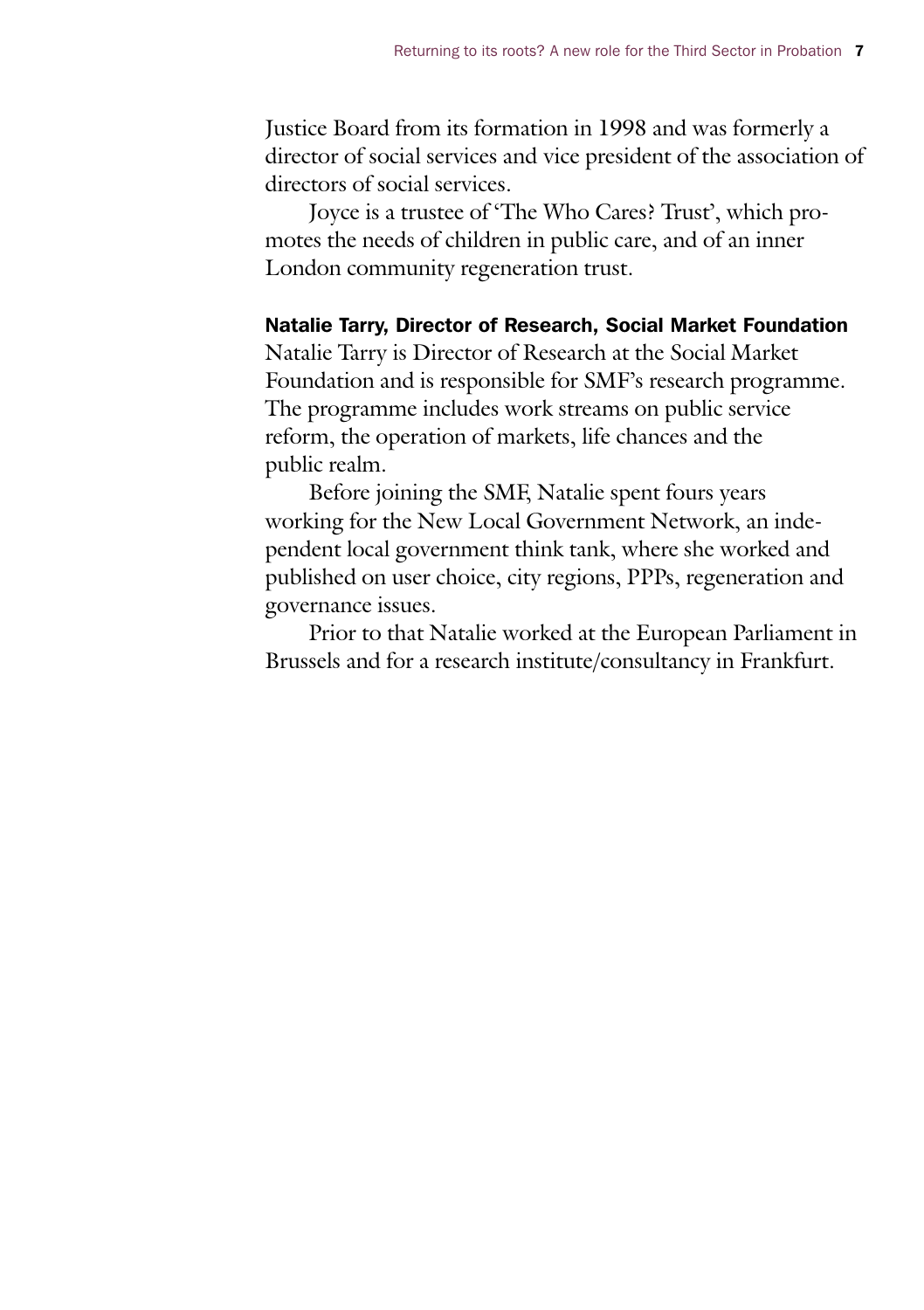# Foreword

The third sector has played a large role in the rapid and effective development of public services. Through an amalgamation of community organisations, social enterprises and co-operatives, the Government has ensured that vital services are delivered to the maximum standard whilst preserving important parts of the public sector ethos. Public services across the board - from hospitals and prisons to the transport infrastructure - are being transformed by the third sector in the UK.

 Next to embrace this tidal wave of change should be the National Offender Management Service (NOMS). We need a diverse range of interventions for the diverse range of people we aim to serve. This is not to say that the prison service has not progressed considerably so far. Since 1997 spending on prisons has increased by over 30% in real terms and spending on probation has increased by 70%. NOMS spends over £800 million a year, a quarter of its budget on private and non-profit providers, in developing new prisons or for use in prison escort services a well as electronic monitoring services. This has been successful, with these new prisons improving each year.

 The competitive market in the prison estate has been beneficial to the Prison Service. Private prisons have become a significant and effective part of the estate, raising standards of delivery, increasing capacity, and introducing dynamic management practices into the system. The National Probation Service has delivered real improvements too – using group work programmes to achieve record level performance. Community penalty enforcement rates, for example, have risen from 43% in 2001 to over 90% now.

 However, it is important to recognise that Government or the market cannot always offer the best solution to problems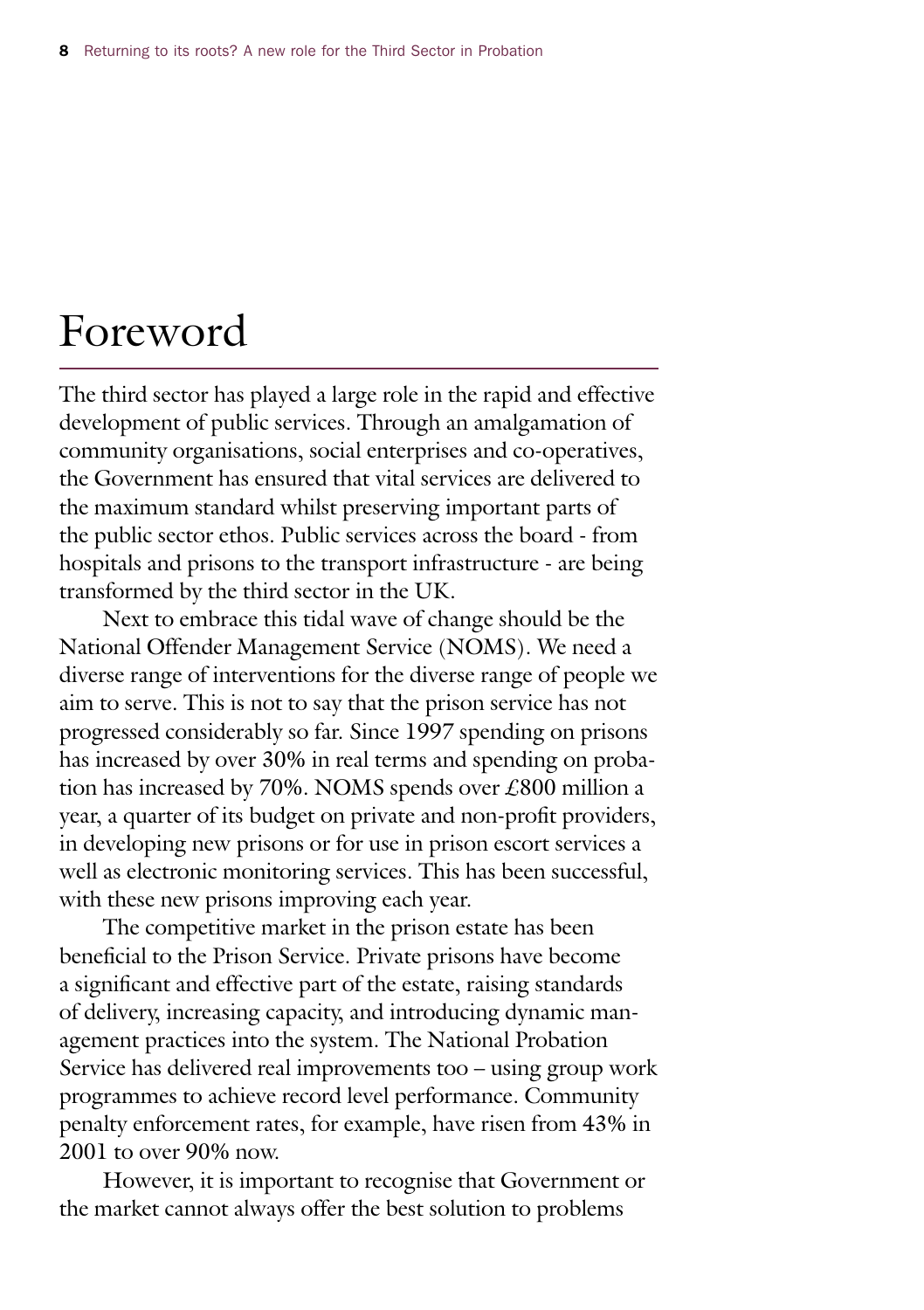within the custodial sector. We need reform to help us meet targets to reduce the rate of reoffending by 5% by 2008 and by 10% by 2010, for example. I would also like to see greater consistency in performance in the service across organisational and geographical boundaries.

 We have an opportunity to embrace change and use the competition of the third sector to drive up standards. I want to see a debate about what role the third sector can play in providing services for probation. The third sector could offer a great deal to probation services. We must give such organisations a chance to provide services that have been locked in the hands of those who have not always delivered to the needs of individual communities.

 Patrick Carter's review of the correctional services in England and Wales, "Managing Offenders, Reducing Crime", concluded that improved effectiveness and value for money would be delivered through greater competition from private and voluntary providers and through establishing a purchaser/ provider split to give public value partnership. We can challenge existing suppliers to demonstrate that they continue to offer the best value for money to the taxpayer and, if they do not, offer other providers the opportunity to do it better instead. A history of the custodial sector shows that the introduction of contestability drives up performance on the part, not only of the new providers who enter the market, but also of the remaining public sector providers who raise their game to meet the challenge.

 What we envisage is a phased programme whereby certain elements of probation activity are market-tested to find the best provider. In some cases, that provider will come from the voluntary and community sector or private. But in many cases, we expect that the best provider will continue to be the public sector, either because the public sector is already delivering a high-quality service in the particular case and/or because the competition has provided an incentive to raise performance further. We will be looking at how we can encourage the voluntary and community sector to compete for contracts either bidding directly or in partnership with trusts and other providers.

 The third sector has valuable experience in social enterprise and indeed social justice. It has the knowledge and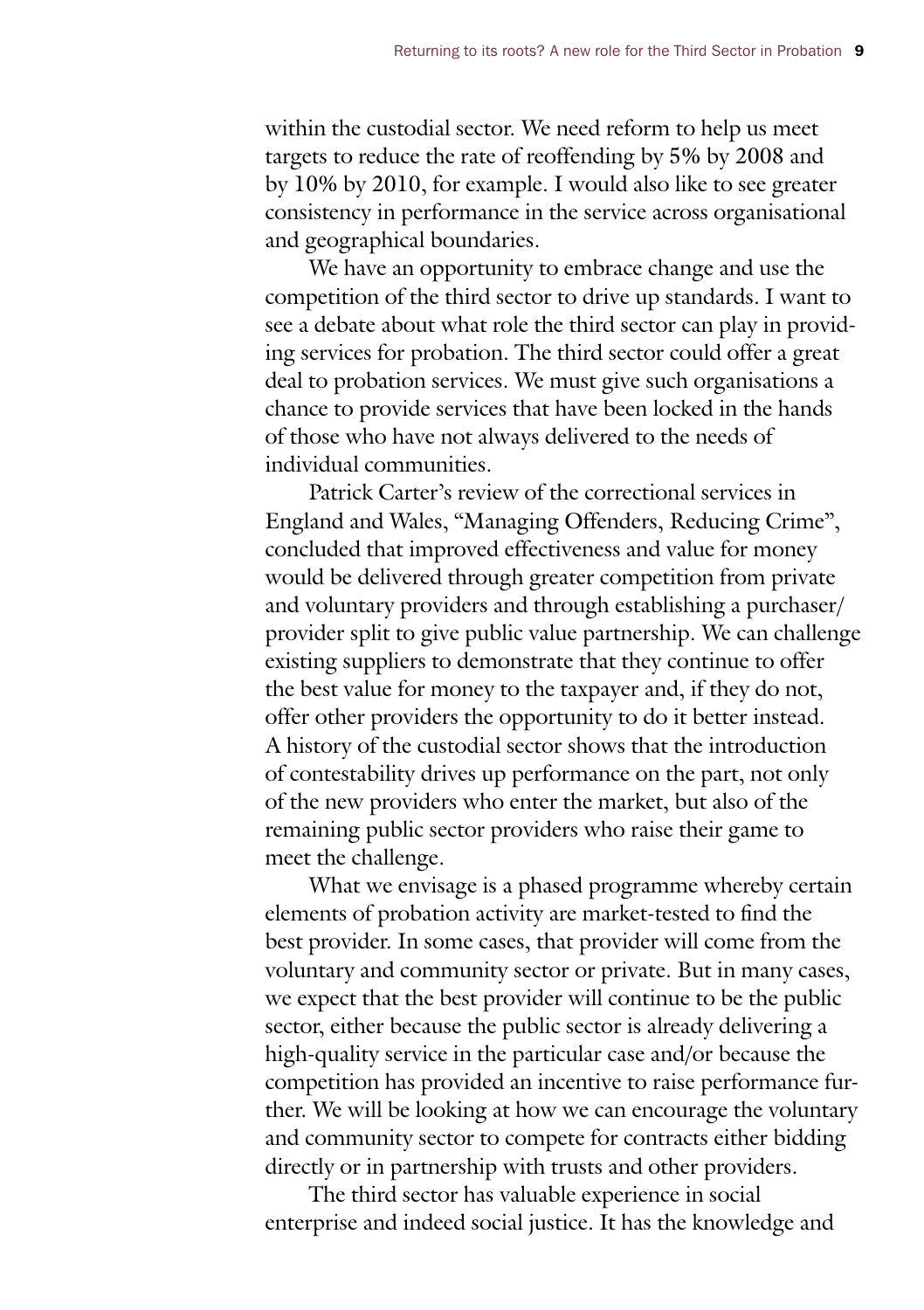the guidance to meet specific personal needs and it can tackle newly arising social issues that probation is closely associated with. With its experience and independence to innovate, it has a unique ability to be flexible and offer joined up service delivery. We should debate how to use this to improve our service – working across organisational boundaries to reduce re-offending and increase public confidence. This collection of essays opens an important debate that should help to revolutionise how probation operates.

Gerry Sutcliffe MP Under-Secretary of State for Criminal Justice and Offender Management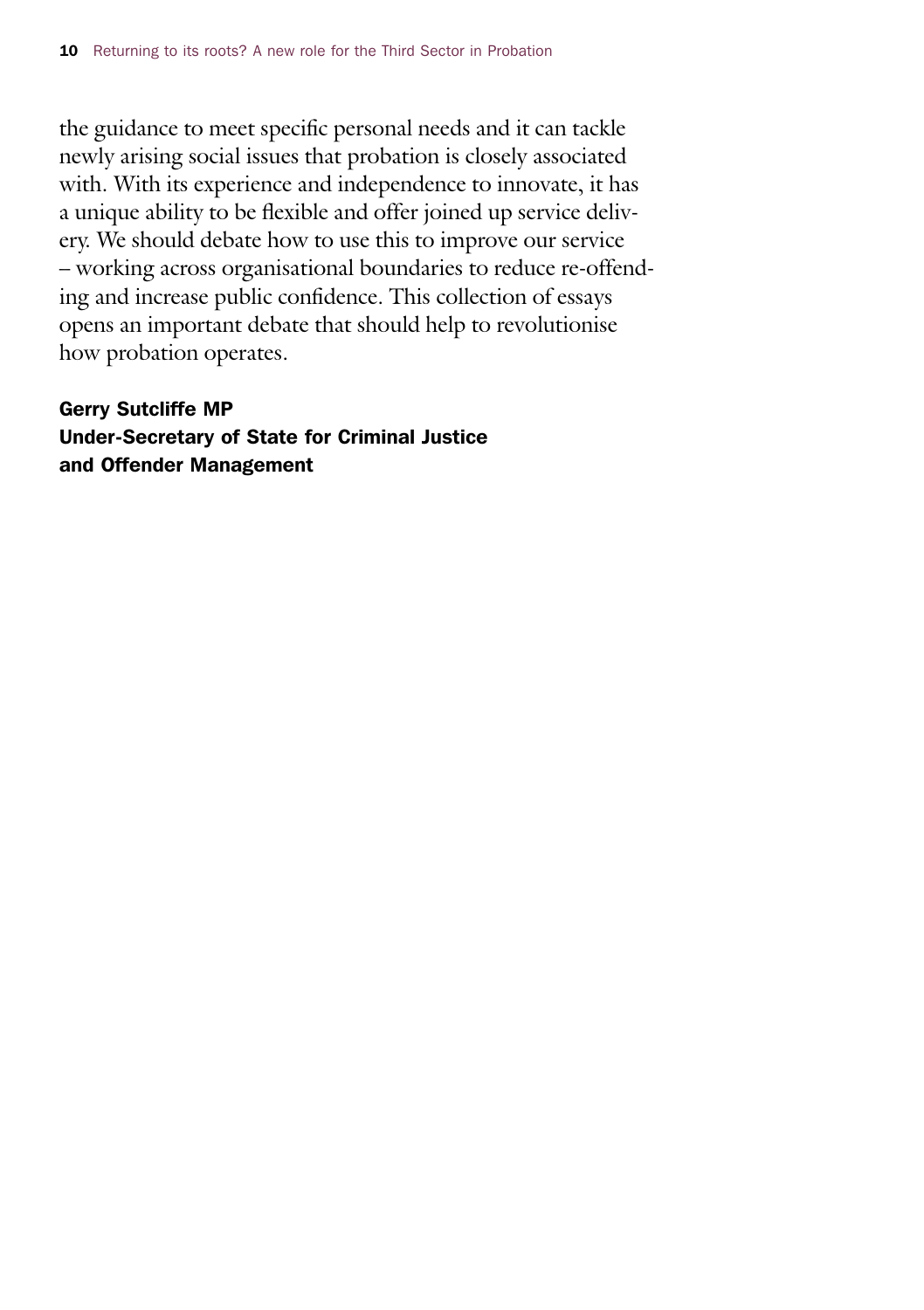# Introduction and Executive Summary

#### Background to the probation service reforms

Since 1997 spending on prisons has risen by more than 25% in real terms since 2001, while spending on probation has risen by 39% over the same period.<sup>1</sup> Despite major new investment, almost 60% of people who pass through the criminal justice system re-offend within two years.2 Drastic action is needed to combat this cycle of re-offending; with estimated costs near 11 billion pounds per year.<sup>3</sup>

 High-profile cases such as the murder of investment banker John Monkton committed under probation supervision have added to the pressure for rapid improvements and have led to an attempt at "rebalancing the criminal justice system in favour of the law-abiding majority and the victim", something that some commentators have cautioned against as a move towards greater retribution rather than rehabilitation.<sup>4</sup>

 An independent review of correctional services produced by Carter in December 2003 also came to the conclusion that the current probation system was failing and that a new approach was needed.<sup>5</sup>

#### In particular, the report recommended:

- tough and rigorous sentences for offenders
- a new role for the judiciary
- end-to-end offender management
- improving contestability and competition within the corrections market.

# The Home Office responded with the publication of 'Reducing

1 Prison Reform Trust, *Bromley Briefings Prison File* (London: Prison Reform Trust, 2006).

2 CBI, Transforming Criminal Justice: Protecting the public – Partnership in offender management (London: CBI, 2006).

3 Social Exclusion Unit, *Reducing Re-offending by Ex-prisoners* (West Yorkshire: Social Exclusion, 2002).

4 Erwin James, 'Insider looking out', *The Guardian,*  5 April 2006.

5 Patrick Carter, *Managing Offenders, Reducing Crime*  (London: Home Office, 2003).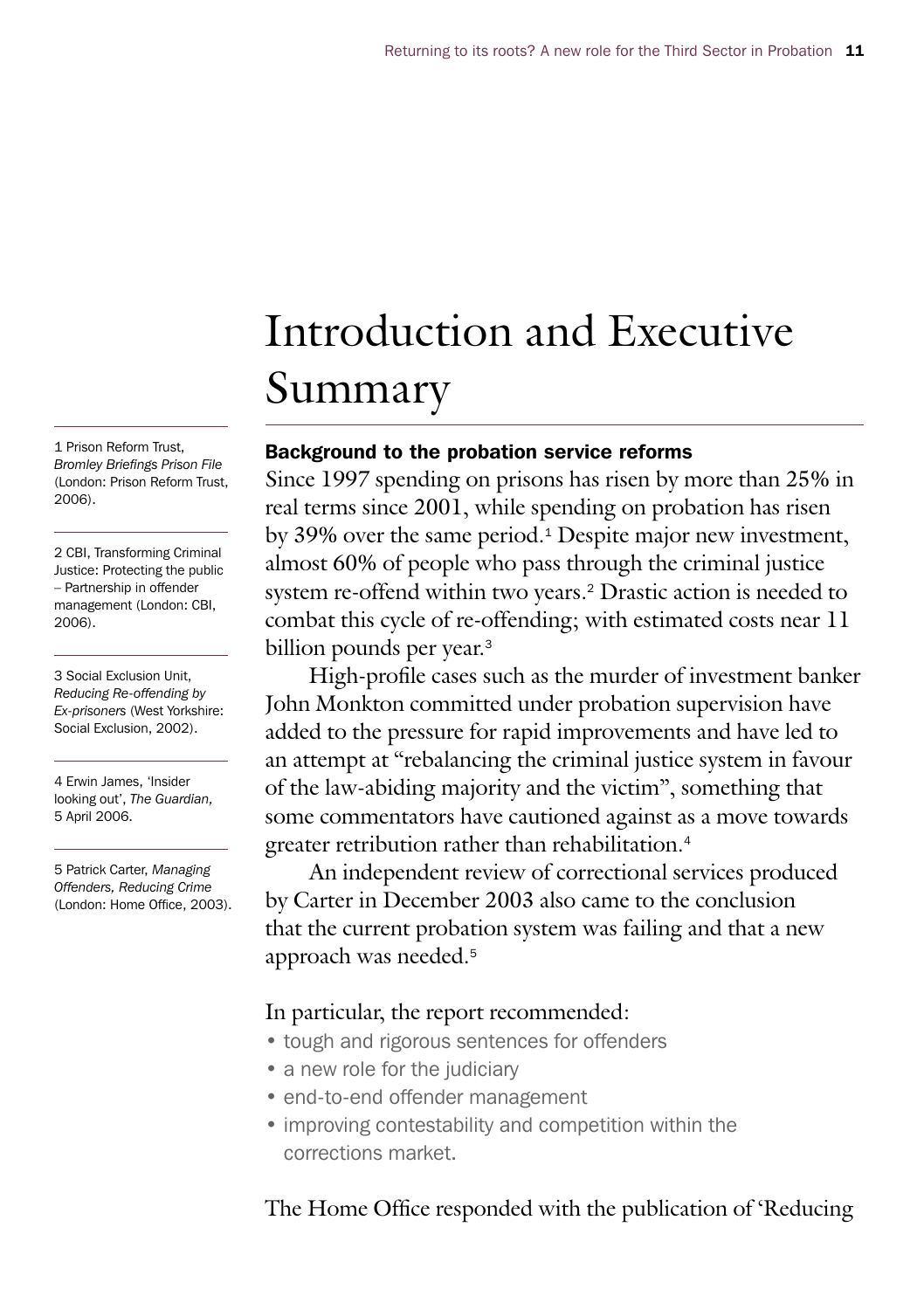Crime – Changing Lives' aimed at delivering these improvements, which proposed the introduction of market competition and contestability in to the probation service.<sup>6</sup> It set out proposals to manage offenders under an integrated National Offender Management Service (NOMS) that would focus on end-to-end management of offenders.

Is contestability the solution?

Contestability is central to the government's reform programme. Previously, a network of local Probation Boards comprised the National Probation Service (NPS). Probation Boards had the statutory right to provide all probation services. From April 2006, the NPS was transformed into a purchaser-provider model with the National Offender Management Service (NOMS) commissioning providers from the public, voluntary and private sectors. Probation Boards will become Trusts, working with their Regional Offender Manager (ROMs).

 As the Home Office website states: "As a commissioning organisation, NOMS' activities will be carried out by a range of providers, primarily those within the National Probation Service and HM Prison Service. NOMS will use commissioning from a range of providers to secure places in custody or on community sentences, based on quality, value for money and innovation. It will use providers in the public, commercial and not-for-profit/voluntary sector."

 In effect, the NPS now acts as a purchasing agency, employing market mechanisms to identify the best, most cost effective source of service delivery. For the first phase of this process, a target was set of five percent of the main resource grant to be contracted out to the voluntary community and private sectors, by the second half of the current financial year. This target builds on a longstanding partnership with the voluntary sector. Over a thousand different voluntary and community sector organisations are working in the prison and probation area, including drug treatment, resettlement and welfare to work programmes.

 In accordance with sweeping public service reforms, greater third sector participation in public service delivery is deemed key to providing innovative, value for money services. In a speech to the Future Services Network's Three Sectors confer6 David Blunkett, *Reducing Crime, Changing Lives* (London: Home Office, 2004).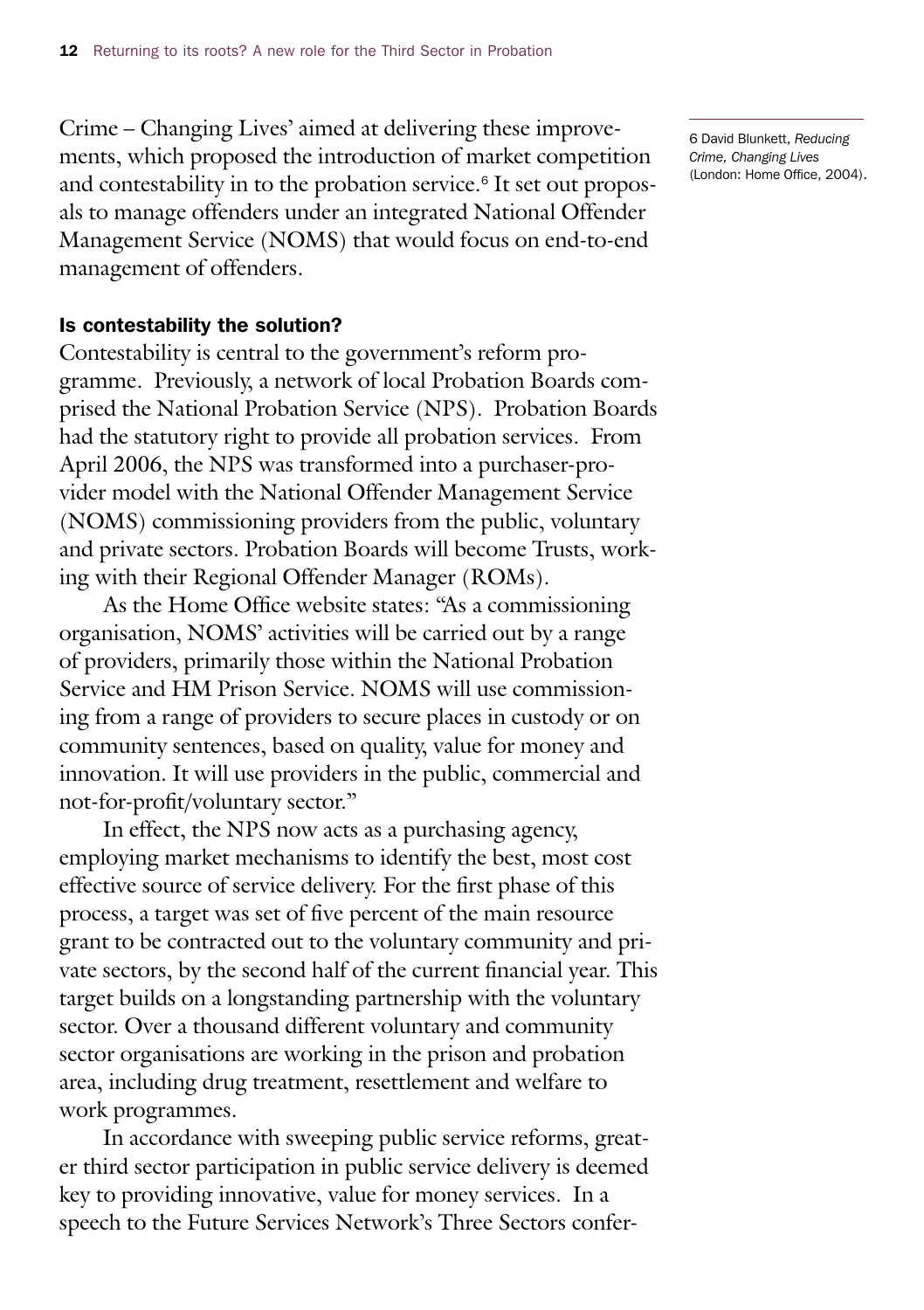7 Tony Blair, *Voluntary Sector Speech at the Future Services Network Conference,* 22 June 2006.

8 Helen Edwards, *Message from Helen Edwards: review of the Criminal Justice System,* 20 July 2006.

# ence in June 2006, Prime Minster Tony Blair said:

*"… if we want to increase the amount of creativity and innovation then we should be using the creativity and innovation there is in whatever part of society. And the truth is some of those organisations that are doing the most ground-breaking…, most innovative work are to be found in the voluntary sector today."*<sup>7</sup>

# In a recent statement Helen Edwards, the Chief Executive of NOMS, echoed these sentiments:

*"We want to get a wider range of partners involved in managing offenders and cutting re-offending. Therefore, we will legislate to open up probation to other providers, and will only award contracts to those who can prove they will deliver reductions in re-offending, and keep the public safe. We need to bring in expertise from the private and voluntary sectors to drive up the quality and performance of community punishments."*<sup>8</sup>

The proposals have come under fierce criticism and have provoked an intense ideological debate as Nicola Lowit from NOMS describes in Chapter 1. She makes the case for commissioning and contestability and explains the government's rationale for the reform program. She views the introduction of competition as a key driver to deliver service improvements in the prison and probation service.

 Those opposed have seen them as little more than the 'first steps' along the road to privatisation. Almost entirely ignored in the debate is the positive and sustainable role the third sector might play in the reform process, unencumbered by the profit motives of the private sector.

 Joyce Moseley, the Chief Executive of Rainer, points out in her contribution that the contestability agenda is, first and foremost, a mechanism that ensures that all sectors have an opportunity to contribute to service delivery. Currently only three per cent of the budget for adult offenders is spent outside the probation service. She further emphasises that suggesting that the third sector might be better at delivering services is not to make an ideological argument. Nor does it threaten the raison d'être of public provision as is often alleged. Instead she argues that genuine contestability would lead to better and more innovative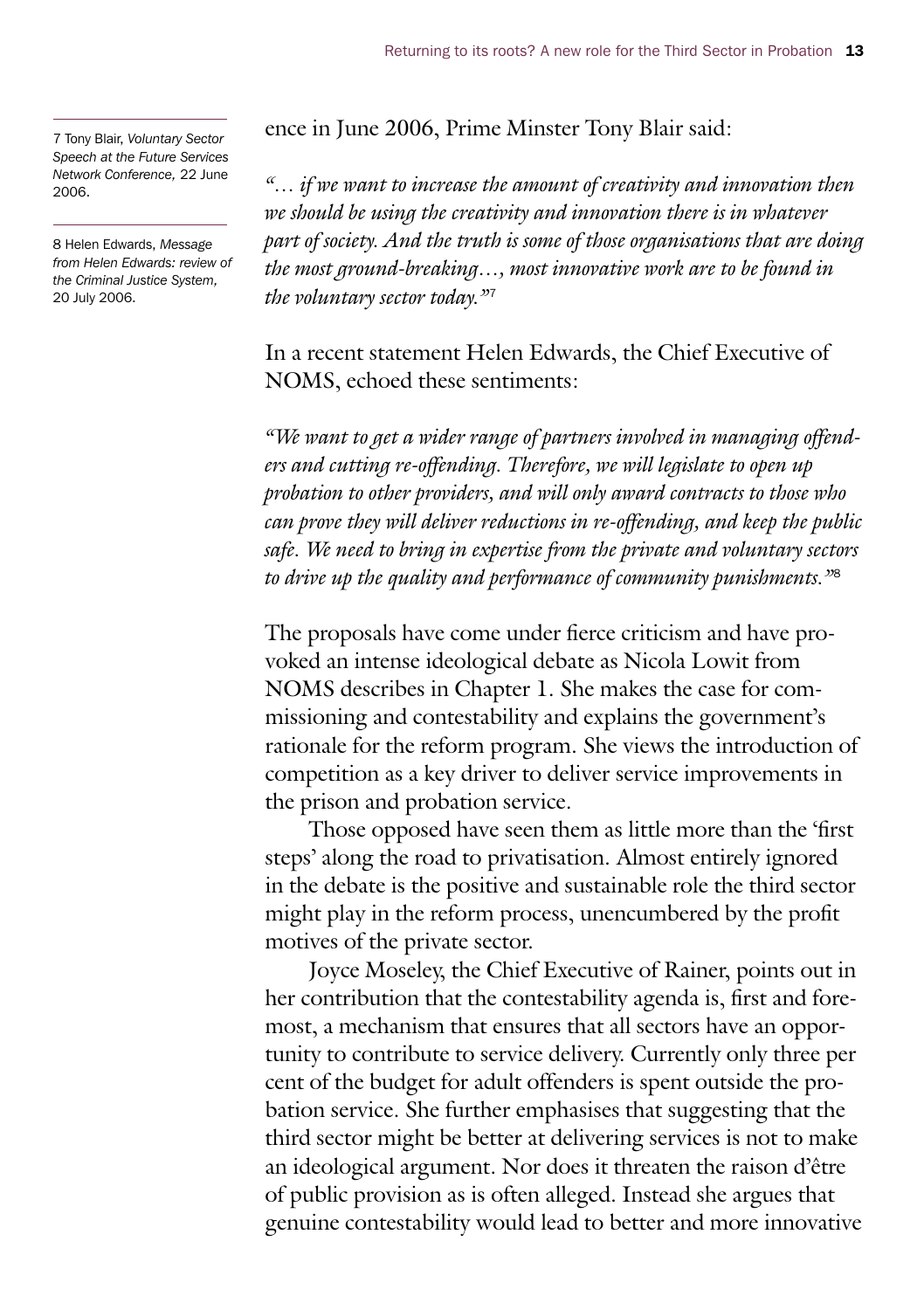approaches developing across the three sectors.

 Julian Corner takes a different view and sees a replacement of the public delivery model simply with VCO providers as essentially delivering the same services by different providers. More importantly, he fears this may lead voluntary and community organsations to lose their unique perspectives and undermine their ability to challenge those who commission services because they are afraid of losing out on contracts and funding.

### The third sector in probation

The third sector has a long history of providing user-focussed support and services to disadvantaged client groups and has the ability to engage with those often considered hardest to reach. In their contribution, Nick Aldridge and Stephen Bubb highlight successful examples of voluntary sector involvement in the probation service, such as Rathbone's "Prove it" programme.

 VCOs' role in the criminal justice system is not new, as Joyce Moseley reminds us in Chapter 2. It has often been particularly marginalised, excluded and vulnerable groups, such as offenders, that VCOs volunteers have built relationships with. These relationships tend to be characterised by trust, continuity, ongoing engagement and hope, and are often unique to the sector's approach, as highlighted by Rod Morgan, Chair of the Youth Justice Board. A new role for VCOs may challenge some of these relationships.

 This publication gives a voice to a range of commentators from the third sector, academia, government and others operating in the criminal justice system. Their contributions highlight several reasons why prisons and probation services might benefit from volunteers and partnerships with the voluntary sector, including:

- VCOs are able to reach groups and individuals that other organisations often find hard to reach, such as young people, offenders from a black or ethnic minority background, drug users and offenders with mental health problems etc.
- VCOs tend to provide flexible, personalised and tailored services, as they are developed from the bottom up to respond to the needs of those using their services and are therefore particularly responsive.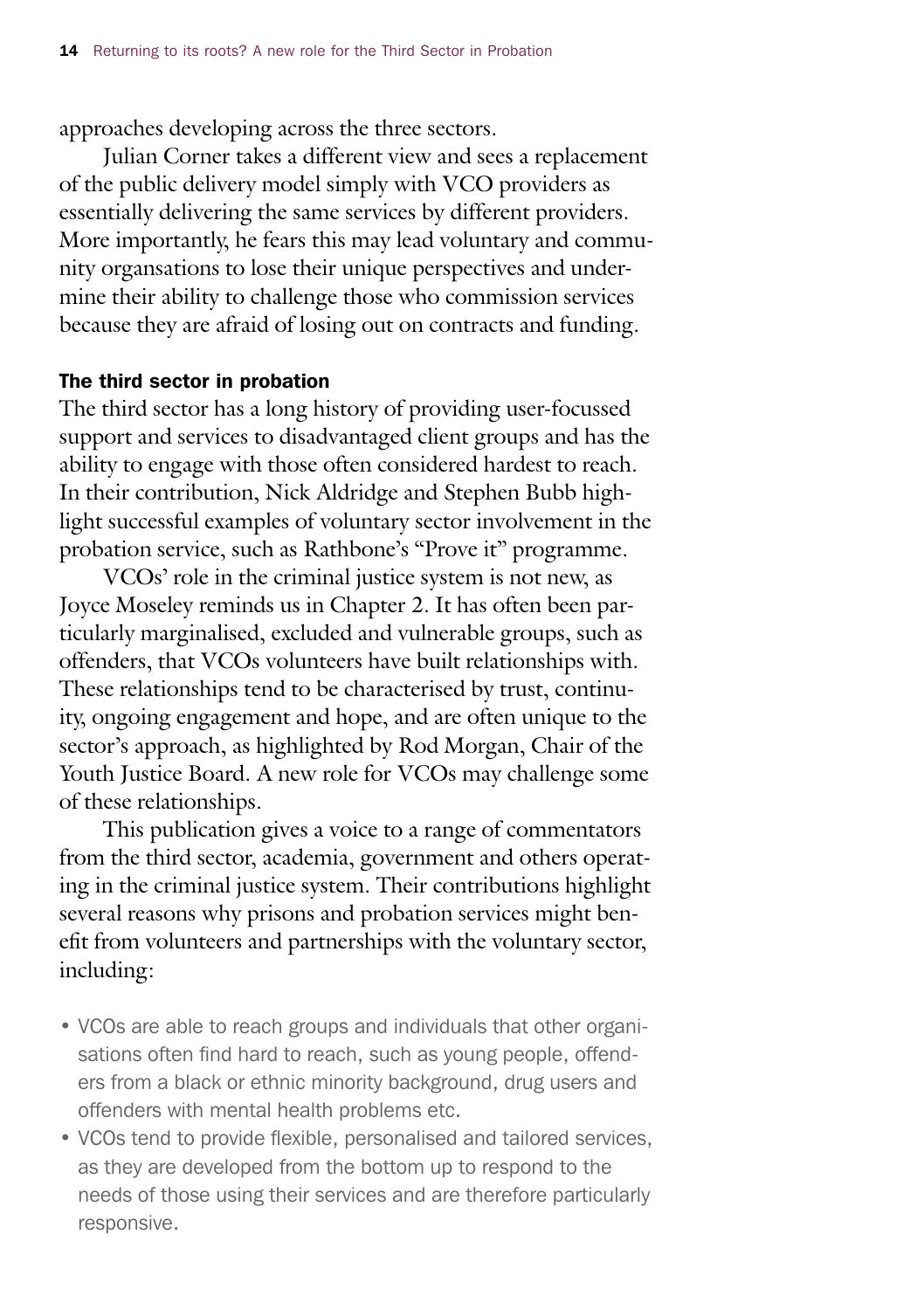9 Patricia Hewitt, *Patient choice – the key to NHS future,* 14 June 2006.

10 Further detail can be found in a previous SMF publication on the voluntary sector by Nick Aldridge, *Communities in Control: The new third sector agenda for public service reform* (London: SMF, 2005).

- For prisoners, the fact that a volunteer chooses to spend time in a prison and is not a paid professional enhances his/her credibility. Trust is crucial in building positive relationships with prisoners, in particular with volunteer mentors, and thus is an important step in breaking the cycle of re-offending.
- This closeness to offenders makes many VCOs particularly suited to get involved in the debate about future service design and improved solutions.
- VCOs are diverse and reflect their clientele which means that they may be better suited to deliver probation services than monolithic public services.

The report also explores how the reform and improvement agenda, involving an increased role for the third sector, could be taken forward. This includes an assessment of the current barriers and challenges to reform, particularly around procurement capacity, commissioning and a level playing field.

# Barriers and challenges

Despite the potential benefits for all parties concerned, there are significant barriers to greater voluntary and community sector (VCS) involvement. These barriers are of course not unique to the probation service. Health Secretary Patricia Hewitt's speech to the King's Fund conference in June 2006 noted some of the broader difficulties:

*"Key messages emerging from the Third Sector Commissioning Taskforce include the notion that Commissioners need more clearly to understand the third sector, the organisations within it and their contribution to the commissioning process, both to inform service design, and as potential providers. In addition the taskforce has posed some challenges about how the mindset of commissioning needs to change."*<sup>9</sup>

Stephen Bubb and Nick Aldridge look at some of the barriers to greater VCOs involvement in more detail in Chapter 4.10 Many of these were identified in the Treasury's Cross Cutting Review of 2002. Some progress is expected in the forthcoming Action Plan, including:

• uncertainty of contract length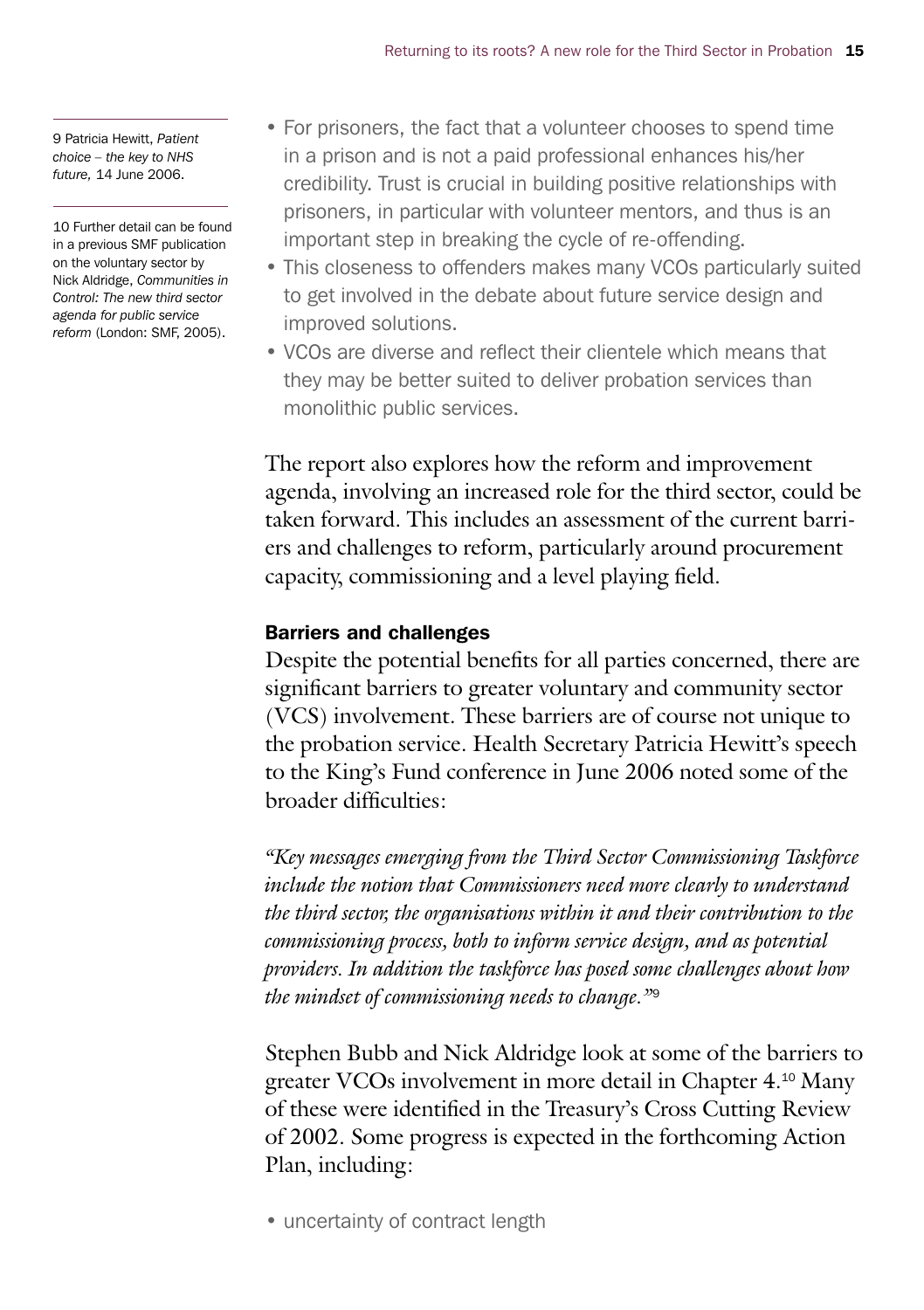- funding the full costs of a service
- longer-term funding
- fairer risk sharing
- appropriate monitoring and accountability
- a level playing field
- perceived lack of professionalism.

However, systemic and attitudinal barriers to greater third sector involvement are not the only ones that VCOs need to overcome. There are some serious challenges for commissioners and for VCOs themselves in the NOMS agenda.

 The commissioner/provider split that has driven improvements in the community care sector could also bring genuine benefits to those caught up in the criminal justice system and to the wider public. However, the design of the commissioning structures is vital for success and several of the reports' commentators point to potential problems. To be able to meet statutory contracts and monitoring and reporting targets, VCOs might have to replace some of their volunteers with more professional staff, therefore distancing themselves from their usual way of working and the offenders they work with. This might apply particularly to small, flexible VCOs trying to compete for large contracts.

 Prescriptive contracts may undermine the value that VCOs can bring to the delivery of probation services. A focus on processes and systems, rather than outcomes would suppress innovation and flexibility and undermine attempts to achieve better services for offenders and reduce re-offending. Commissioners need to understand the differences between the sectors to enable the VCOs to flourish in this environment and operate in a level playing field.

 A greater focus on commissioning might also lead to a challenge to VCOs' traditional values and objectives and to a less offender-focussed approach. As Stuart Etherington points out in Chapter 3, some contracts might require volunteers and staff to make recommendations that might potentially affect the liberty of an individual. This might not only challenge the individual organisation's ethics and that of its members, but also has the potential to undermine confidence and trust in the sector. This is a problem that Julian Corner also addresses in Chapter 5.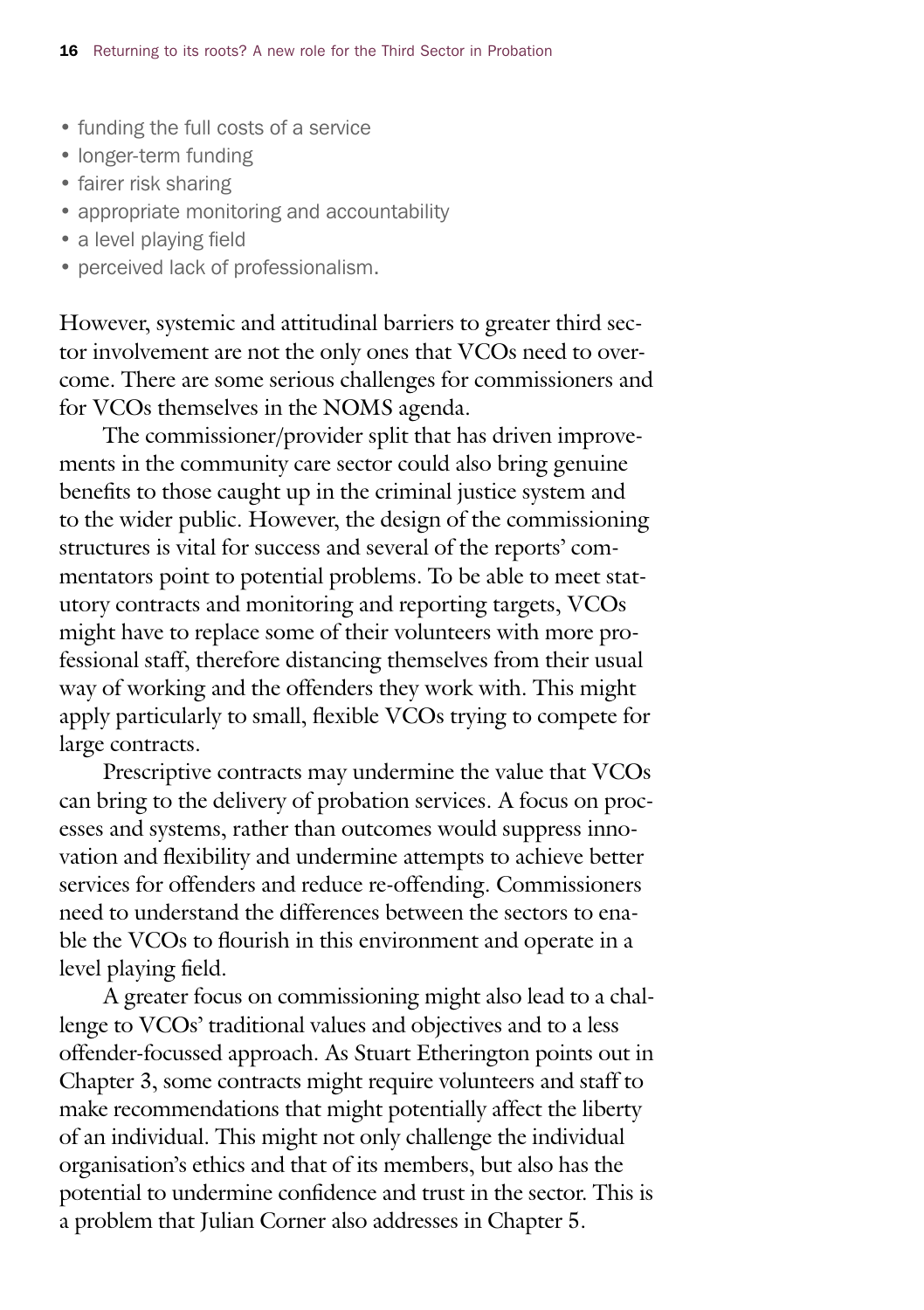Some of the contributors regard the focus on contestability and competition as misplaced and unlikely to deliver a better probation service. They criticise the NOMS reforms for centralising the service and focusing on cost cutting and efficiency. Rod Morgan highlights the lessons from the successful youth justice delivery model which is based on local ownership and devolved decision-making. He challenges whether VCOs are better placed to deliver probation services than the public sector. He criticises NOMS for lacking local sensitivity and accountability. In Chapter 8, Harry Fletcher from the National Association of Prison Officers (Napo), the trade union for probation service staff outlines another alternative to the reforms based on the more localised, partnership-based Scottish system. He regards the current NOMS vision as a route to privatisation and prefers a model based on partnerships between the three sectors, rather than commissioning and contestability.

# **Conclusions**

For contributors who see VCOs contributing positively to future probation service delivery, reform cannot be about simply exchanging one service provider for another. Instead success is dependent on service transformation and the added value that some VCOs might be able to deliver. Stuart Etherington from NCVO makes this case very compellingly in Chapter 3.

 There is no consensus as to whether contestability in itself will be able to deliver the much-needed reduction in re-offending. Most contributors agree that allowing maximum flexibility for VCOs within the new framework is vital if innovations are to be fostered and successful relationships with offenders maintained.

 Many of the views represented here are in line with the recommendations made in the government's Cross Cutting Review on longer-term funding streams which can allow VCOs to develop and grow and which lead to fairer risk sharing. There are a number of others it is worth highlighting:

# For VCOs

• VCOs need to consider whether a contract interferes with their values, independence, mission and objectives before entering into partnerships or delivery agreements.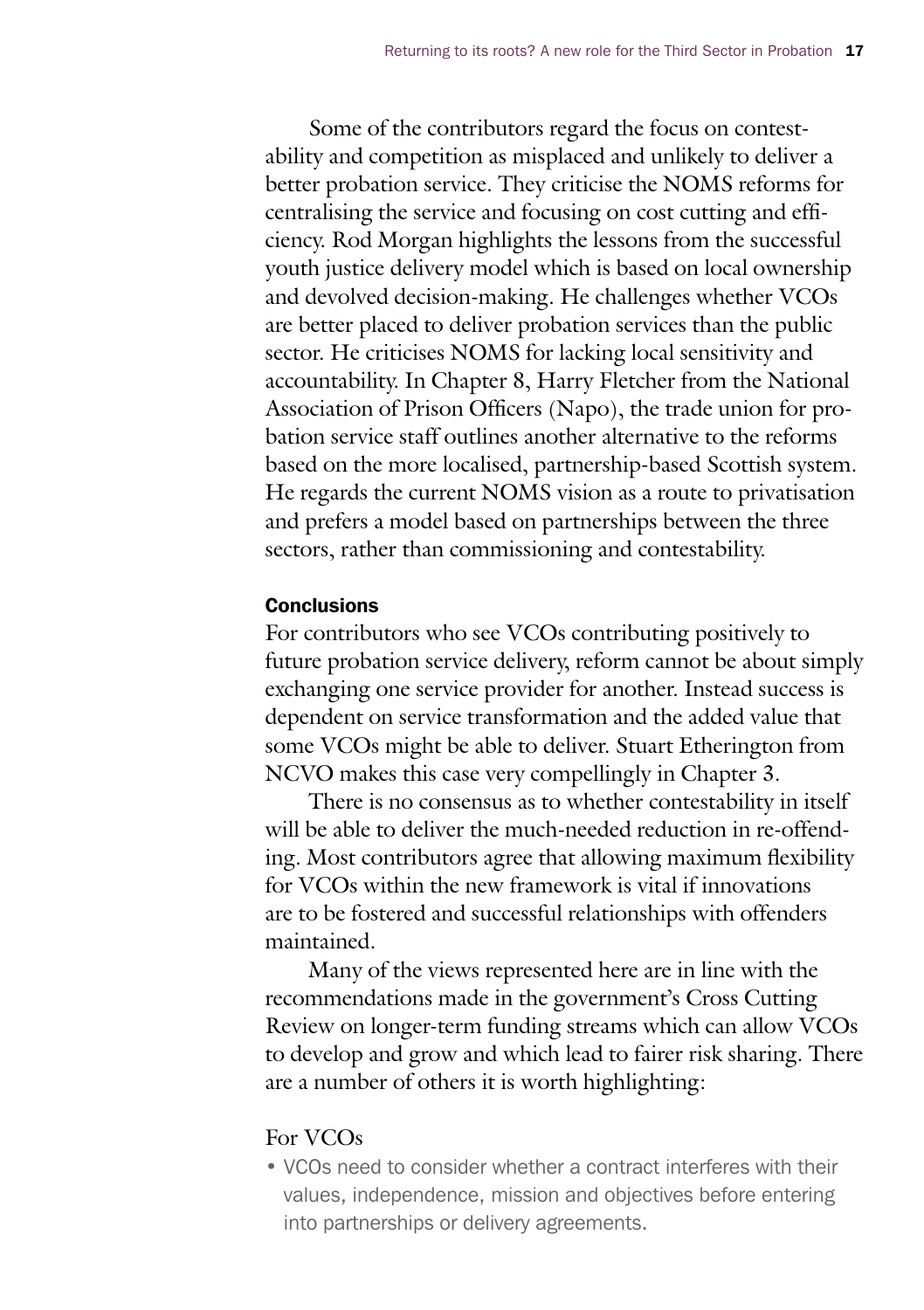- VCOs need to continue to focus on advocacy and giving support, advice and information to offenders. Service delivery is only a part of their multi-faceted role.
- VCOs need to continue to work with volunteers to maintain the relationships and levels of trust which can develop between VCOs and offenders.
- Their proximity to offenders needs to be reflected in a greater role as service shapers and designers using evidence of what works from their delivery experience and insights gained through consultation.
- VCOs need to be realistic about what they can deliver. They need to be self-critical about their capacity and their approach. Many small charities are able to deliver excellent services to a particular niche of the community, but they might not be able to replicate these successes on a larger scale without becoming unduly dependent on government funding to sustain their growth/new size.

# For NOMS

- Commissioners need to have a better understanding of the added value that VCOs can bring to the negotiating table and service delivery.
- A level playing field needs to exist that allows third sector organisations to genuinely compete for service delivery contracts in probation services.
- Commissioning must not exclude the many small, flexible and locally based organisations that can add particular value in favour of larger VCOs.
- NOMS must avoid using short-term contracts that lead to instability and funding insecurity and prevent VCOs from planning and developing efficient services.
- There needs to be a greater focus on outcomes not processes to leave room for innovation and local experimentation.
- A more localised or federalised delivery model might overcome some of the fears of over-bureaucratisation and potential distancing from traditional clientele.

Much of the Social Market Foundation's work emphasises the need for a healthy and strong public service culture in the UK within a context of competition, diversity of provision and a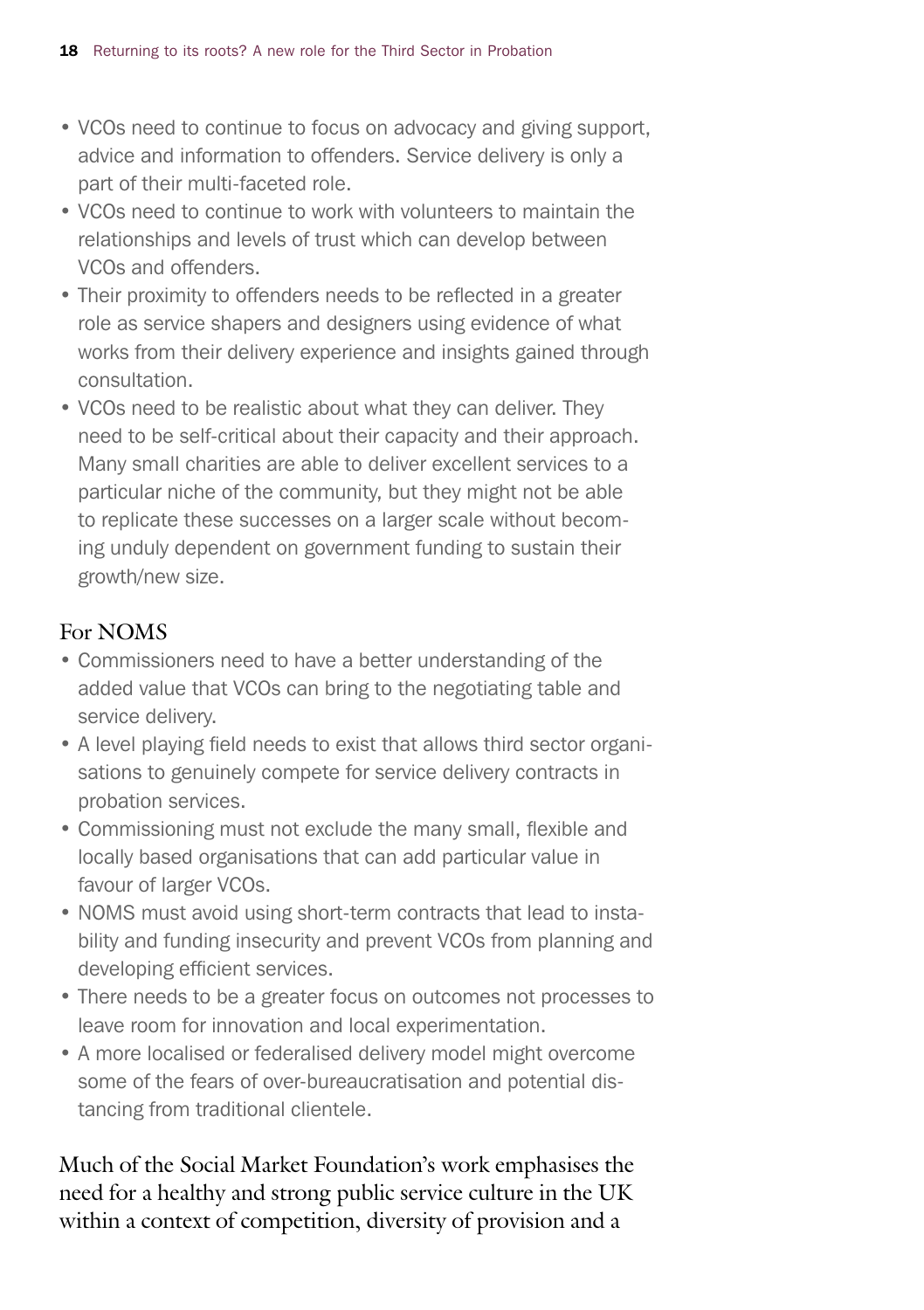$\overline{\phantom{a}}$  level playing field. A stronger role for VCOs is something previous SMF publications have highlighted.11 Splitting up the commissioner and provider roles has driven improvements in other public service areas, but a mixed market and commissioning in NOMS is only a means to an end and not the end in itself. It serves the sole purpose of cutting re-offending and improving the probation service.

> Government is trying to achieve two important aims: reducing the recidivism of offenders and restoring the public's trust in the service, while delivering value for the taxpayer. Too strong a focus on the second goal might result in a failure to bring about the drastically needed service improvements and a greater role for VCOs in helping to deliver the reduction in reoffending.

 The emphasis on commissioning and contestability will only truly herald benefits and produce innovation if the voluntary sector is able to focus on holistic outcomes and operate across silos. If VCO partnerships and contracts are rigid and too prescriptive and only ape existing public sector provision, little improvement to re-offending will be delivered and the voluntary sector will continue to play a marginal role.

 We hope that this publication will take the debate on probation reform forward and beyond the highly charged public vs. private provision argument that so often dominates the public service reform agenda. Otherwise we are in danger of ignoring a sector that has much to offer – a sector that founded the probation service and that is so often left out in the cold.

Natalie Tarry Director of Research Social Market Foundation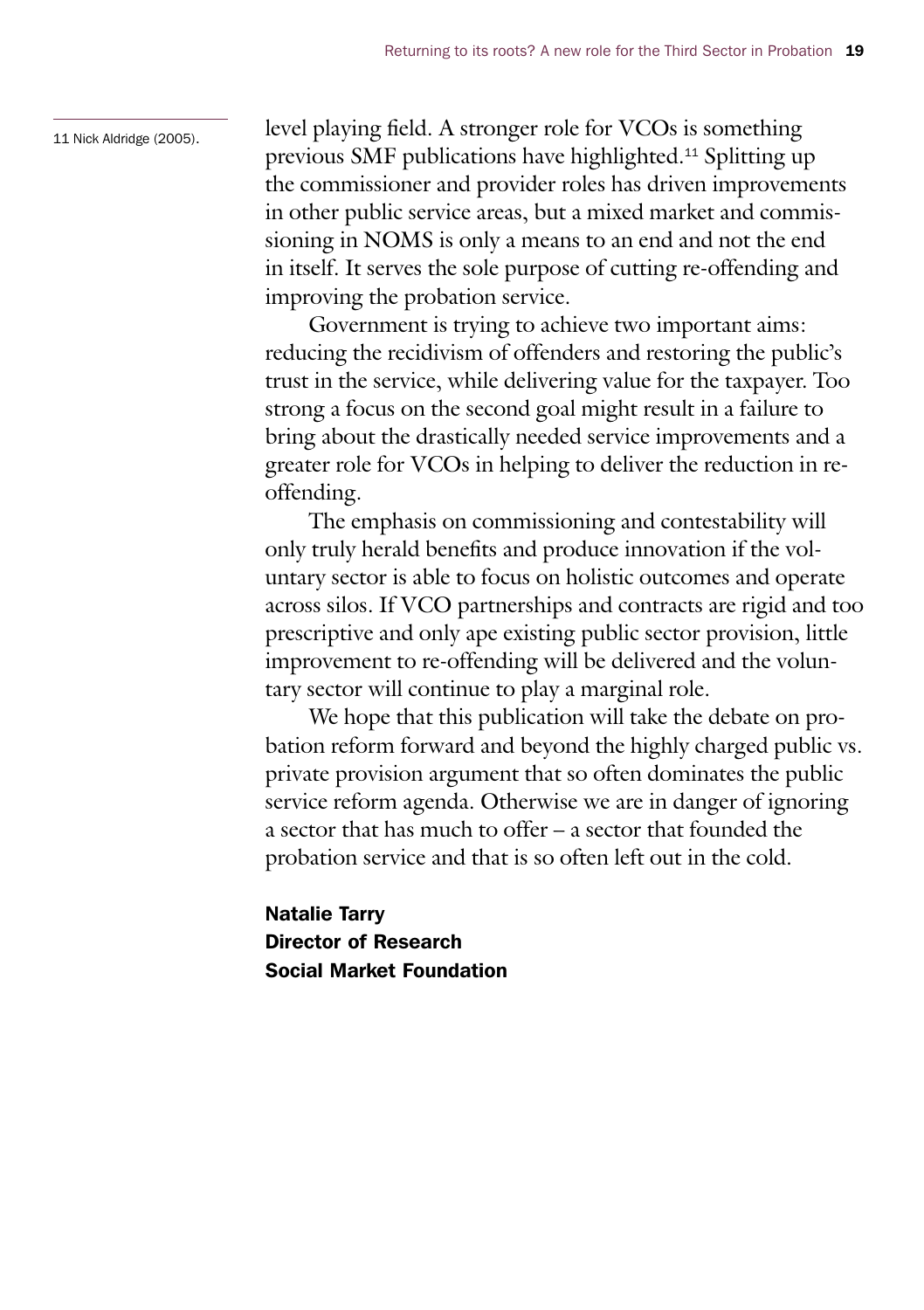# Chapter 1: The National Offender Management Service – the case for change

#### By Nicola Lowit

Crime is going down. But over half of all crimes are committed by people who have already been through the criminal justice system. And around 60% of people who have been through the system re-offend within two years. The National Offender Management Service spends over £3.3 billion on adult offender services each year, but there is a clear need to look at how these resources are invested to better protect the public and reduce reoffending.

 The publication of the Carter Report in December 2003 and the subsequent announcement of the creation of a National Offender Management Service (NOMS) in early 2004 set down a marker for a radical and fundamental shift in the organisation and management of the prison and probation services in England and Wales.12 The Home Office response to Carter *Reducing Crime, Changing Lives* set out the government's proposals for the creation of NOMS. In the foreword to the Home Office report, the then Home Secretary explicitly positioned these reforms as part of the government's wider public service reform agenda, and identified a 'once in a generation opportunity to reduce crime'.<sup>13</sup>

 The case for the restructuring of prison and probation services in England and Wales has not gone away. The rise in caseloads of both services is increasing despite recorded crime rates falling.14 The services are expensive to run, while signifi12 Patrick Carter (2003).

13 David Blunkett (2004).

14 The measurement of crime is notoriously difficult and I do not intend here to discuss the difficulties, suffice to say it is generally accepted that recorded crime is only a small fraction of crimes committed.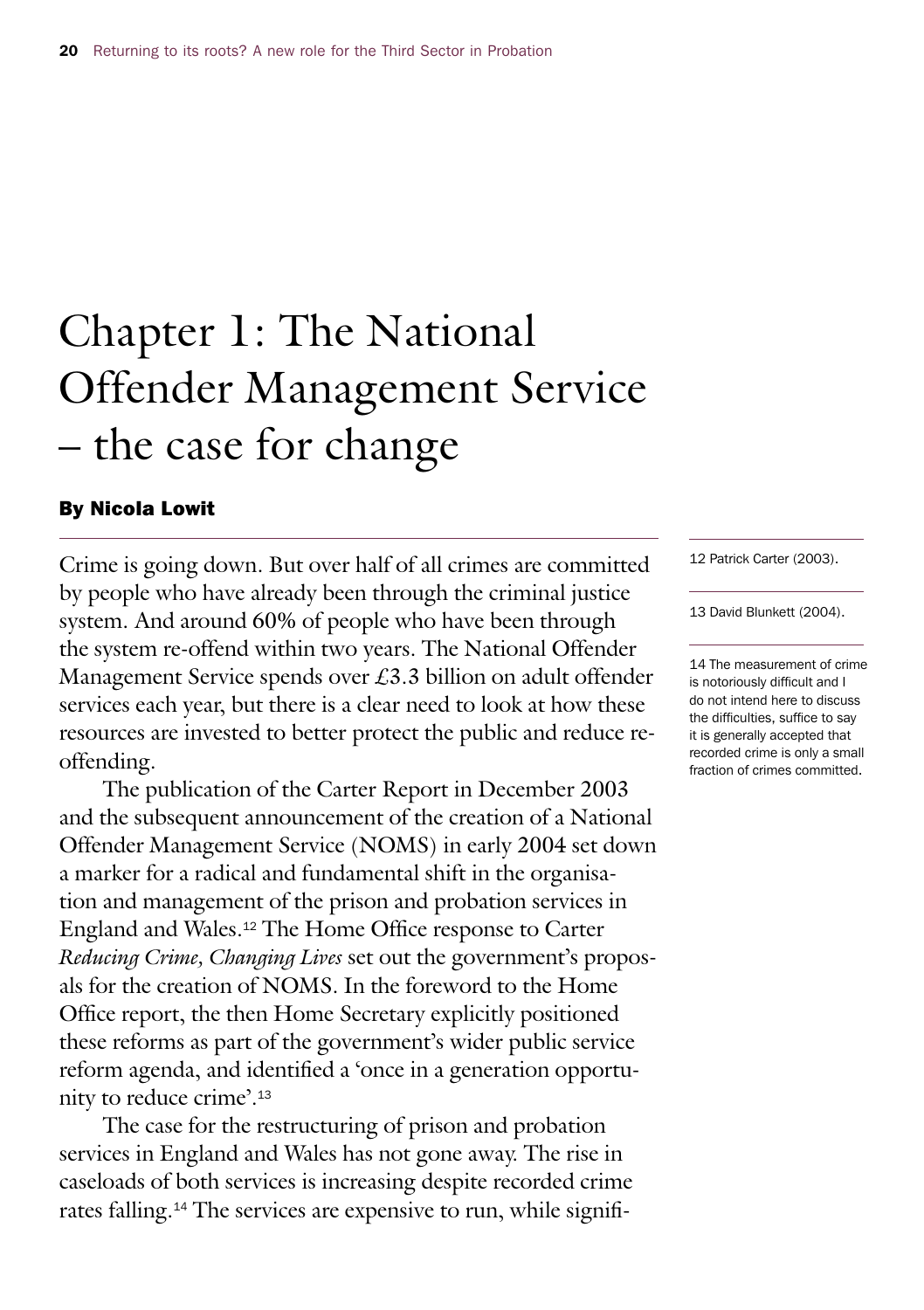15 Since 1997, spending on prisons has risen by more than 30% in real terms, and spending on probation has risen by over 70%.

16 During a performance test, public sector prisons were given six months to produce a comprehensive performance improvement plan, followed by an evaluation of the plan which would lead to either a service level agreement being awarded to the public sector prison, or market testing with the public sector disbarred from bidding.

#### 17 The report of an unannounced follow up inspection of Dartmoor Prison in 2006 "describes a prison that has been transformed" (HMIP 2006).

cant additional investment has only really enabled them to manage the increased workload.<sup>15</sup> Recently there have been some serious public protection failures, and re-offending rates remain staggeringly high. Not only that, but the investment climate has changed. The chance of substantial additional funding for resource-hungry criminal justice agencies on an ongoing basis appears remote.

 As can be seen therefore, putting more and more money into existing organisational structures and systems will not be the means of delivering the step change in public protection and reducing re-offending, which is so urgently required. New structures are needed, which put the offender at the heart of the system, making a reality of end to end offender management, rather than structures based around existing ways of working. And new and innovative service delivery activity is needed, joining up custody and the community, as are better ways of prioritising increasingly scarce resources to better protect the public and reduce re-offending

 NOMS was created with an explicit remit to introduce commissioning and contestability, as one of the three major planks of reform, the other two being rebalancing sentencing and end to end offender management. Lord Carter was explicit in his report about the benefits of competition, within the new structure, whereby public, private and voluntary sector providers compete to deliver more effective and efficient services.

 Contestability, and the view that increased competition will help to drive performance improvement, is a key theme throughout the NOMS reforms. The evidence from the performance testing process within the prison service has shown that the challenge of contestability, in particular the option of contracting out underperforming prisons has been a catalyst for significantly improved performance, new ways of working and better value for money.16 There have been some startling examples of change – Dartmoor being a prime example.<sup>17</sup>

 In addition to increasing contestability – allowing private and voluntary sector providers to compete alongside the public sector for the delivery of both custodial and community penalties, NOMS is implementing commissioning. Commissioning describes a set of activities which are separate from actually running the services. These include identifying services needed;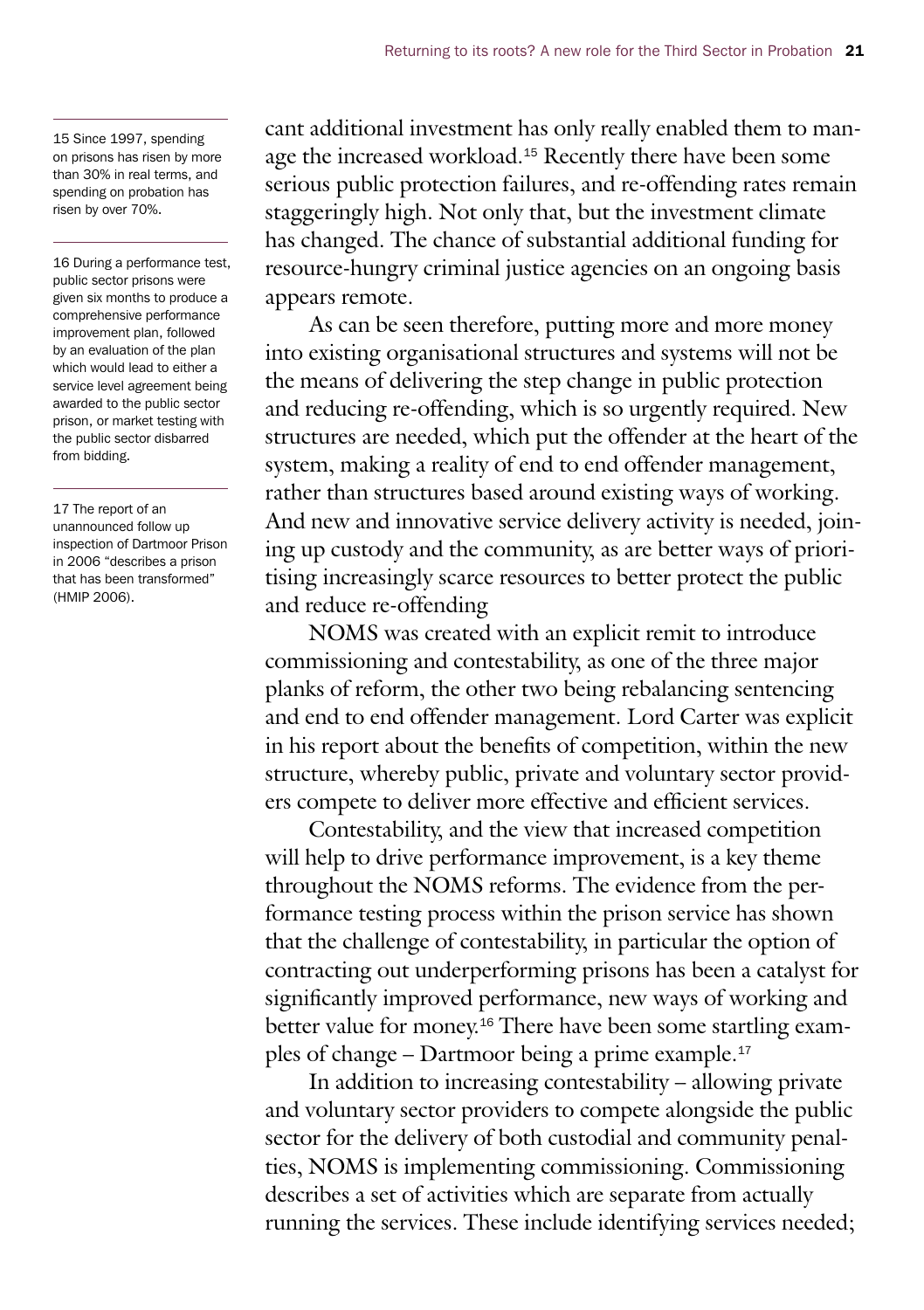specifying the service; negotiating funding and outcomes with the provider; monitoring performance; and accounting for what is being delivered. Regional commissioners are responsible for purchasing most adult offender services within their regions, and are accountable for delivery. Service providers no longer determine the services to be delivered, but deliver those services which have been purchased by the commissioner. Their accountability, as set out in "Reducing Crime, Changing Lives" is for the efficient operation of the services provided.<sup>18</sup>

 Of course neither commissioning nor contestability is entirely new across NOMS. The Youth Justice reforms that came out of the Audit Commission report 'Misspent Youth', published in 1996, were an obvious precursor.19 The Audit Commission found significant wasted resources, and described the system as uncoordinated, inefficient and ineffective. The resulting reforms split the purchasing from the provision of custodial places, with the Youth Justice Board (a non-departmental public body established in the 1998 Crime and Disorder Act) purchasing custodial places from the Prison Service as well as from private sector and local authority providers. New, multiagency Youth Offender Teams were set up within every local authority to coordinate youth justice provision in their area and deliver a range of services and programmes to young offenders designed to reduce offending, many commissioned from other organisations. The Youth Justice Board, as well as acting as purchaser of custodial places, is responsible for setting targets and monitoring performance across the youth justice system.

 The prison service has not been exempt from major structural changes arising from the public sector reform agenda either. As well as organisational changes, such as the change to Agency status in 1993, and the contracting out of services such as education and escorts to private providers, the benefits of internal competition have been emphasised through such measures as the weighted scorecard, market testing and performance testing. In addition, around 8% of prisoners in England and Wales are held in private prisons, this includes private sector management of publicly built prisons, as well as the prisons built and run by private companies under the Private Finance Initiative.<sup>20</sup>

Commissioning and contestability provoke heated ideolog-

18 David Blunkett (2004).

19 Audit Commission, *Misspent Youth: Young people and crime* (Yorkshire: Audit Commission Publications, 1996).

20 S. Nathan, *Prison Privatisation in the United Kingdom,* in Coyle, Campbell and Neufield (eds.) *Capitalist Punishment: prison privatisation and human rights* (Zed Books), p. 165.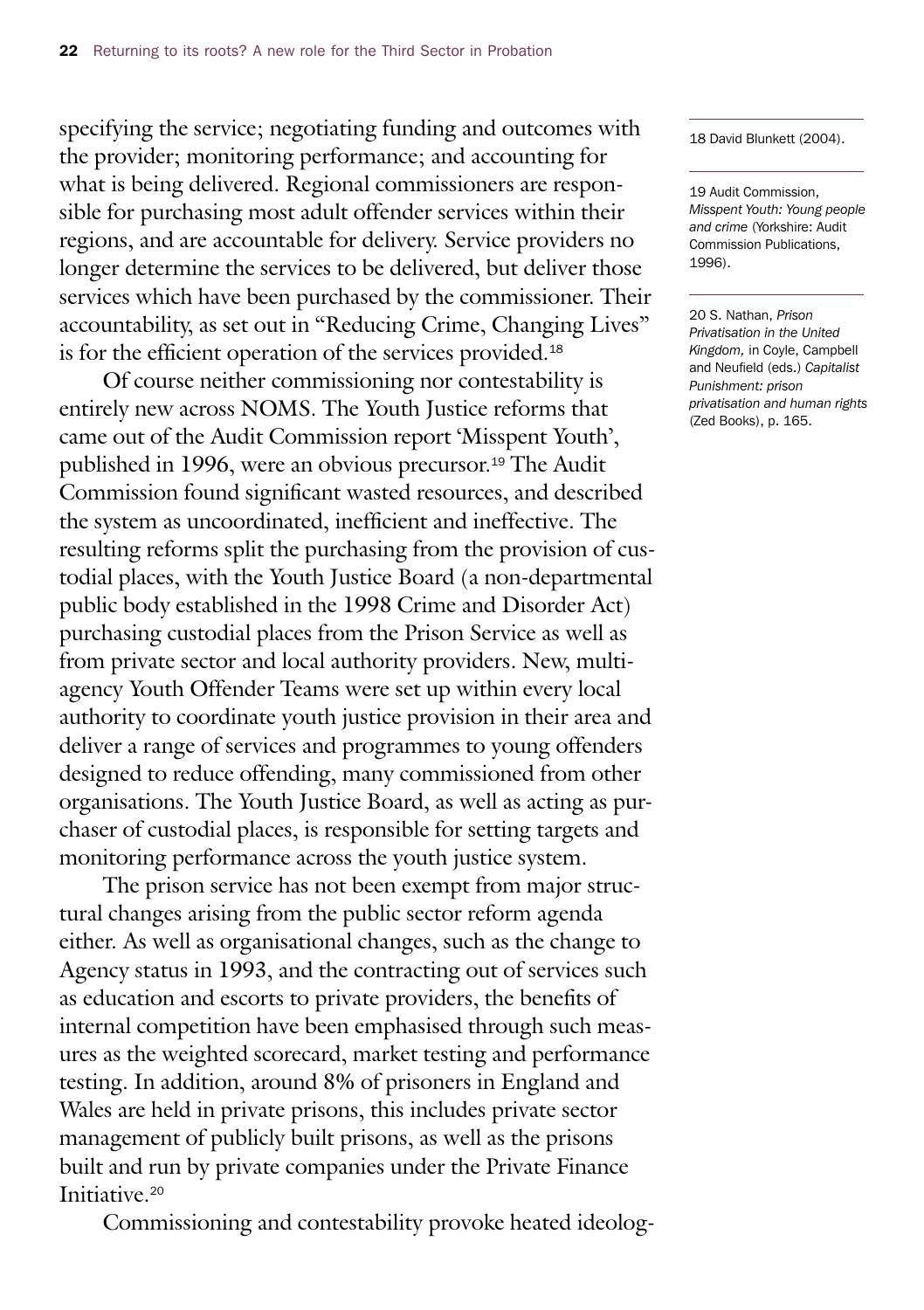21 Mick Ryan, *Privatisation, corporate interest and the future shape and ethos of the prison service,* in *Privatisation and Market Testing in the Prison Service* (London: Prison Reform Trust, 1994), p.17.

ical debate particularly around the issue of the "privatisation" of corrections; the morality or otherwise of profiting from punishment. However, the reality is that even before the introduction of competition, private interests have always profited from corrections, whether it was construction companies involved in building or refurbishing prisons, or companies providing services to prisoners. Once this is acknowledged, the debate then becomes "not so much a crude struggle between the public and the private, but rather a debate about exactly where, and on what terms, private interests should be involved".<sup>21</sup> The voluntary sector has been involved for much longer than the state in the delivery of offender services; the modern probation service has its roots in charity. So the argument becomes a pragmatic one – does it work?, rather than a moral issue – is it right?

Whatever one's views, private and voluntary sector involvement in the delivery of correctional services is bound to raise questions around accountability and legitimacy, in particular around the moral legitimacy of the state devolving the administration and delivery of punishment. However, the argument is not nearly as simple as the public/private dichotomy might suggest. Not only has the voluntary sector always had a significant role in delivering public services across the board, but questions such as who is accountable, how is penal policy developed, who has an interest in the expansion or contraction of the custodial sector, as well as arguments about the legitimacy of prison regimes, are equally valid whether services are delivered by the public, private or voluntary sectors. Within a commissioning system, private and voluntary sector providers are clearly accountable to the state through the contractual mechanisms; indeed, it can be argued that there is significantly greater accountability through rigorous contract management and auditing arrangements than through the state providing services directly.

 So we know that neither commissioning nor contestability is new across NOMS, and we know that they constitute a major strand of the NOMS reform programme. But the question remains; why go down this particular route, rather than, say, stronger line management to improve performance, or giving grants to voluntary sector organisations who work with offenders?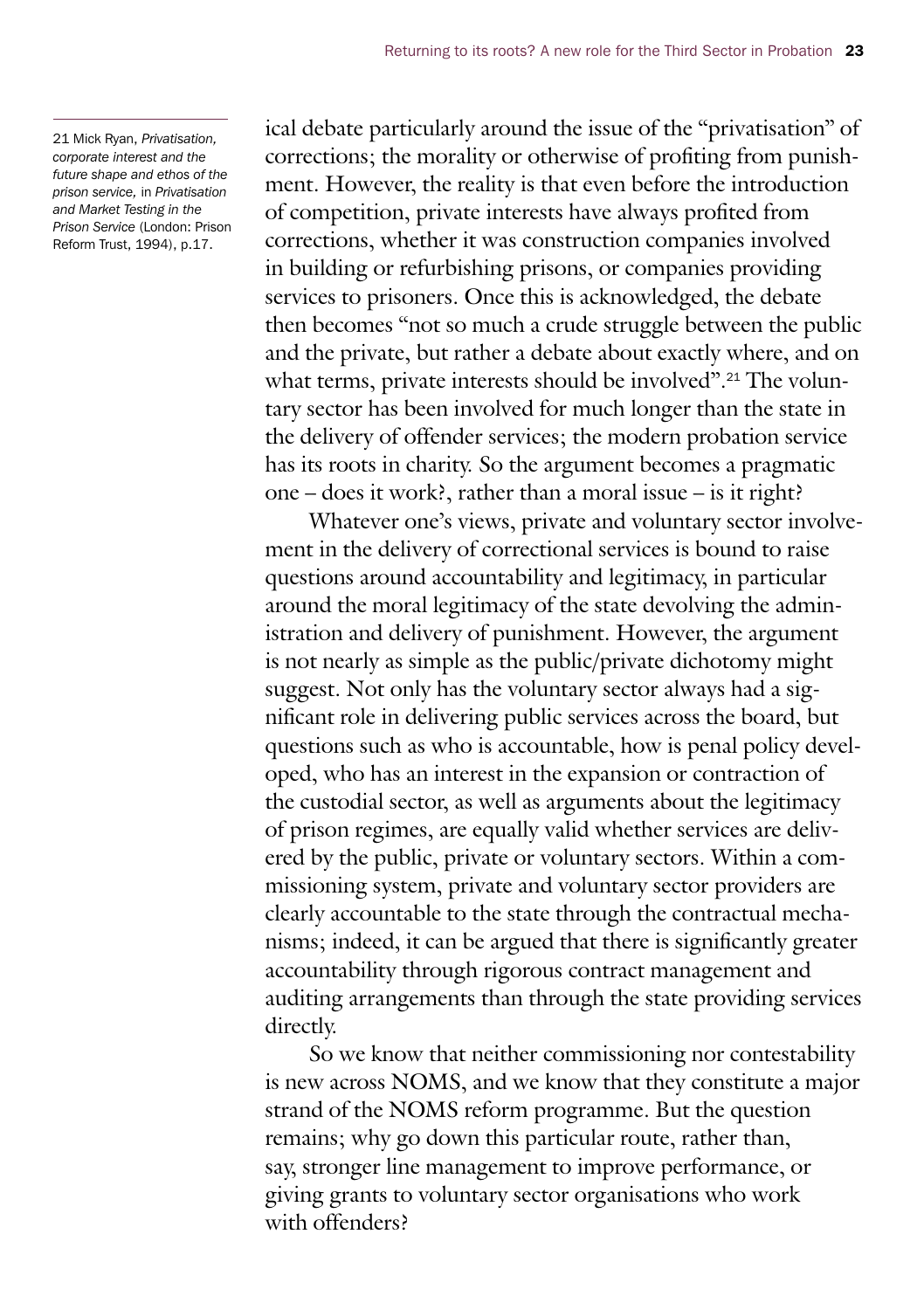Why commissioning? Because as previously outlined, new systems are needed which put the offender at the heart of what we do, rather than systems which suit existing organisational structures and ways of working. NOMS needs to bring in the best possible people and organisations to work with every offender. This means moving away from decisions about services being based largely on what has been provided before, or on organisational capacity. Instead decisions should be made based on the need to protect the public and turn offenders away from crime. Separating out decisions about what needs to be provided from those who provide services, allows for responsive and effective public service provision. This is what commissioning is about.

 So commissioning is the vehicle through which NOMS will achieve its goals relating to public protection and reducing re-offending. It is the key mechanism through which NOMS will protect the public and punish offenders whilst at the same time tackling the linked factors that make them more likely to commit crime again. Of course no single agency can do this alone, and it requires close joint working with a wide range of partners beyond the criminal justice system. Around half of public funding on adult offenders comes from other government departments. Regional commissioners are key to developing the links with other agencies, partners and stakeholders and the regional reducing re-offending boards have a vital part to play. NOMS is also working with a number of partners, and has developed three strong alliances – the Corporate Alliance, the Civic Society Alliance, and the Faith and Voluntary Sector Alliance – to promote and encourage greater involvement from employers, local authorities, and voluntary and faith organisations in reducing re-offending.

# Moving to commissioning helps NOMS to:

- think and plan more strategically and proactively, less short-term and reactively
- think about the services required, not focus on what we have had historically
- plan development on the basis of the properly assessed needs of offenders in each area
- set policy not in terms of detailed process, but in terms of the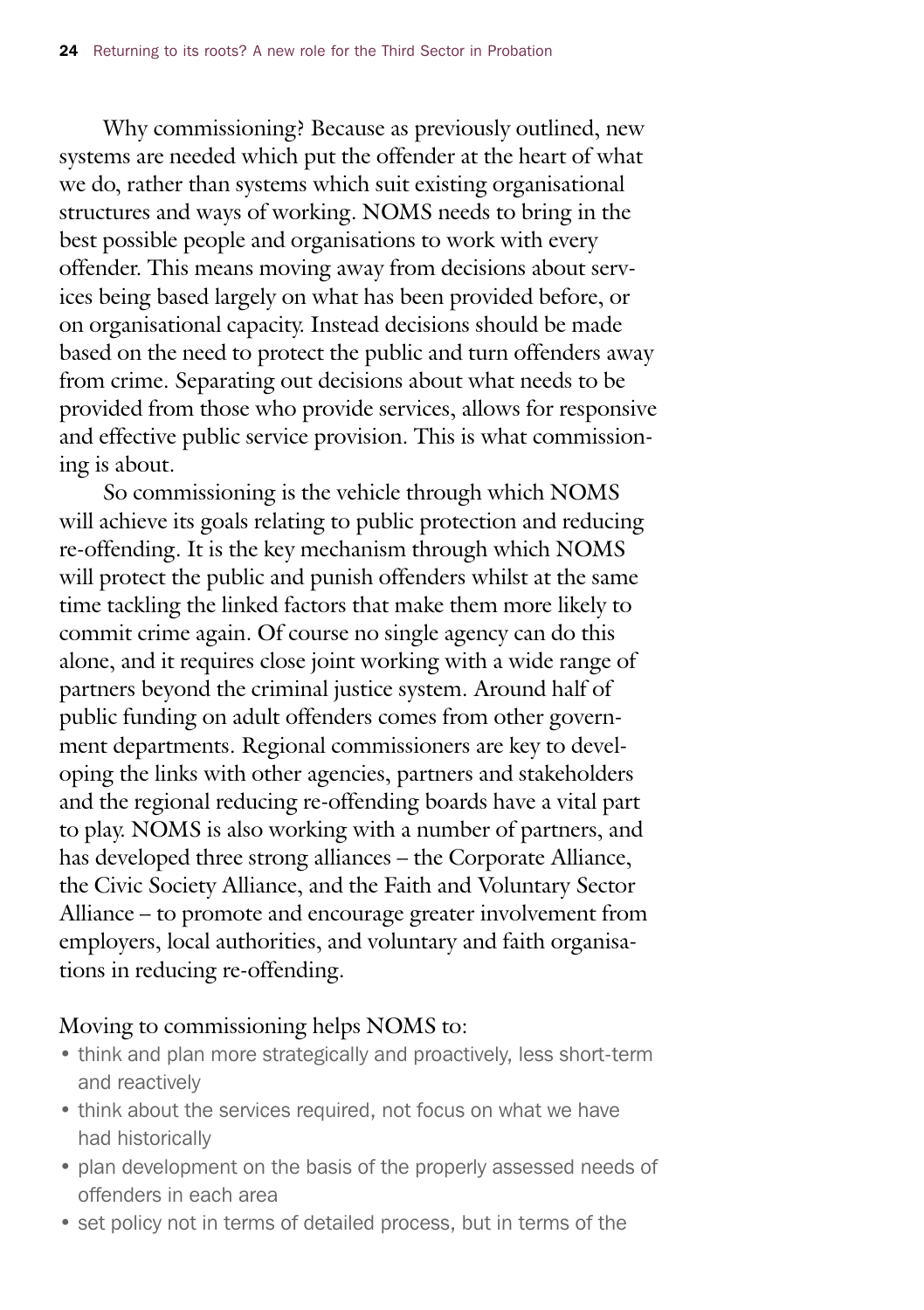22 Home Office, *Improving Prison and Probation Services: public value partnerships* (London: Home Office, 2006).

outcomes we want to see

- free up providers to manage their businesses and to generate more innovative approaches and solutions than would be the case if we try to run it all from Whitehall
- allow providers to focus on a clear, longer term statement of what we want, with greater "policy stability"
- ensure policy development is planned, coherent and funded
- drive up the quality of service and make it more consistent across the country
- drive out unnecessary cost and improve productivity, for reinvestment in better services
- allow scope for variation in approach and in priorities regionally and locally, rather than 'one size fits all' across the nation.

Alongside commissioning, NOMS is extending contestability as a lever to drive performance improvements across all providers. The publication in August 2006 of *Improving prison and probation services: public value partnerships* set out NOMS' strategic intentions for contestability, and the initial programme of competition.<sup>22</sup>

 So why contestability? As discussed above, there is evidence that competition, and a contestable environment, has contributed to standards being driven up in the custodial sector. But this is not about creating competing services for the sake of competition, and this is certainly not about privatising public services. This is not an ideological position, but a pragmatic one. NOMS wants the best possible providers delivering the most effective services so that the public are protected and crime is reduced.

 The expectation is that there will be a thriving mixed economy of public, private and voluntary sector providers, and a wide range of partnerships and consortia in operation. Initially it is likely that the public sector will lead most partnerships, but this may not be the case in future, although the public sector will almost certainly retain a very significant role in the delivery of NOMS services. A range of approaches to increasing partnership working and driving service improvements are included, and the programme includes a major extension of sub-contracting. The voluntary sector already delivers through contracts and sub-contracts, NOMS works with something over a thousand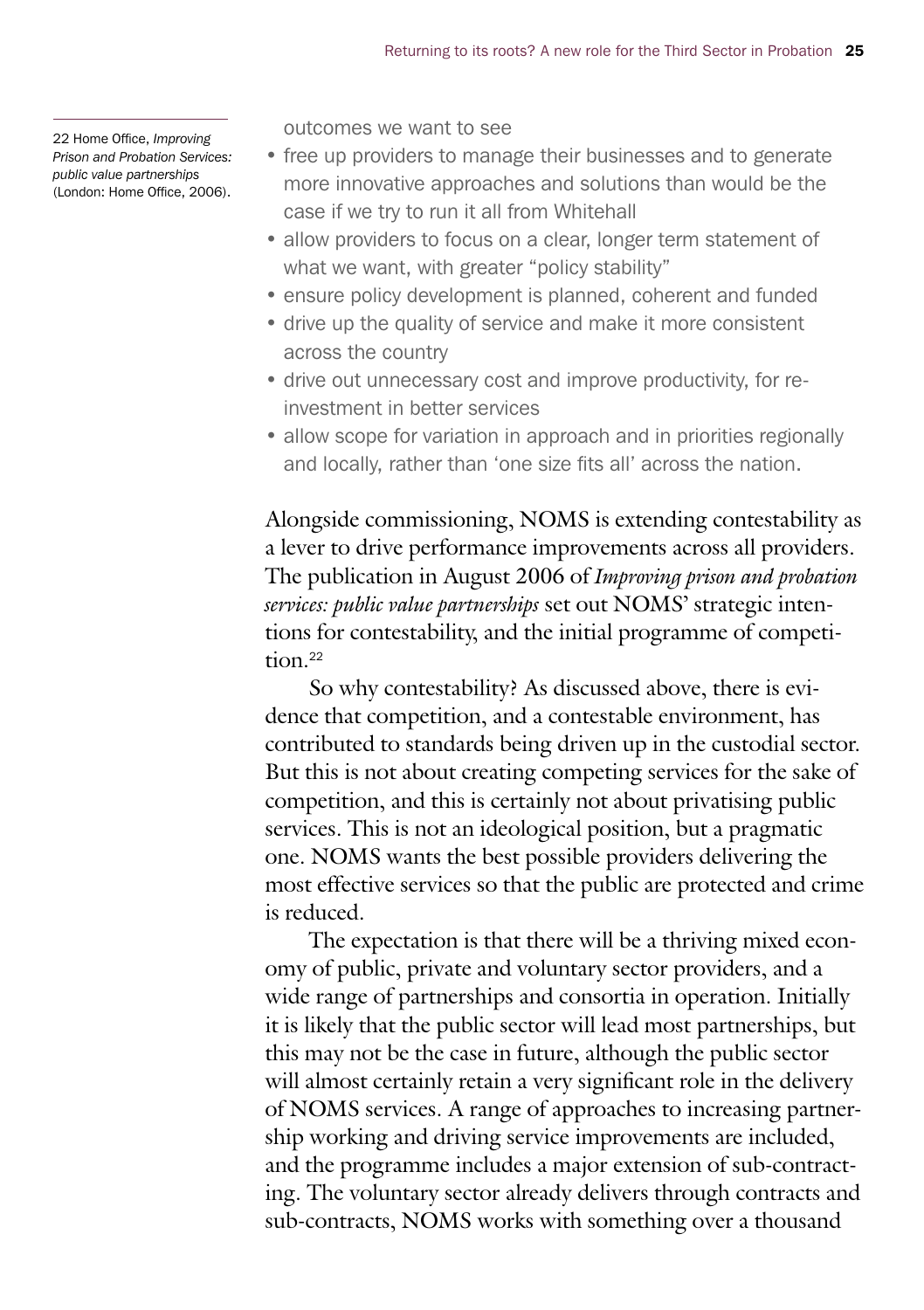different organisations already. And the voluntary sector will continue to make a significant contribution to the delivery of NOMS' objectives. The work of all providers, whether from the public, private or voluntary sectors will be better co-ordinated and focused on the key objectives of public protection and reducing re-offending. If any provider fails to deliver, the commissioners will have the option of choosing another provider to deliver the service unless performance quickly improves.

 The National Offender Management Service represents one of the most ambitious change programmes across government. Resources are tight and caseloads are increasing. New and innovative ways of prioritising scarce resources into areas where we are likely to see the most benefits in terms of protecting the public and reducing re-offending are needed. The voluntary sector has a proud history in social policy, and an increasing role to play in the delivery of offender services. Commissioning and contestability will enable that to happen.

*The modern probation service has its roots in charity.*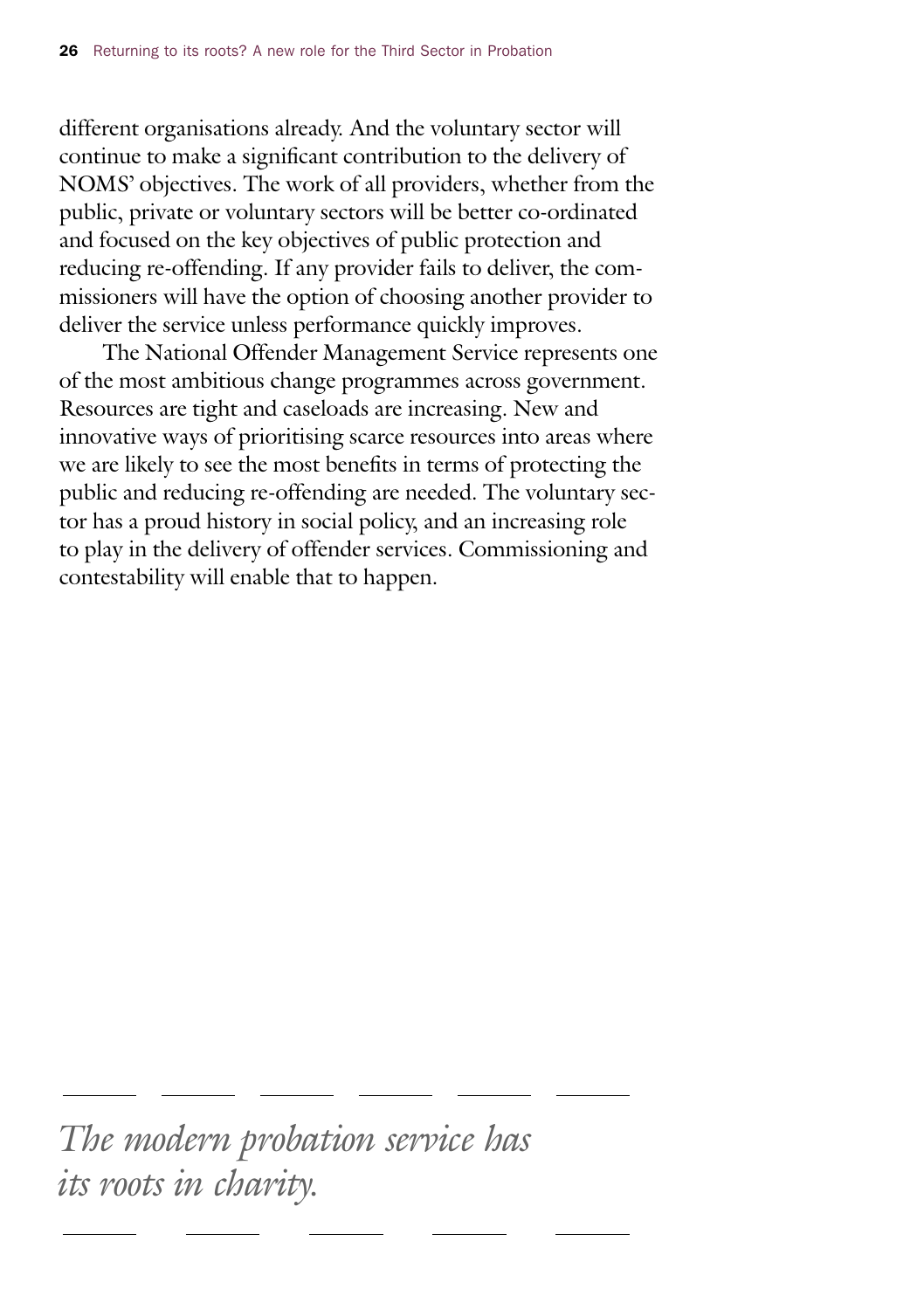# Chapter 2: Throwing away the key? The historical and modern context of charities working in the criminal justice system

# By Joyce Moseley

You only have to scan through the chapters in this book to see the diversity of opinion within and around the voluntary sector. Some commentators even question whether you can describe the 170,000 general charities and up to 350,000 community groups as a unified sector at all – let alone agree on a name (third sector, charity, non-profit and so on). Yet Voluntary and Community Organisations (VCOs) have come to play an increasingly central role in social policy, both in the UK and across the globe.

 Indeed, the reforms introduced within public services in the 1980s and the hugely influential Deakin Commission have seen the contribution of the sector grow enormously, while across the Atlantic, a form of 'third party government' has had a similar impact. Both the speed and the size of the reforms have focused unprecedented attention on VCOs with little debate about the associated opportunities and consequences. Most recently this debate has focused on the criminal justice system, fuelled by the planned changes under the National Offender Management Service. What role can VCOs play? What are the implications and risks? What policies do we need to put in place? And do 'charities' have any role in delivering justice and dealing with offenders anyway?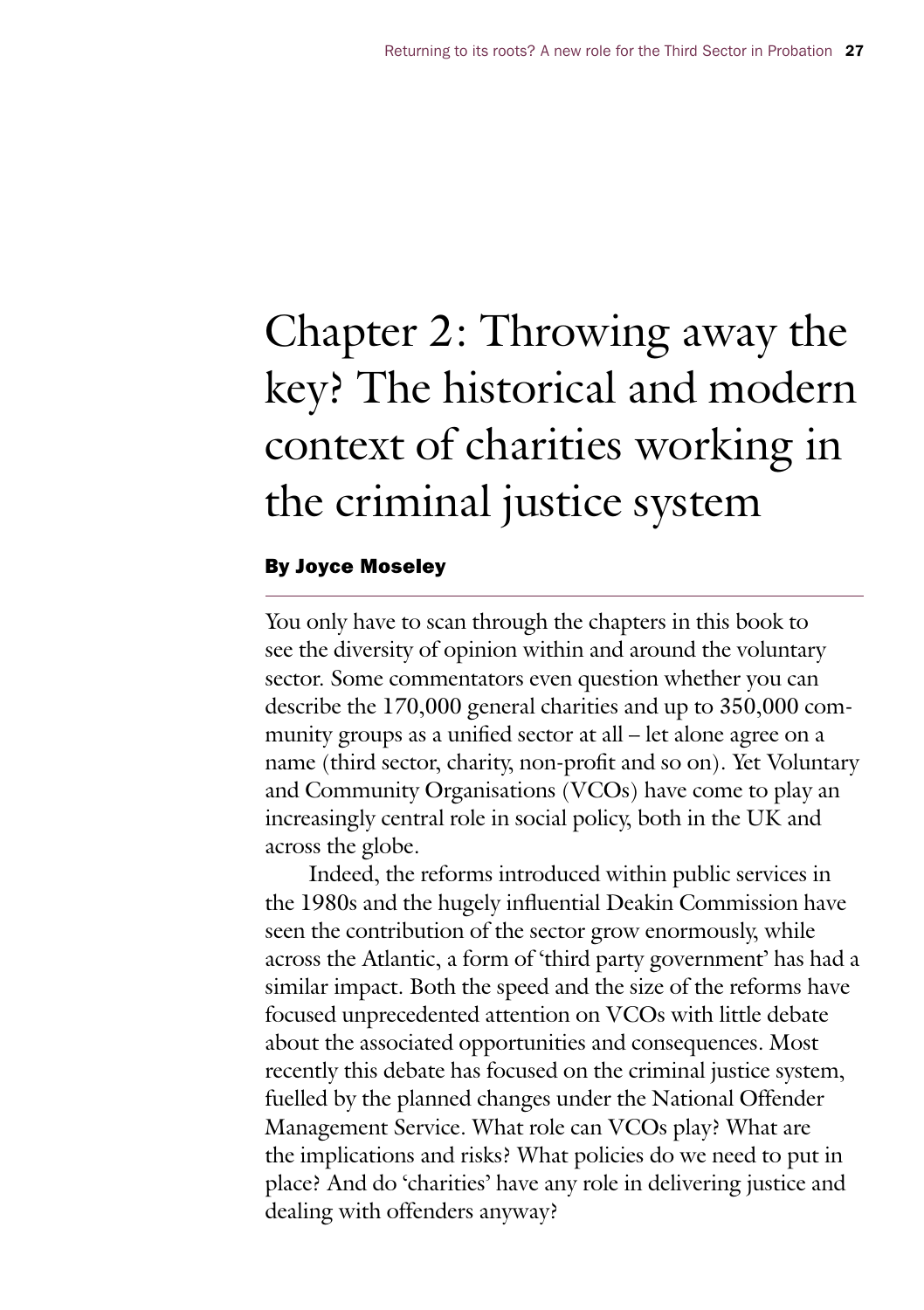Let's take that last question first, as it's possibly the simplest to address. As with many other areas of social policy, including housing, social care or health, voluntary organisations' contribution often pre-dates the state's involvement. Next year sees the centenary of the probation service. But this modern, public agency has charity at its roots – and began with a single donation:

*"Offence after offence and sentence after sentence appear to be the inevitable lot of him whose foot has once slipped. Can nothing be done to arrest the downward career?"*

So wrote Frederick Rainer, a printer, in a letter to the Church of England Temperance Society (1876) along with a gift of five shillings. This donation initially paid for a single missionary at Southwark court. By 1880, eight full time missionaries were working in the metropolitan courts, increasing to 70 by 1894. The approach was a success and soon had the backing of police and magistrates. The London Police Court Mission as it became known broadened its work across the capital and beyond. Even the act of parliament which created the modern probation service in 1907 still left the bulk of the work with the mission and it was 1939 before it was truly nationalised, with a network of homes for young offenders, employment projects and other schemes continuing as a charitable operation under the name Rainer. Today, Frederick Rainer's legacy lives on in two national organisations – one public, one voluntary and while only one still bears his name we should not forget the shared origin.

 The second branch of Rainer's history is the Philanthropic Society. This aimed to be the first organisation to tackle crime 'through prevention rather than punishment'. Along with groups like the Marine Society and Coram Family it set to work in 18th century England providing housing, education and employment opportunities to those involved, or at risk of involvement in crime. The observation from an early annual report that the approach is:

*"one of economy – as well as benevolence – the Offender's Reformation being in every sense a far cheaper process than His repeated Detection, Trial and Punishment"*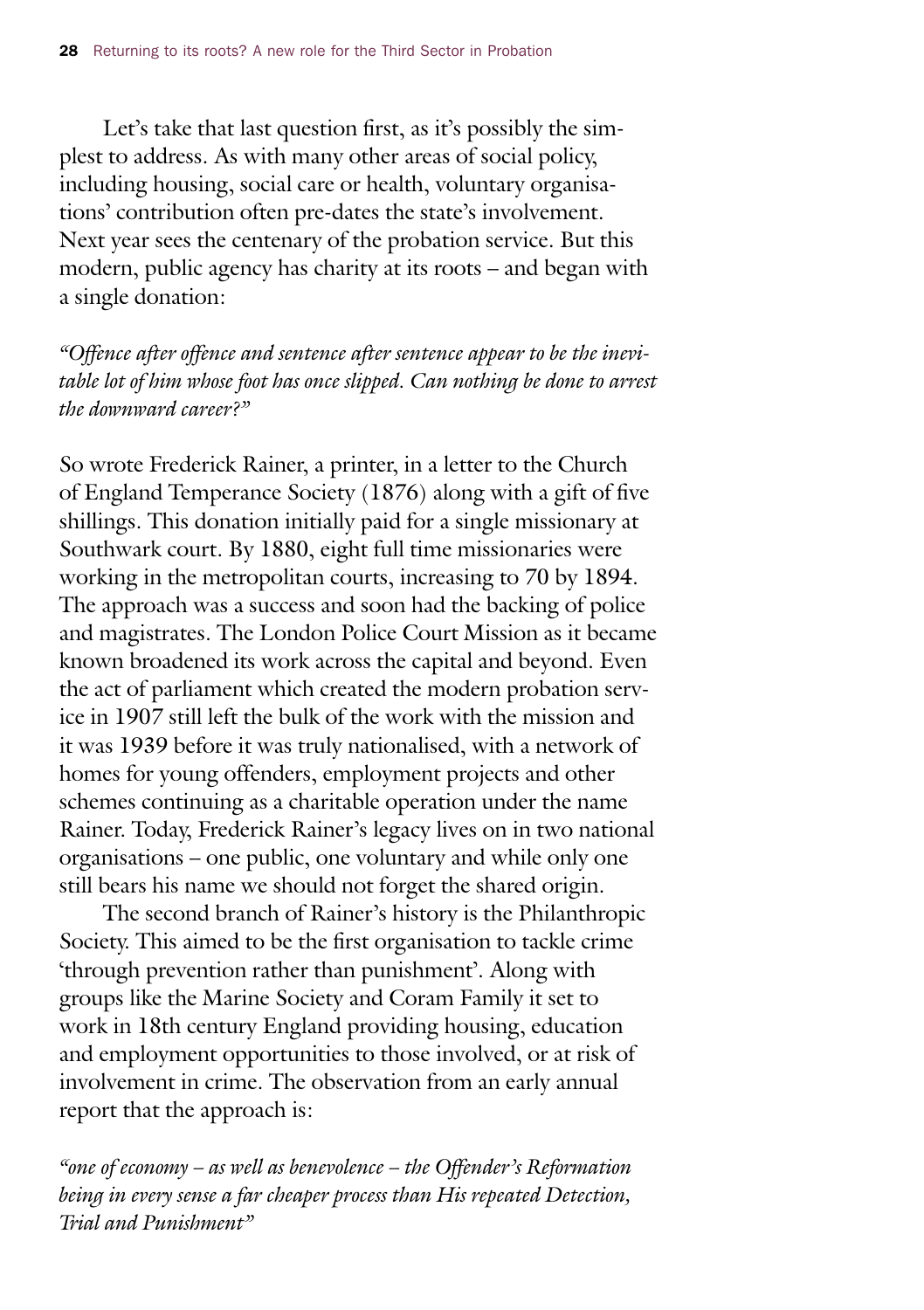still holds true today, though it is perhaps too swiftly forgotten under political and media pressure to appear tough on crime, and with a spiralling prison population.

 As with the early hospitals, or Octavia Hill's work on housing, the demarcations between sectors are not, and never have been, wide or permanent. Many of the success stories of the modern welfare state have the voluntary sector at their core and there has long been an inter-dependence between the state and charities. The question is not *can* charities run criminal justice services but *should* they, and if so under what conditions?

#### Contracting and 'devoluntarisation'

Advocates of the proposed National Offender Management Service (NOMS) argue that the intention is to improve the chances of reformation and reducing re-offending as stated above. It could be seen as natural that VCOs, who have been doing this work for centuries, get involved. However, there are some potential concerns about the structure of such involvement in public services, and some particular issues within the criminal justice system.

 VCOs are rightly praised for the strengths that they can bring to this sort of work – their flexibility, focus on the needs of the end user and the trust that this inspires with clients. Arguably, they are able to reach groups or individuals that other agencies can't. But we need to be careful not to conflate claims about individual VCOs with claims about a whole sector. While there are numerous examples of innovation by charities, there are similarly innovative examples in other sectors. And the best local probation services will have strong links with those they work with – if they didn't they simply wouldn't be able to do their job.

 Ideally, what NOMS presents (as did community care reforms before it) is a mechanism to ensure the best approaches from across the sectors are taken up. The argument is not that voluntary providers could do a better job simply because of their voluntary status, it is that currently we do not know and are not given the opportunity to  $\text{tr}y$  – just three per cent of probation service's budgets for adult offenders is spent outside the probation service. The small number of voluntary projects that are working are often doing so against a background of short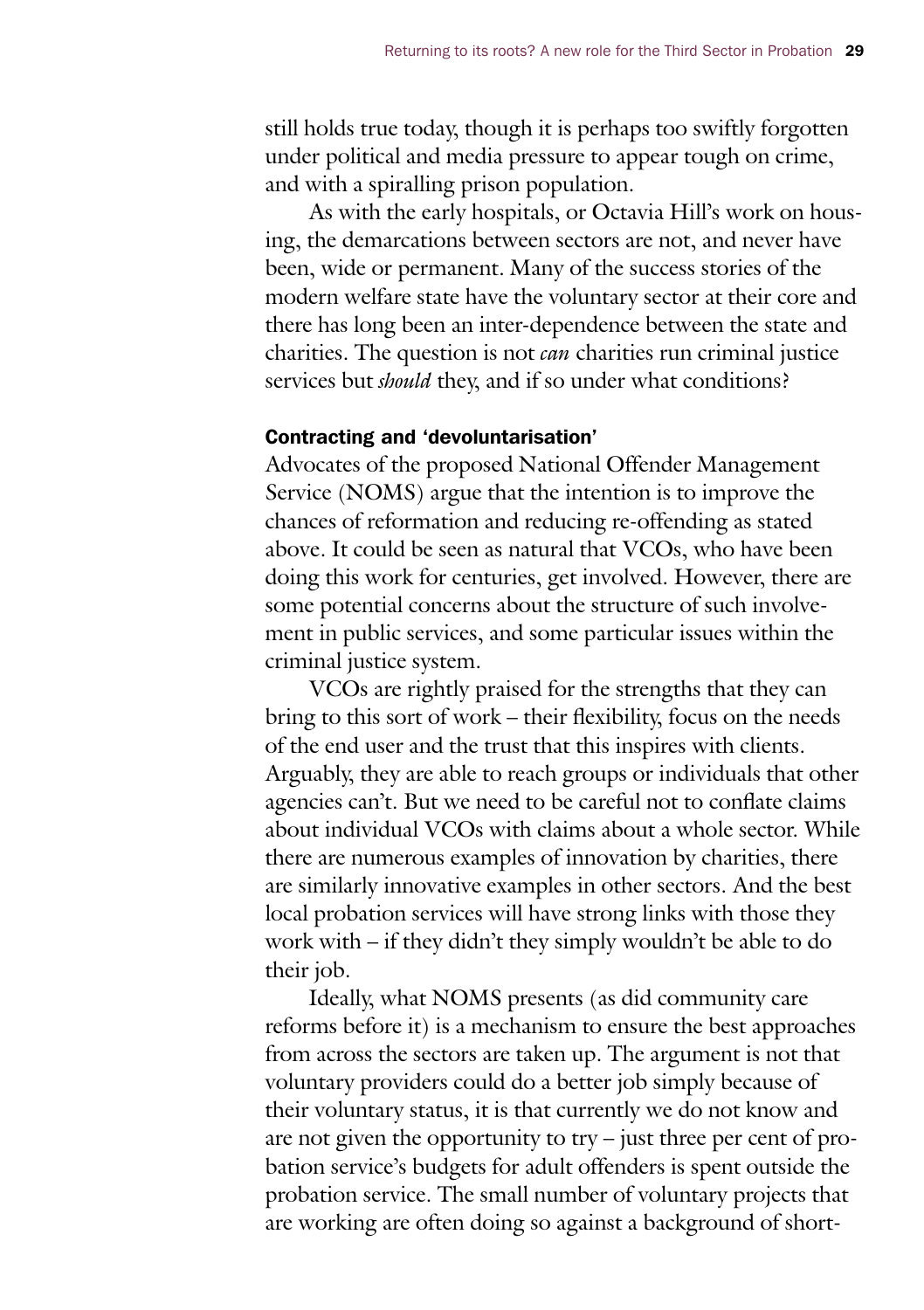term funding and a lack of influence over the wider approach.

 The commissioner-provider split is one that has driven improvements in the community care sector and could bring genuine benefits to those caught up in the criminal justice system and to the wider public. It also gives voluntary agencies a clear platform on which to show their strengths and prove that their approaches can work. Across the fields of mental health, drug and alcohol treatment and even healthcare, voluntary agencies have dramatically increased their role through 'contracting out' and NOMS could signify a similar future for criminal justice. There are, of course, a number of different structures that can realise this approach and it's vital that commissioning and market structures are designed in such a way to improve services and enable providers to deliver to their strengths. And this is an area in which further concerns have been raised.

 If the best voluntary agencies really are able to innovate, provide needs-based services and inspire trust in those they work with, some fear that these characteristics will be lost under burdensome statutory contracts. Agencies may become more bureaucratic in order to meet reporting and monitoring requirements, while volunteers may be replaced with professional staff and the sheer growth in size may move the organisation further from its client base. The very characteristics which appeal about voluntary agencies are lost in giving them that role. Or so the argument goes.

 Academic research has indeed found that the expansion of community care contracts has been a mixed blessing – allowing charities unprecedented growth and a wider client base but bringing new pressures to bear.<sup>23</sup> However, the process was far from clear cut. What appears to be key is the structure that voluntary organisations adopt, and how focused they are on core values and objectives. Increasing professionalisation, for example, can offset some of the bureaucratic constraints and can keep even huge organisations responsive. Some charities adopted a 'federal' approach – sharing support services such as HR while enabling otherwise independent local agencies to respond to local need.

 Contract delivery is also far from incompatible with the involvement of volunteers. Rainer, which attracts more than 85% of its funds from statutory contracts, have as many

23 D. W. Scott and L. Russell, "Contracting: the experience of service delivery agencies" in M. Harris and C. Rochester (eds.) *Voluntary organisations and social policy in Britain: perspectives on change and choice* (Basingstoke: Palgrave Macmillan, 2001)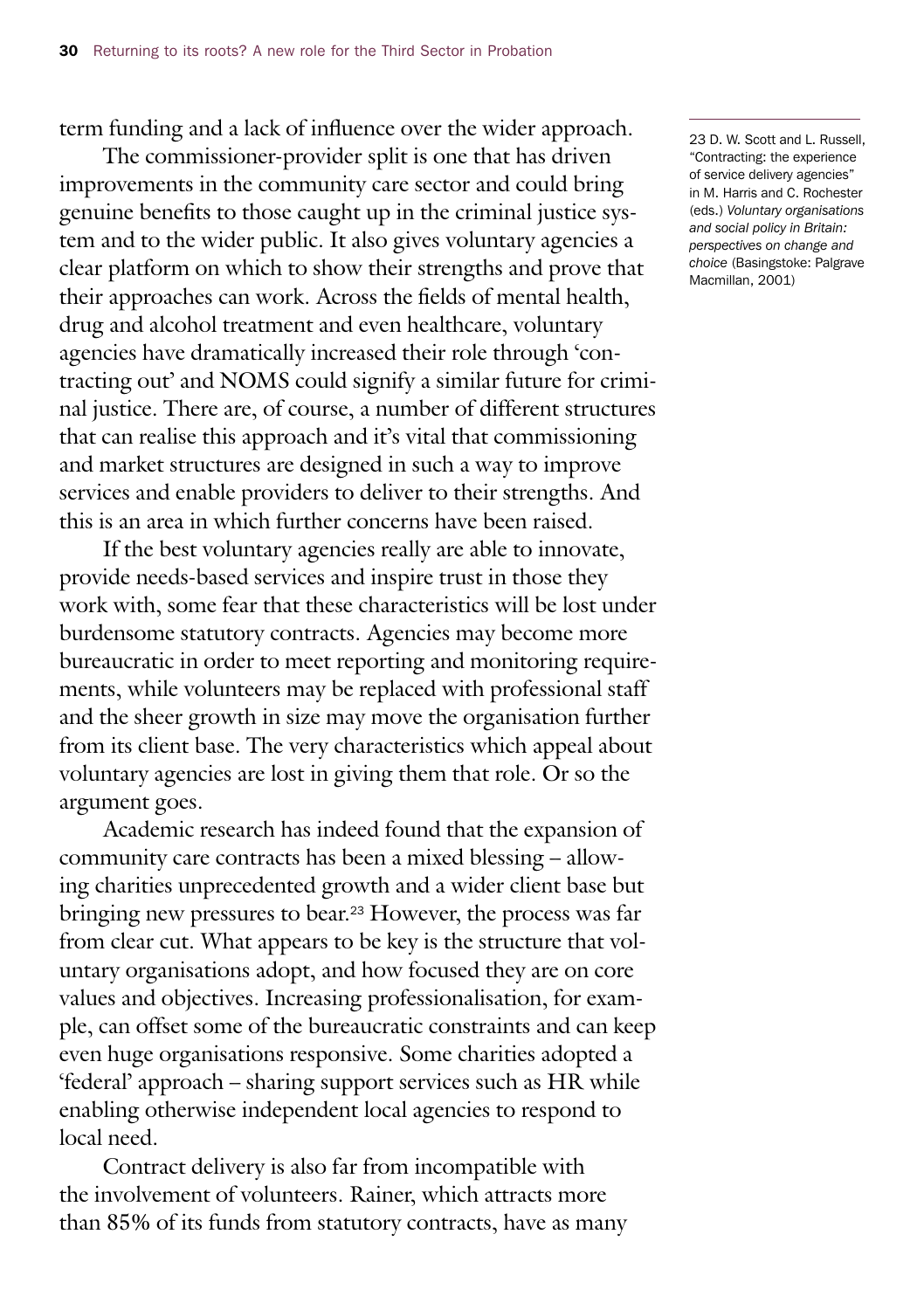24 NCVO, *United Kingdom Voluntary Sector Almanac 2006* (London: NCVO, 2006) volunteers as paid staff. They deliver different roles and are able to complement the work that paid staff do. We combine professional criminal justice workers with volunteer mentors – and both have a key role to play. People respond strongly to someone who is spending time with them because they want to – sometimes when everyone else in their life is being paid to be there. And importantly, many of these volunteers are drawn from the local community, engaging them in the local response to offending but also giving them a better understanding of the causes of crime and hopefully builds confidence in the criminal justice system as a whole. Critics of contracting are right to place a high value on volunteers – but that simply means that volunteers should be equally valued within contracts, not that contracting should be written off altogether.

 A more subtle argument against contracting is that it subverts charities' objectives and leads them to deliver services as required by commissioners rather than services needed by those they support. This is particularly a risk for charities that come to be heavily dependent on government funds for their survival. Not only has public money now taken over as the major source of funding for the voluntary sector, but most statutory funding is now provided under contract rather than as a grant.<sup>24</sup>  $\Lambda$ recent example might be the huge expansion of drug treatment services through the criminal justice system. Drug treatment agencies that had qualms about forcing people into treatment or who felt help should be available to all were faced with cutting themselves off from the main funding streams or swallowing their fears in order to grow.

 I have no doubt that such situations do occur, and could occur under NOMS but the analysis is flawed. Charities are not docile recipients of government largesse – we play an active role in shaping policy and spending priorities as well as simply carrying out the work. A vibrant voluntary sector must therefore include a campaigning role – the 'watchdog of state' as some term it – as well as a service delivery role. We need to use evidence from our services to inform the policy-making and commissioning processes.

 But again, some question whether this is compromised by the increase in funding from government. Will the watchdog really be willing to 'bite the hand that feeds it' and risk losing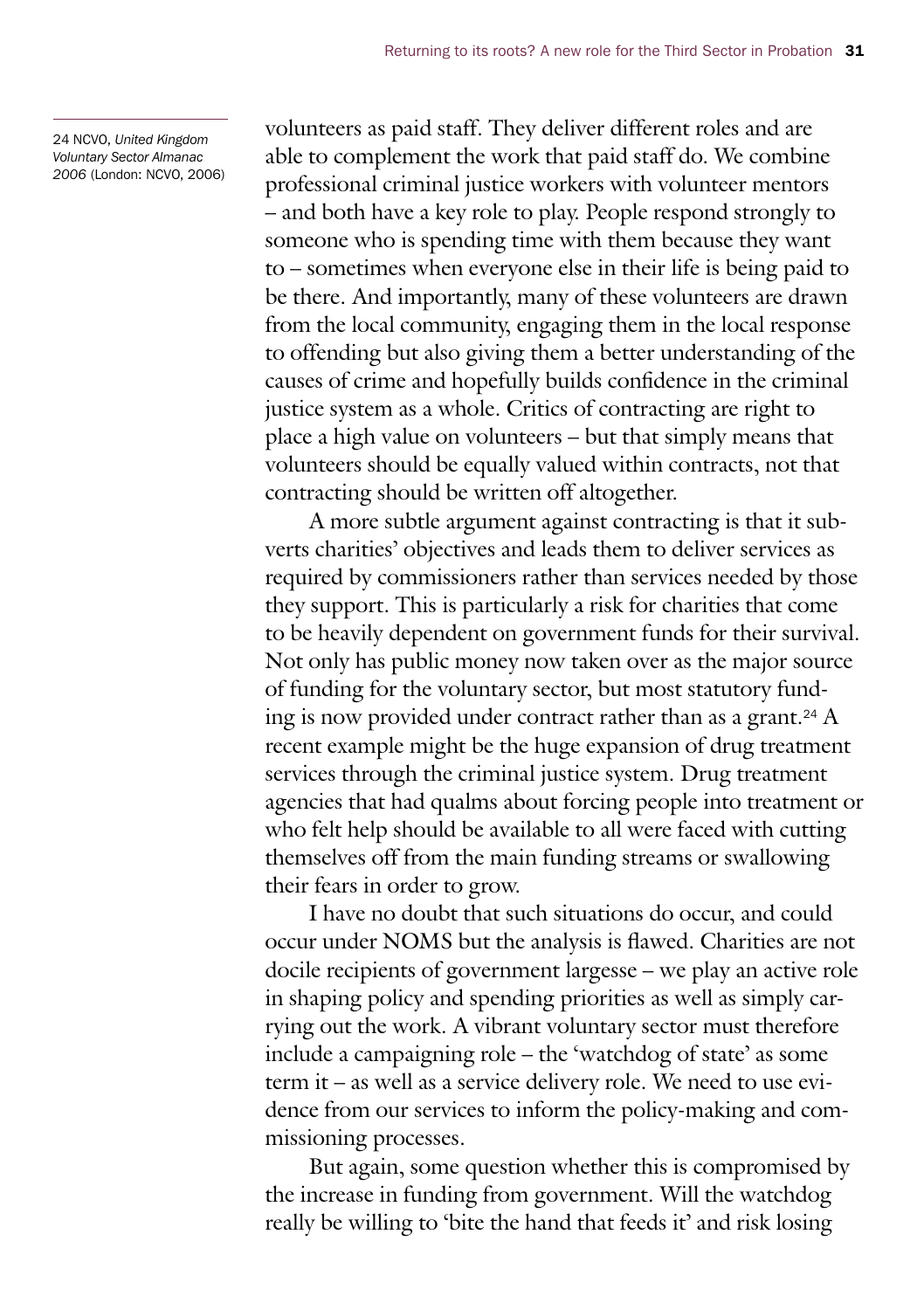contracts by speaking out? In response, I would argue that just as the 'charity sector' is made up of multiple organisations with different priorities and approaches so is the statutory sector. Agencies may be dependent on statutory money, but this money may be drawn from numerous different agencies across local and national government, quangos and funding agencies. By spreading the load in this way we become less dependent on individual agencies. At the same time government has clearly set out the right for charities to campaign and voice concerns without the fear of losing funding – backed up by the Compact between statutory and voluntary agencies. This principle has already been tested successfully and, if properly policed, should give organisations the confidence to speak out. Perhaps the most important way to ensure that subversion or 'mission drift' doesn't occur is to make sure that commissioning is evidencebased and takes proper account of the needs of the end user. This is easier said than done, but a first vital step is to ensure that providers are given a role in feeding into commissioning priorities and service development at the planning stage and that commissioning decisions are clearly based on 'what works' rather than process measures.

 In short, it is not contracting *per se* that erodes charitable strengths, it is bad contracting. The recent contestability prospectus committed to longer-term contracts over annual ones and also contracts using more standardised terms (which given that up to 40% of charitable staff time can be spent on negotiating or reporting against contracts) is a vital step. These are both welcome developments but what is most important is introducing *smarter* contracts. It is when charities are judged against numbers through the door or by simplistic tick box measures

*People respond strongly to someone who is spending time with them because they want to – sometimes when everyone else in their life is being paid to be there.*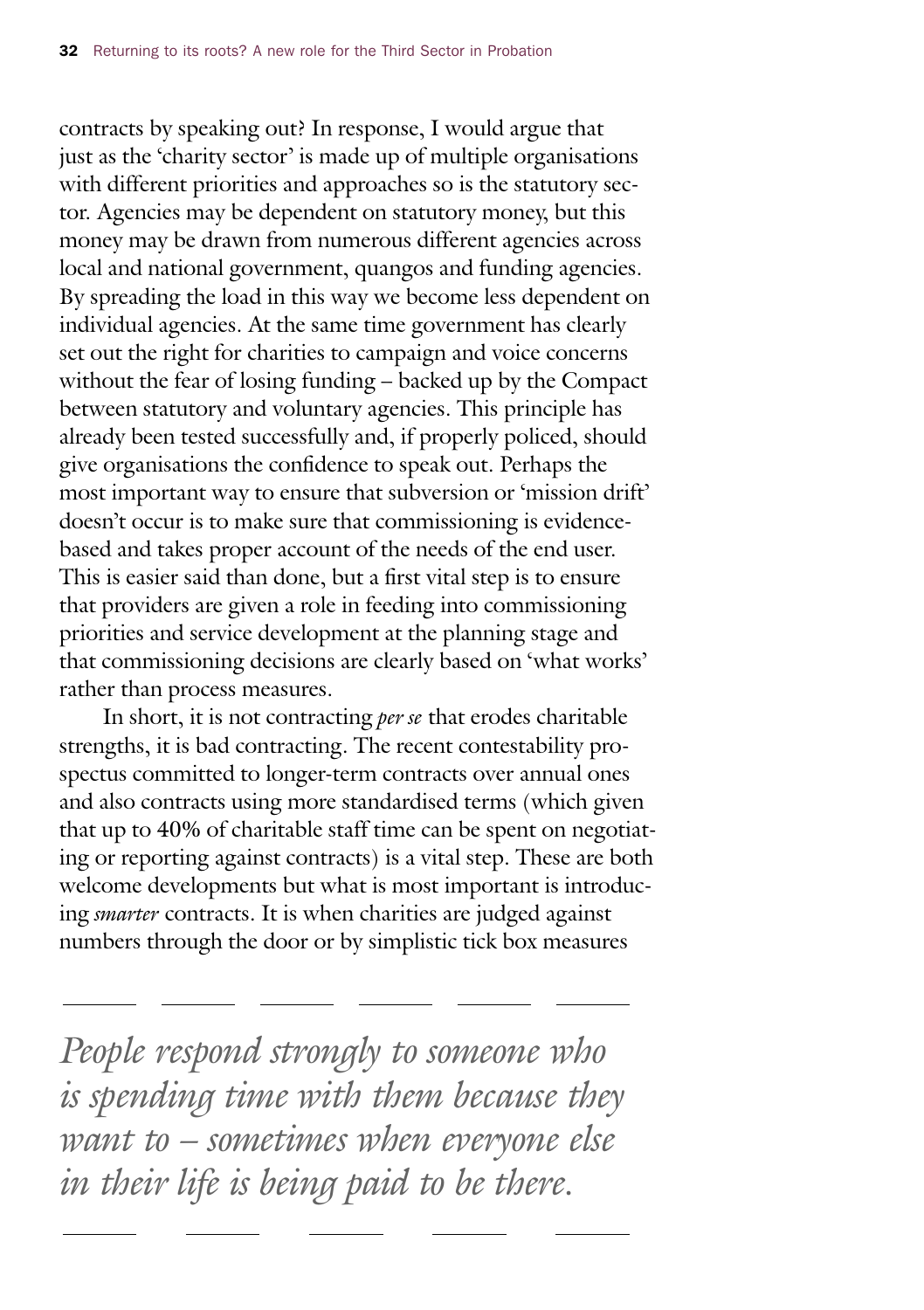25 Susan R. Bernstein, *Managing Contracted Services in the Nonprofit Agency: Administrative, Ethical and Political Issues* (Philadelphia: Temple University Press, 1992)

26 The other founding organisation of what is today Rainer

that the arguments outlined above begin to bite. There should be clear accountability but the measurement of success needs to be high-level, allowing some 'wiggle room' to innovate and to maintain those vital relationships with the people we are working with. A major study of contracting between government and charities in New York found that both sides resorted to 'game playing' to work around poorly designed agreements.<sup>25</sup> Why can't we avoid that from the start, identify the things which are going to have the biggest impact and jointly agree the targets which will make sure we deliver?

 For those who are worried about the independence of criminal justice VCOs being eroded as they take on more work for the Home Office, it is again worth turning to the history books. In the mid 1800s, the Philanthropic Society was in internal debate about accepting funding from government.26 At the time the reform school was proving successful (claiming a startling 5% re-offending rate) and was attracting interest from the Home Secretary, local magistrates and prison governors. The trustees recommended that:

*"in the future it be made a regulation… that upon the payment of every hundred pounds… the criminal boy recommended shall be admitted into the Institution provided the case shall appear to the Committee to be within the spirit and regulations of the Establishment."*

Faced with the opportunity to expand the numbers of people they worked with by accepting government funds, they took the perfectly reasonable step of accepting referrals which fit the purposes of the charity. I understand the financial pressures that modern organisations face but is it really so different today? Developing new areas of work should not be at the cost of the charity's values or objectives. Staff, volunteers, trustees and clients all have a shared sense of what a particular organisation stands for and the promise of lucrative contracts will not overrule that.

### A question of trust

The final concern that has been raised about voluntary organisations' involvement in NOMS is the impact this will have on their relationship with those they support. I have mentioned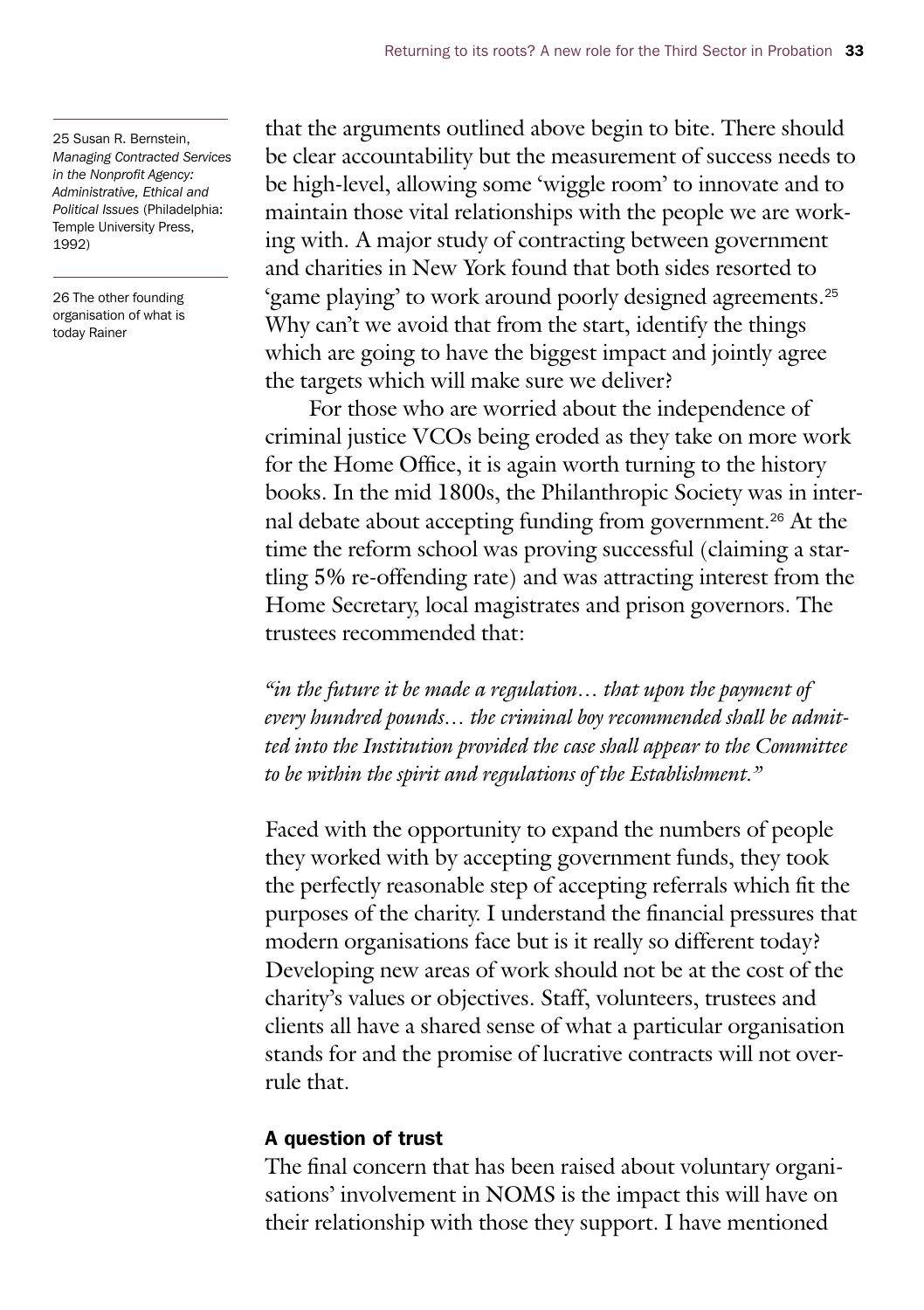the trust that charities are able to inspire a number of times, particularly with those who are or have been excluded from mainstream services and whose main contact with the state is through custody. Some fear that such relationships of trust will be undermined if charities take on a role in offender management – perhaps having to report back on client contact, failure to attend appointments and so on. Others feel that the enforcement role should be kept completely separate from providing support.

 As with contracting generally, this is a choice that each charity must take individually. For me, it seems that relationships of trust are based on honesty, consistency and respect. Rainer already provides services such as probation education or Intensive Supervision and Surveillance Programmes which require those taking part to meet stringent rules. Yet there is no lack of trust between our workers and those they support. We can respect the people we work with, without respecting aggressive behaviour or breaches of the rules that have already been agreed. The young people and young adults we work with often value clear rules and consistent values. Services must be designed with the end user in mind and some may only work on a voluntary basis. But to suggest that trust is incompatible with reporting requirements is misguided.

#### Conclusion

In some ways the current situation reminds me of the debates about Secure Training Centres (STCs) for young offenders some years ago, at which time I was a member of the Youth Justice Board. The initial proposals from Michael Howard were met with anger from voluntary organisations who wanted nothing to do with locking 12-14 year olds up. Despite the change in government and the Youth Justice reforms in 1998 the proposals still remained intact. Two STCs were already under construction by private providers and the YJB approached the VCOs to see if they would be willing to get involved in the three other planned STCs. The answer was a firm no.

Yet with hindsight, it seems that those voluntary agencies' involvement might have lead to a very different approach to STCs than we now have. A charity-run STC might be more focused on the needs of the young person, provide better sup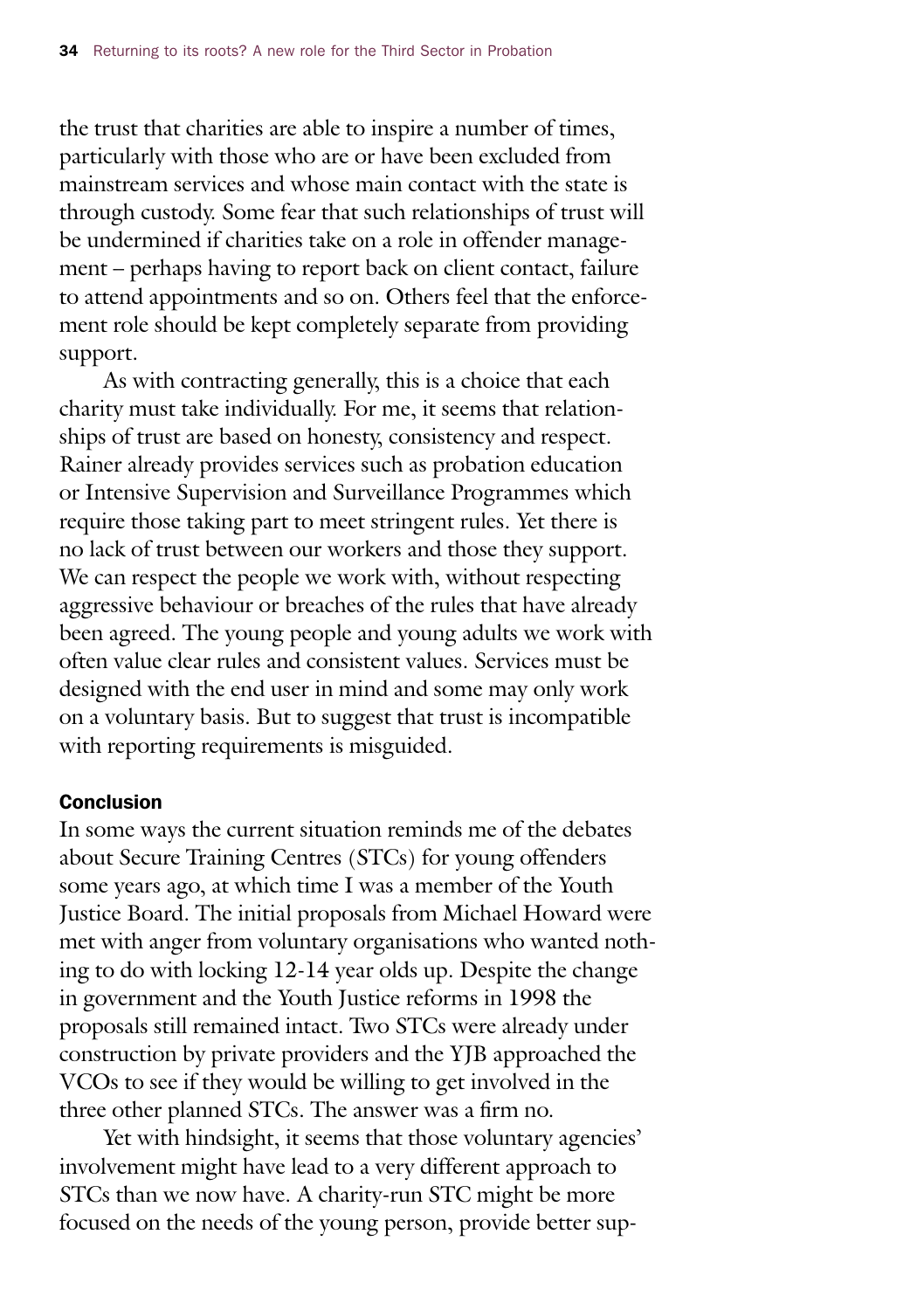port and a less punitive environment. Its success might have convinced government to make the approach more widespread and helped avoid the current record levels of young people in custody. Of course, it might have achieved none of these things but my point is, we'll never know – VCOs did not take the opportunity to prove that they had an alternative approach that would work.

 As we wait for the detailed proposals on NOMS to be set out, VCOs have to have faith in the work that we do. If we genuinely believe that we can provide successful projects that can help turn individual lives around and benefit whole communities we need to back those convictions with action. We do need to be clear about the risks and the conditions under which such projects will be a success. But that means engaging with the process from the start and setting out a positive vision of how we can have the greatest impact. That is what the private sector is doing, and in a different way what the current probation and prison services are doing. We need to enter the debate with these groups and with government.

 Two hundred years ago a similar debate was entered into by some of the leading philanthropists of the time. They felt there must be a better way to work with those caught up in the criminal justice system and that voluntary action could have a greater impact than what was currently in place. Frederick Rainer felt the same in 1876 when faced with the experiences of persistent offenders. We need to have the same conviction today.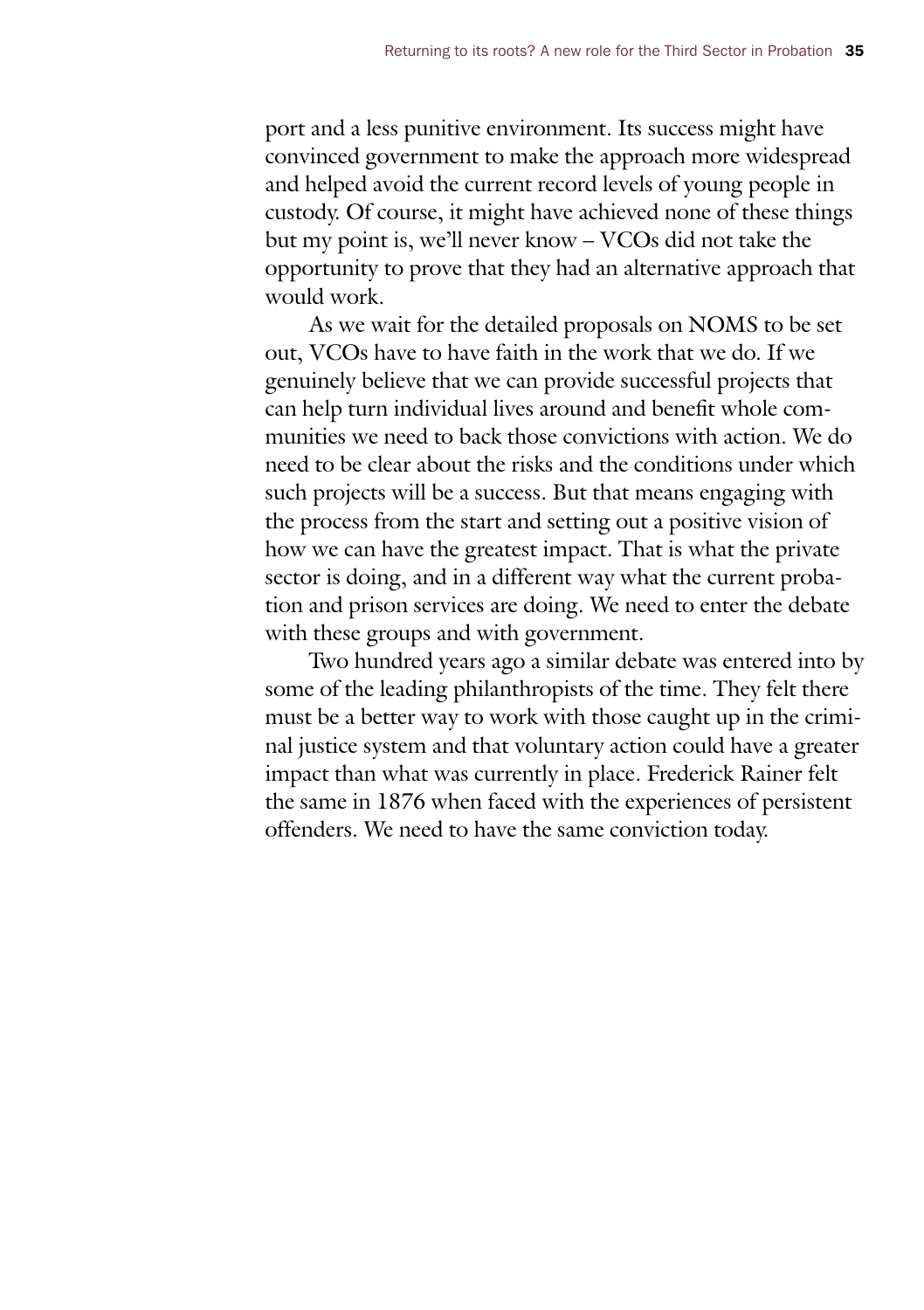# Chapter 3: The transformation of public services – the voluntary and community sector and the criminal justice system

# By Stuart Etherington

Much has been written about the role of the voluntary and community sector (VCS) and the delivery of public services. This is an important issue and one which deserves the attention that has been focused on it. Elsewhere in this publication contributors discuss the specific contribution that voluntary and community organisations (VCOs) can make in the criminal justice system, and others address some of the practical implications and issues if this agenda is to be taken forward effectively. In this essay I want to concentrate on some of the more philosophical issues that also need to be considered. It can be very easy to focus on how to go down the route of taking on more and bigger contracts, and to identify and address legitimate concerns about how those contracts are managed. But I believe that it is also essential that we are absolutely clear about what we are trying to achieve by taking on the delivery of public services - and in this instance, specifically in helping to achieve improvements to the criminal justice system – and that we understand the implications of our engagement.

 Therefore, in this essay, I will address the following three themes: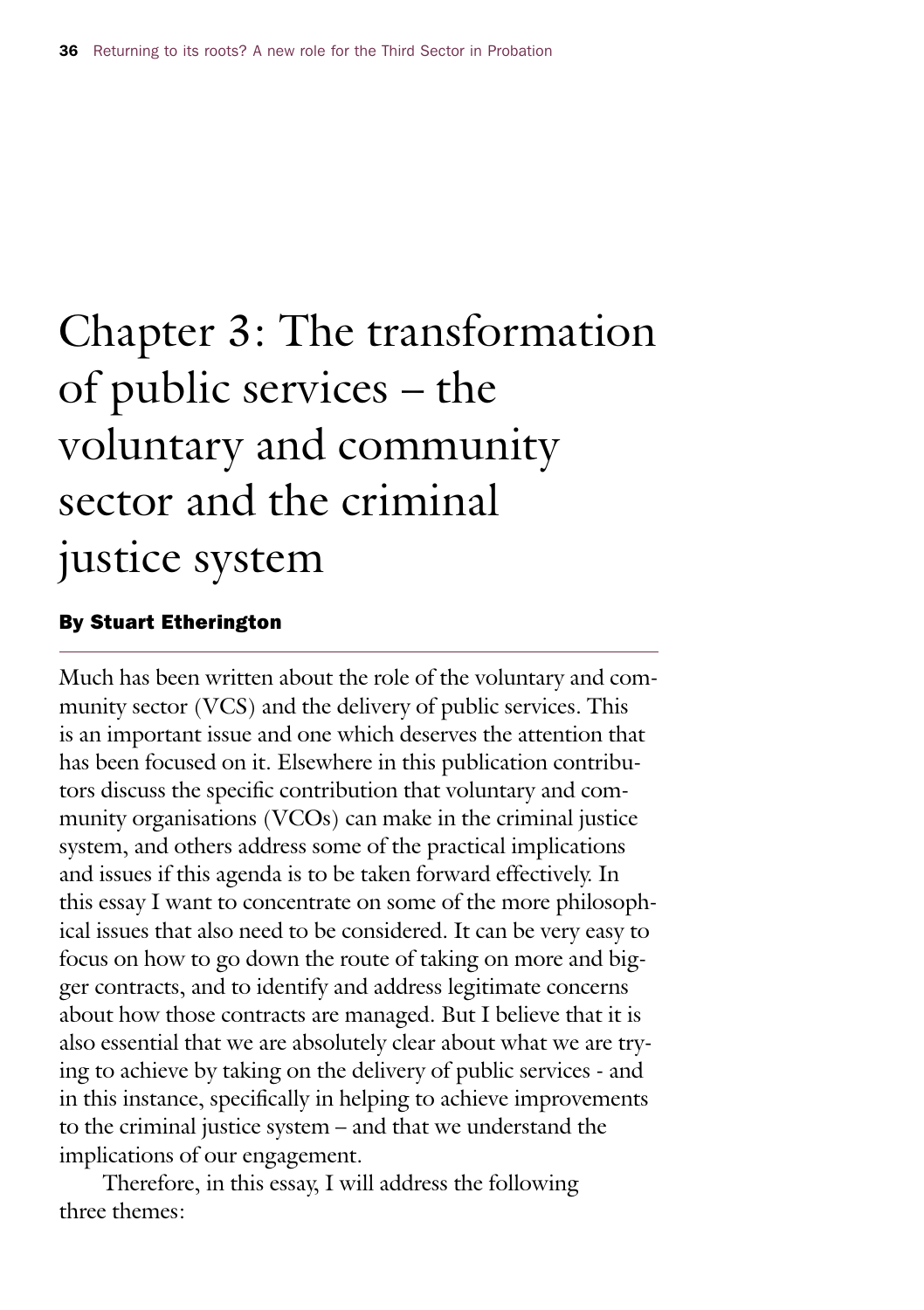- the importance of achieving a transformation in the way public services are delivered, not just a transfer
- the ways in which VCOs can contribute to this agenda, particularly through their wider role as campaigners and advocates and through the provision of support and advice, and
- the impact on the VCS, considering the importance of independence and mission, value, capacity, and ethics.

# Transformation

The aim of public service reform should not simply be about providing cheaper services – although making better use of taxpayers' money is of course important. The driving aim must be to achieve a genuine, lasting and positive transformation in the public services that people receive. In my view, if we are to achieve that public sector commissioners need to change the way services are designed and managed. Not only do they need to work with external partners – and the VCS is an extremely important external partner – but they need to rethink *how* they work with external partners. Government needs to develop a better understanding of how VCOs can contribute not just to the delivery of public services, but to the reform of those services, and transformation in the experience of service users.

 So what do I mean when I talk about transformation and what is it that VCOs in particular can bring to the table? In some quarters there appears to be a belief that simply transferring existing services out of the public sector to another provider will achieve more efficient and effective services - through the market mechanisms of competition and choice. A straightforward transfer of services out of the public sector is an option. And if this is the route that government wants to go down, then some VCOs will undoubtedly want to play a part. Many VCOs believe that even within the constraints of a standard public sector contract they can still provide a better service to users.

 However, such a transfer will only provide some marginal benefits to users and communities, unless you assume that the failings are in the public sector *per se.* I do not accept this premise. I do not believe that all public services are inefficient or ineffective: many are very good. Where public services are poor it is not simply because they are in the public sector, it is because the wrong model of delivery is driving them. Therefore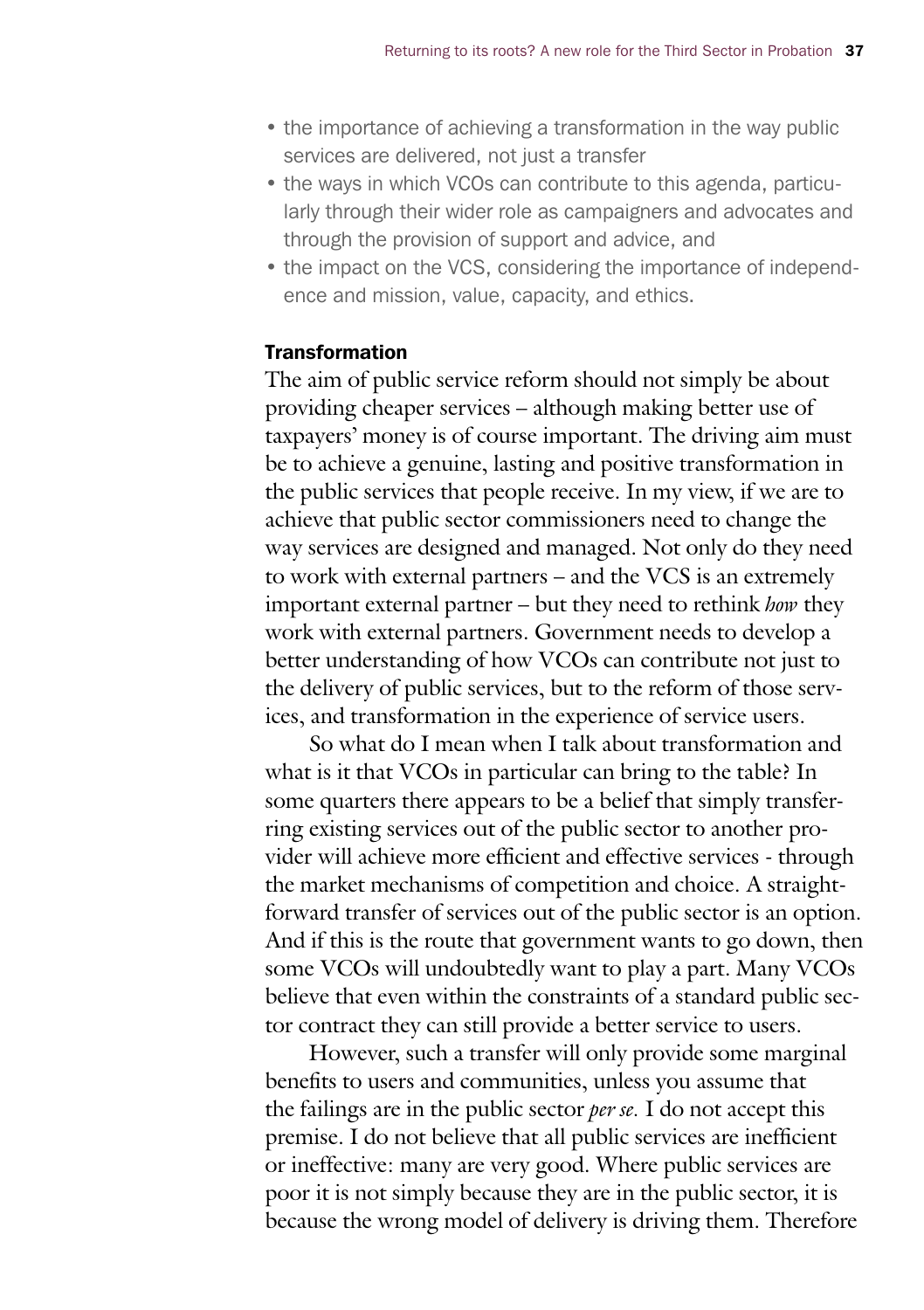the first thing that needs to be done is to change the model of delivery.

 Politicians on all sides constantly refer to the need to make services more user-focused. However, little progress on this has been made because there is a tension between two competing political agendas. On the one hand government wants to create services which are tailored to the needs and preferences of the full range of users. On the other hand, the efficiency agenda has been interpreted in a very narrow way, and rewards those who focus on economic savings and throughput, rather than those who achieve more effective services. A more effective service may bring short-term economic gains, but in many cases the gains will be longer term. So, the second thing that needs to be done is for a more sophisticated understanding of efficiency to be applied in the public sector.

 The need for these changes is evident: VCOs seek to bring new ideas and additional benefits to the services they provide, but express frustration that the conventional approaches to commissioning and procurement followed by the public sector limit the extent to which services can actually be changed to better meet public need. The current focus on transfer and cost savings has meant that commissioners in the public sector tend to opt for delivery by a few large service providers, excluding smaller, specialist or locally based organisations. The existing model may, at best, provide consistent services for the majority, but it has inbuilt serious weaknesses. It is less likely to address the needs of vulnerable, harder to reach users who need more specialist or different services; it is unlikely to lead to the development of more holistic services, which understand and meet the whole needs of individuals; it offers little scope for investment in researching and developing new solutions; and it does not support innovation nor the piloting of new services.

 To achieve a real transformation commissioners need new and more flexible approaches to defining service needs and how solutions to those needs are designed and commissioned. It means going substantially beyond simply offering people a choice of different services, or different providers. It also goes beyond consulting users or communities about the services they would like. It is about working with local communities to identify what the service need is, to enable service users and other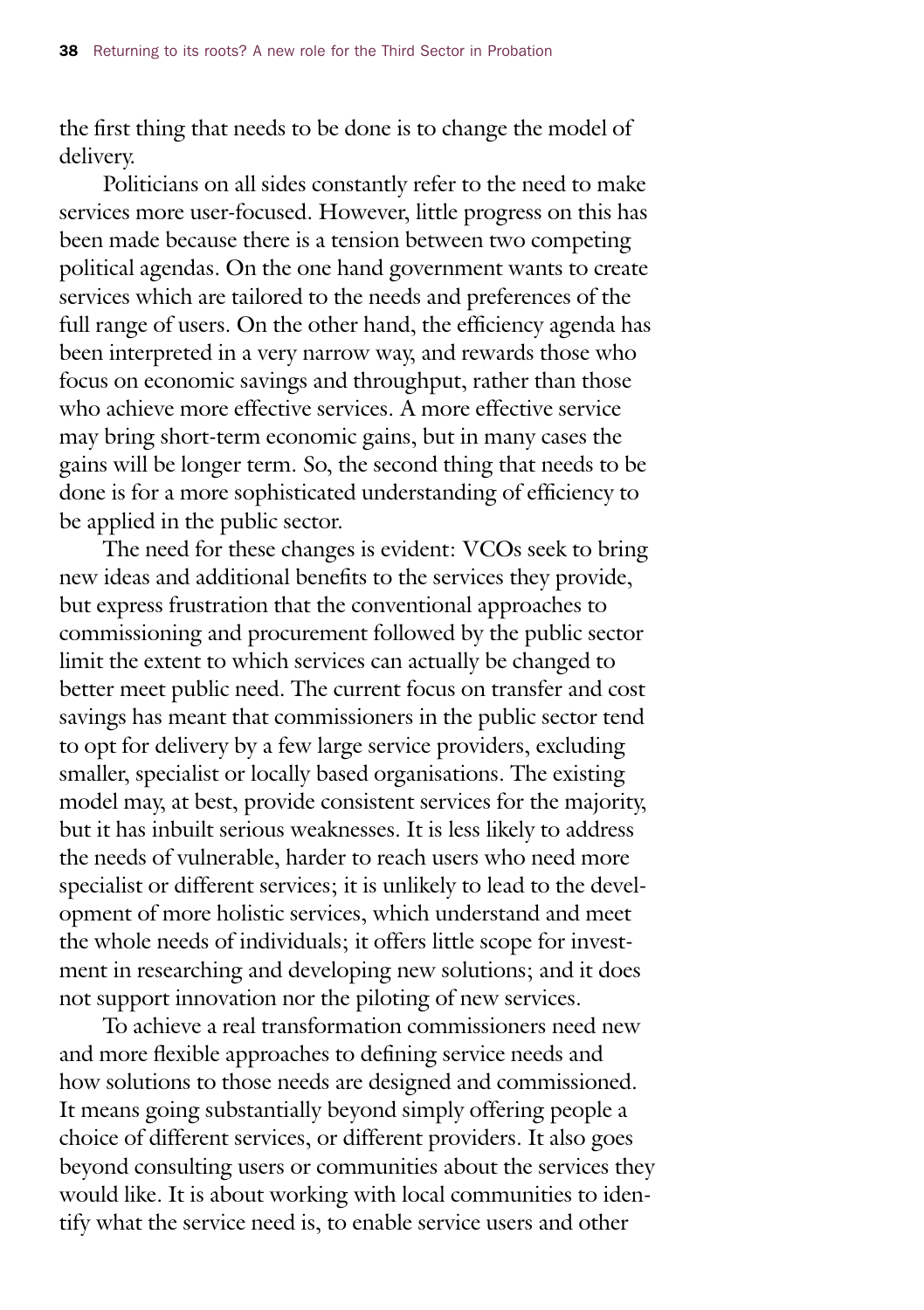experts in the field to contribute to the debate about the best solutions to a particular service need and only then to consider how that service should actually be delivered.

# What contribution can the VCS make?

Many across the sector, including NCVO, have argued that VCOs can play a crucial role in both shaping and delivering public services that better meet the needs of individuals and communities. Therefore one very positive aspect of this reform agenda has been the recognition in government of the role that VCOs can play in public service delivery. Much attention is given to the VCS' role in direct provision of services and I do not intend to add to that debate here. But many VCOs would argue that of at least as much importance are their roles in providing:

- advocacy lobbying and campaigning to ensure that the voice of particular communities is heard, particularly to inform the way that needs are identified and then how services are designed and delivered
- advice and information to help individuals and communities understand and access the services available to them.

These multiple roles should be one of the strengths of the VCS in public service delivery. For most VCOs that deliver services, campaigning and advocacy are an important part of what they do. Their campaigning and advocacy work is strengthened and has legitimacy because they also have direct service delivery experience. And the way they deliver services is informed and strengthened by their direct role in advice and advocacy. In short the roles are complementary. In addition, there are many VCOs that have no interest in delivering public services but who still want to contribute to a debate on a particular service. Through their advice and advocacy work they have an understanding of the concerns and needs of particular communities, and these VCOs may have a crucial role in representing the needs and interests of communities who might otherwise not be heard.

 But government funders can fail to appreciate the benefits that these multiple roles bring. The broader contribution can be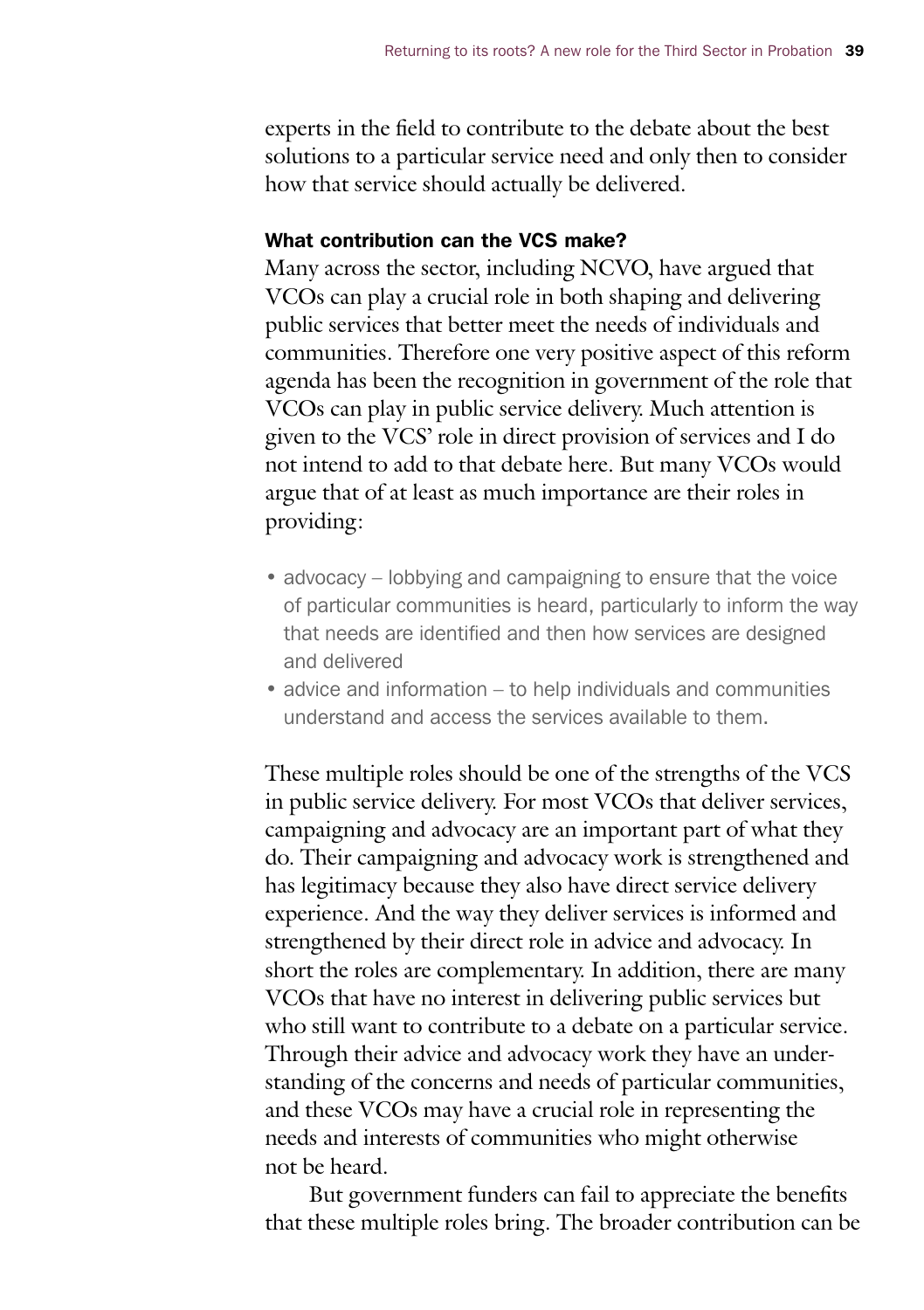overlooked, or even viewed as inappropriate. Some argue that there is a conflict of interest if a VCO wants to both advocate for a certain approach, or be consulted on or contribute to decisions about how a service should be designed and delivered, and then want to bid for the contract to deliver that service. This separation (in the minds of some parts of government) of service delivery from campaigning and advocacy is problematic because it does not reflect the way VCOs operate. It is important that commissioners understand that the VCS roles of advocacy, support and advice giving contribute directly to public service delivery. Any potential conflict of interest can then be acknowledged and managed through the commissioning and procurement processes.

### The impact on the sector

### *Independence and mission*

The current political environment offers greater opportunities to the VCS and we need to make sure that we take advantage of these opportunities. But, I do not believe that VCOs should have a role in all circumstances and at any cost. Important as the public service reform agenda is, it is only one aspect of the sector's contribution to society. We need to ensure a balance between this and our wider role in supporting and promoting civil society.

 VCOs are independent organisations. This needs to be reflected throughout our engagement in public services. Public service delivery should contribute to the delivery of a VCO's own mission and help it to better meet the needs of their users and members. And where VCOs take on public service delivery, it must be done in ways that respect the independence of the organisation and the expertise and knowledge that they contribute, and the services they provide must be properly costed and paid for. In short, VCOs should take on public service delivery on their own terms and in order to help meet their own objectives: public service delivery is a means to an end for VCOs, it is not the end in itself.

 Of course, there is always the risk that an over-expansion into public service delivery can skew the focus of an organisation and the original mission can become marginal. NCVO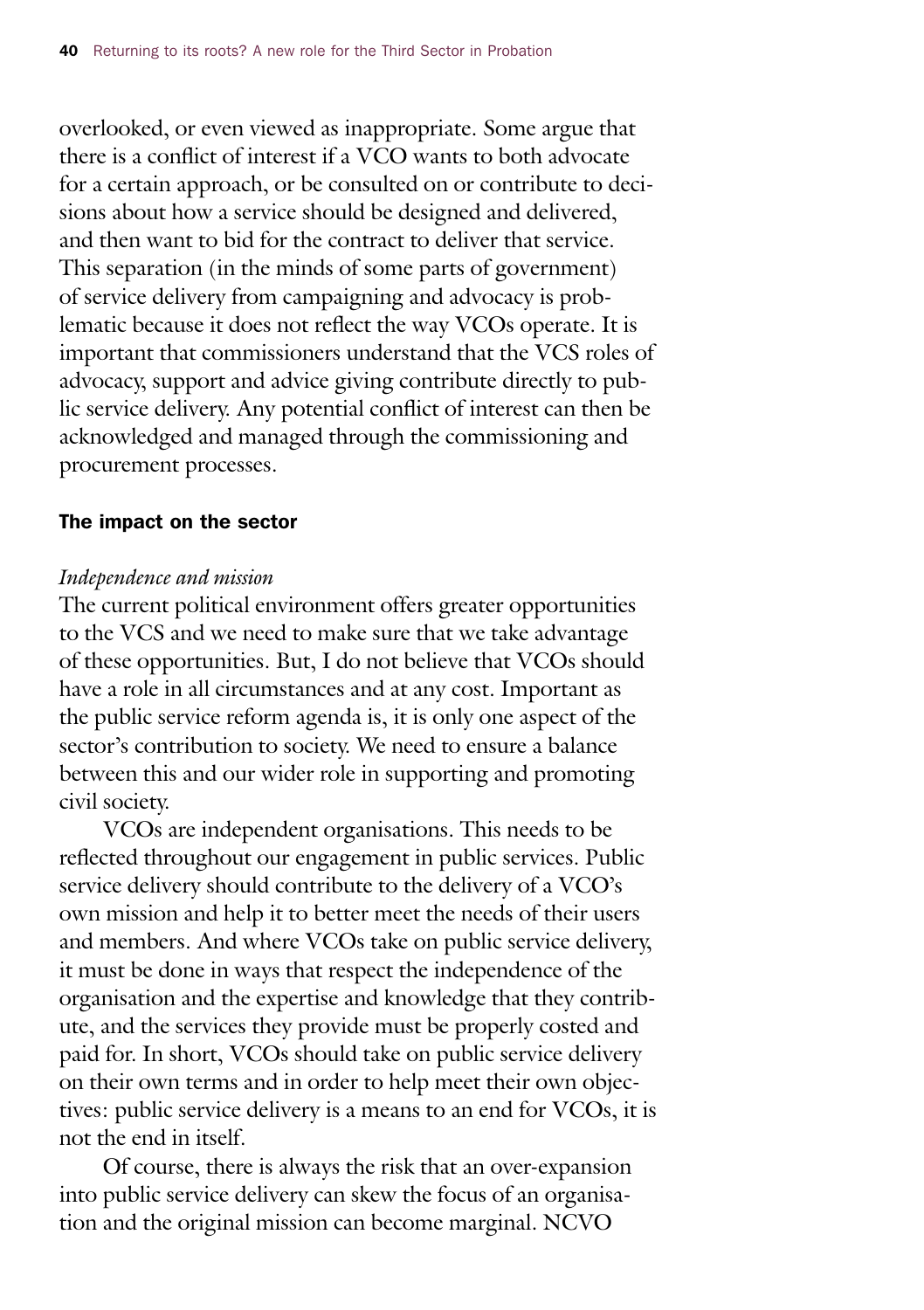27 Ann Blackmore, *Standing apart, working together: A study of the myths and realities of voluntary and community sector independence* (London: NCVO, 2004).

considered these risks in 2004.27 Our report made it clear that engaging with government does not automatically undermine the sector's independence; it is a question of how the relationship (and the contract) is managed, and the extent to which VCOs give careful thought to the possible implications before they enter into partnerships or contracts.

### *Distinctive value*

If we are seeking to bring VCS experience and perspectives into public service delivery in order to help facilitate transformation, then we need to ensure that the value the VCS brings is not lost. It is often because they operate in different ways to the public sector that VCOs can add value to public services. Traditionally the voluntary sector focus is on working from the bottom up: good voluntary sector services are those which emerge to meet a need, to fill a gap, and which are informed by the needs and preferences of those using the service. As such they need to be flexible and responsive, in a way that a single provider, from whatever sector, would find difficult.

 There is a danger that the nature of the contract itself can undermine what a VCO wants to bring to a service, for example, if it is overly prescriptive about processes rather than outcomes. It is therefore important that our statutory partners understand and value the differences between the ways VCOs and the public sector operate.

 But there are also issues that a VCO needs to take into account itself. Whilst an organisation may be very good at providing services on a small scale to a particular community or niche market, it may not be able to replicate the same service on a larger scale. It may lack the capacity and skills to do so. And where a VCO does have the skills and capacity to take on large scale service delivery, scaling the service up may cause it to lose what made it effective in the first place: VCOs need to consider the risk that they may become, or be perceived, as monolithic and inflexible as the statutory sector.

# *Funding and capacity*

The public service delivery agenda has made available increased sources of funding to many VCOs. However we should be wary of seeing this as an opportunity in itself: it is only an opportu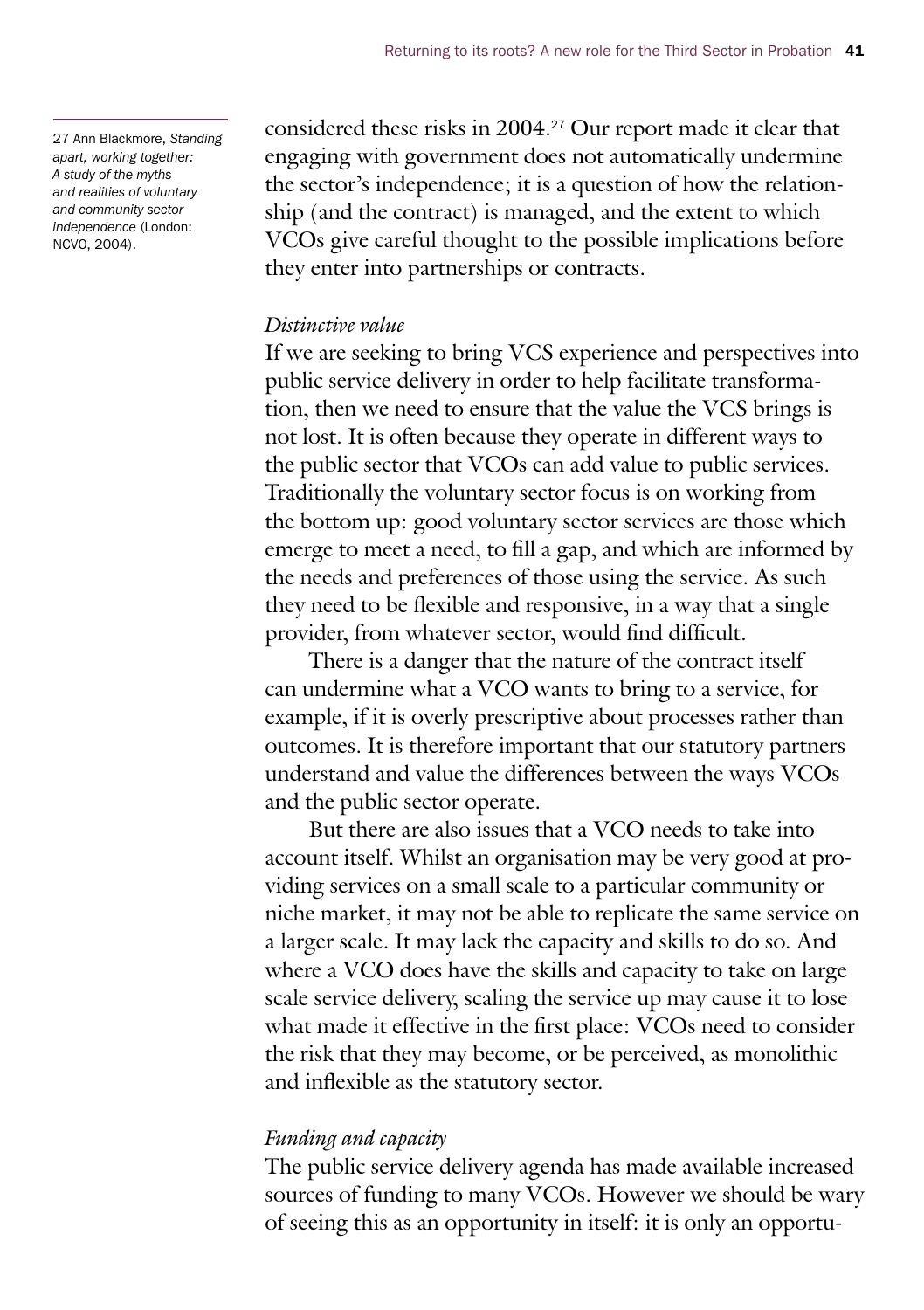nity in so far as it enables VCOs to help deliver better outcomes for the individuals and communities they exist to support. Government funding is, quite legitimately, focused on government priorities. But those will not be the same as the priorities of all VCOs. We need to give careful thought to how VCOs that contribute more widely to civil society are supported. Or indeed those that have different ideas to government about what services should be provided, or how they should be provided.

 We also need to consider the long-term impact on sustainability of increased funding: significant expansion and hence dependence on public service contracts can make an organisation vulnerable to changes in government policy priorities and funding priorities.

 VCOs also need to be clearer about their objectives in service delivery: is the purpose to deliver a service and generate income, or is it to ensure a better service is widely available? For example, a wider engagement with VCOs in the designing and commissioning of services may mean that the solutions designed and piloted by VCOs become funded as part of the mainstream and will not remain within the VCS. Whilst there are issues about how such investment in service development is funded, it is equally true that if it results in a better service for a larger number of people, then it is still a successful outcome for both the VCO and those with whom it works.

#### *Ethical issues and public trust and confidence*

The final point I wish to raise is about ethics. Does it matter if VCOs – who are after all civil society organisations – take on roles that could change the nature of their relationship with those that have until now been considered their beneficiaries or clients? For example, VCOs may take contracts that require them to make recommendations about a person's eligibility for certain state benefits, when in the past the role of the VCO was to advise or support people who were trying to access benefits. Clearly there is potential for this to be a major issue in relation to criminal justice. Some national charities see their role as providing advice, support services and information to offenders, but would never want to move into a role even close to making decisions that might affect the liberty of an individual. Other charities have indicated that they would have no problem with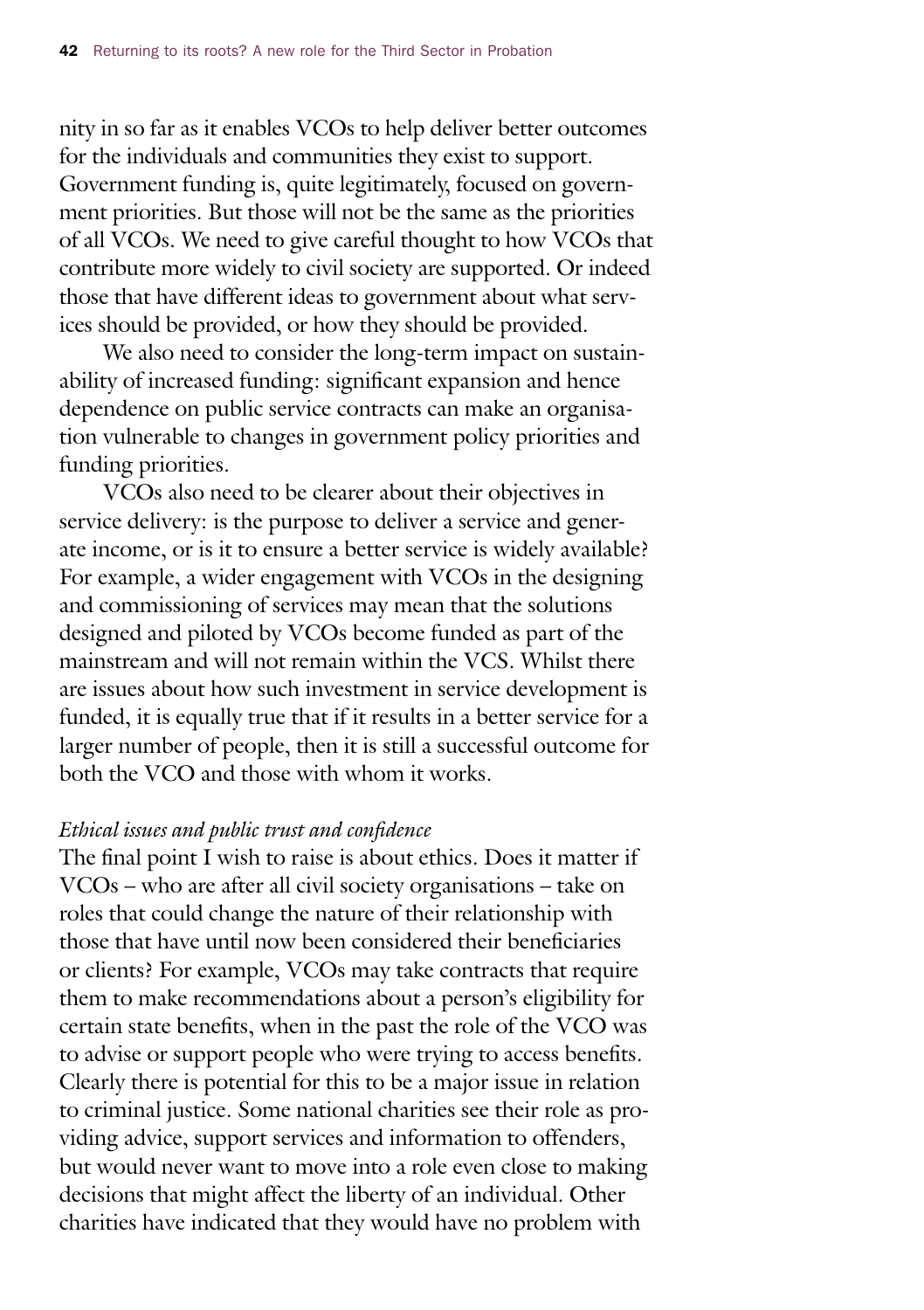such a role.

 The question is, should this be a matter for individual charities, or is this an issue on which the actions of some charities could have a serious impact on the way that the public perceive the sector more widely? We need to be realistic that in certain areas a greater role in public service delivery could pose a serious challenge to public trust and confidence in the sector.

### Conclusion

The government's agenda to reform public services offers huge opportunities to VCOs to ensure better services and better outcomes for those they work with and for. But if this is to happen, government needs to recognise and reward the wider contribution VCOs can make to public service reform.

 The reforms needed for procurement processes have already been identified in the Treasury's 2002 Cross Cutting Review, and reiterated by the NAO and PAC reports, but there remains the need for a stronger commitment to implementation. This includes funding the full cost of providing a properly defined service, ensuring that risk is fairly shared, providing longer term funding where appropriate and ensuring that monitoring requirements are proportionate. It is to be hoped that the Action Plan that government is due to publish in autumn 2006 will help truly embed these reforms at both the national and local level. But if VCOs are not involved in service definition and design, as well as service delivery, then the scope for transformation will be extremely limited.

 We should also enter this arena with a degree of caution. It would be naive to assume that services will always be designed and contracts offered in the ways that we think they should be. And we need to understand the risks that may be associated with taking on a greater role in public service delivery. We need to improve our skills in negotiating, and sometimes in saying no. Because as I have already said, public service delivery is a means to an end; it is not the end in itself. And just because we are invited to take on a service, it does not mean we should. VCOs form an independent sector that plays a number of different roles in civil society. Public service delivery is an important role, but it is only one of the roles performed by the VCS.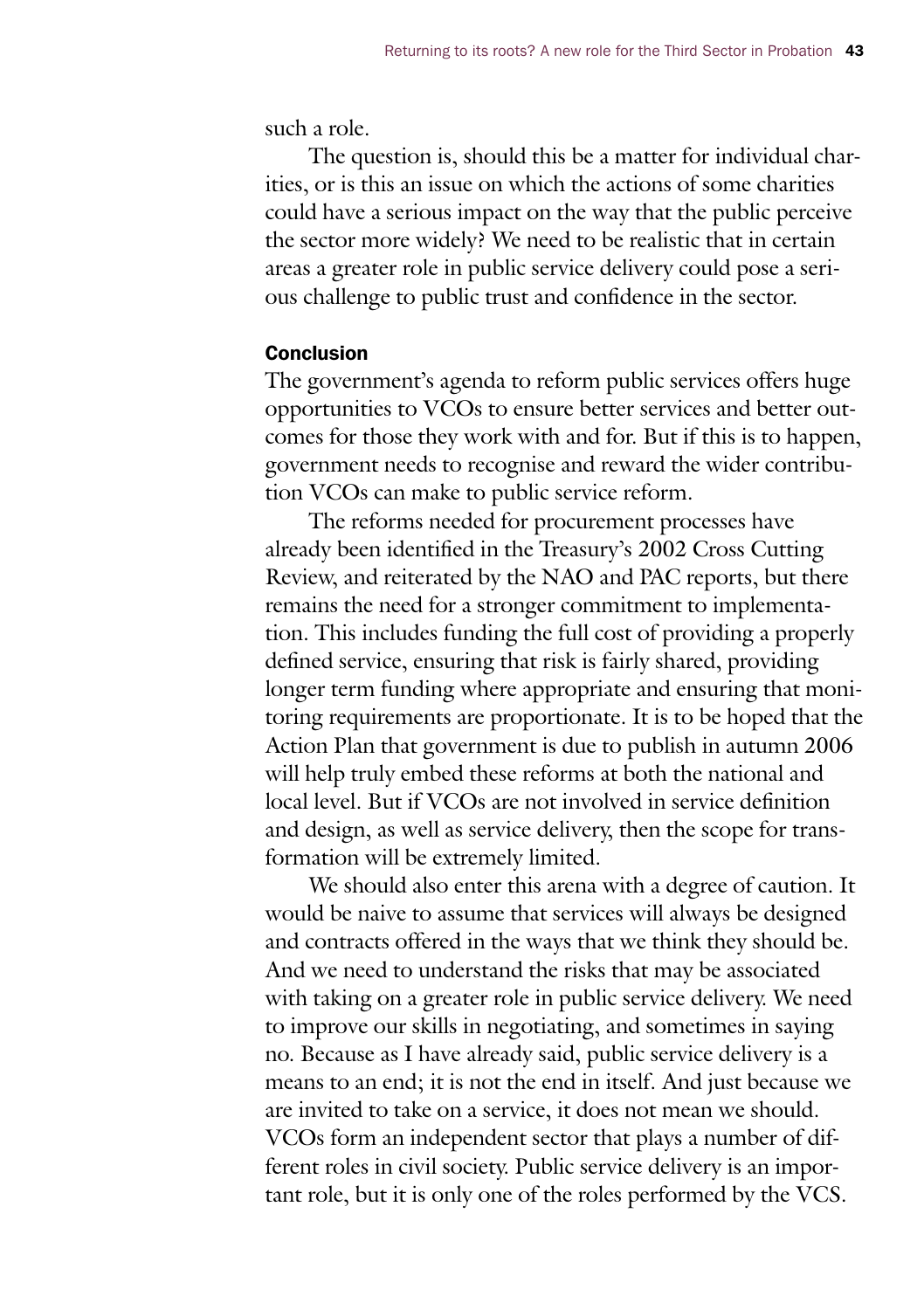# Chapter 4: From ashtrays to enterprises? Third sector involvement in the criminal justice system

### By Nick Aldridge and Stephen Bubb

Commentators ranging from ancient philosophers to the present Home Secretary agree that rehabilitation, not just retribution, is crucial to the success of a criminal justice system. Third sector organisations lead pioneering work in providing young offenders with an alternative to crime. NOMS' commissioning strategy must enable this work, and the ethos that guides it, to move from the margins to the mainstream.

 What is the point of the criminal justice system? Thinkers have suggested various answers. Plato, for instance, viewed justice as a form of personal rationality and spiritual good health, to be nurtured through the educational interventions of an enlightened state. Perhaps, therefore, the primary role of the criminal justice system is rehabilitative: to educate offenders into more "rational" behaviour.

 More recently, Hart characterised the foundations of the legal system as adherence, particularly by public officials, to some ultimate standards against which particular laws can be assessed.28 Any legal system must pursue and protect these lofty standards if it is to survive. Others have variously argued that the primary role of the criminal justice system should be retributive, preventative, or restorative.

In his July Action Plan to reform the Home Office, John

28 Herbert L. Hart, *The Concept of Law,* (Oxford: Oxford University Press, 1961).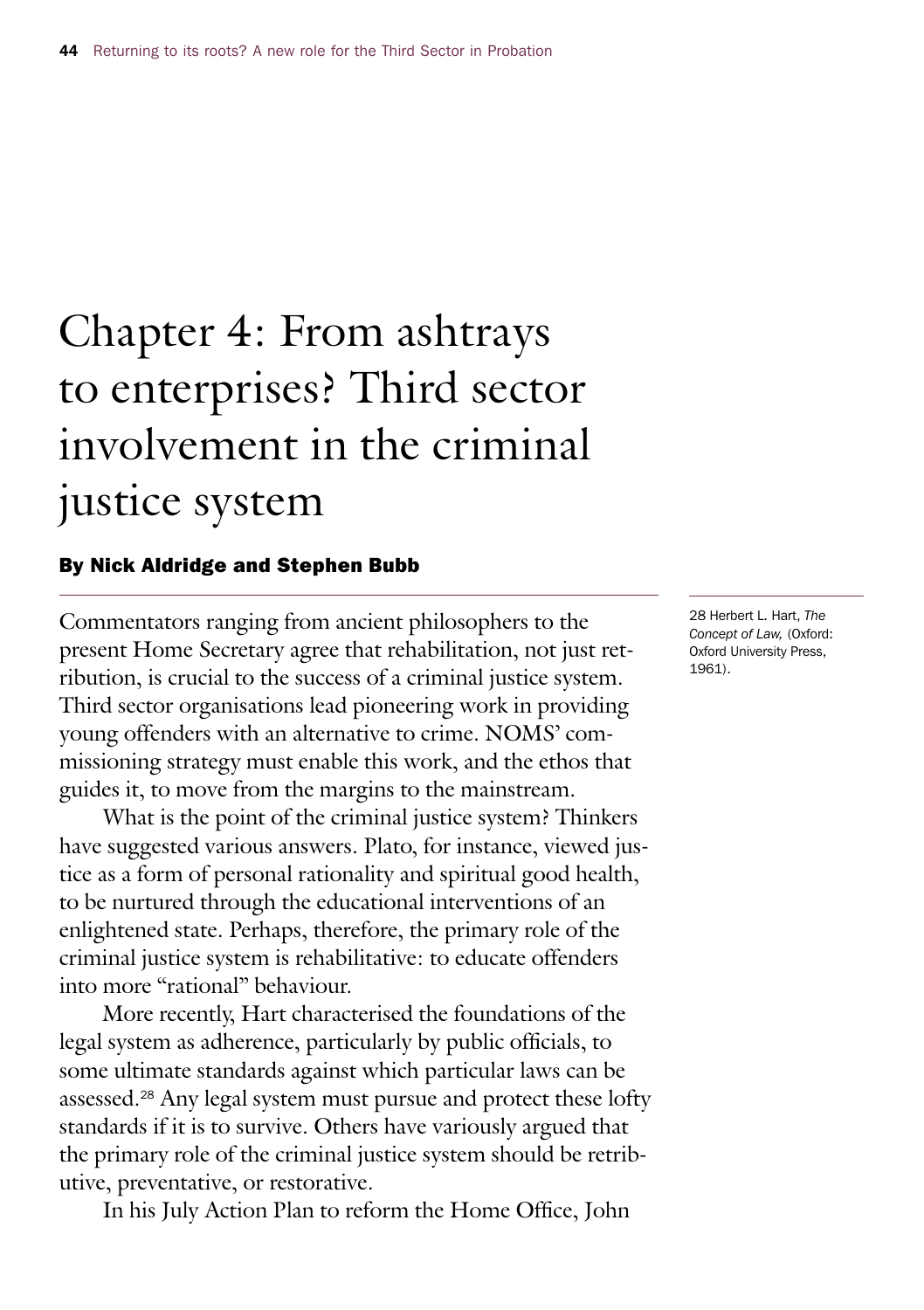29 Home Office, *From Improvement to Transformation,* (London: Home Office, 2006), p. 3. Reid emphatically defined the core purpose of his department as "protecting the public".<sup>29</sup> This fits within a wider political strategy of "rebalancing the criminal justice system in favour of the law-abiding majority and the victim", a move that has caused nervousness among many members of the judicial system, and in third sector sector oganisations that fear a retreat from the rehabilitative agenda.

 Will a rebalancing of the system involve a further shift towards retribution rather than rehabilitation, particularly when government might be seen as reacting to tabloid demands? Longer sentences and more prison places are unlikely to have a lasting positive effect on levels of crime, particularly if this leads to further overcrowding, strains on the probation service, and a reduction in the levels of support available for tackling prisoners' problems such as illiteracy, addictions, and poor mental health.

 In July John Reid announced that 8,000 more prison places in England and Wales would be provided, taking the total up to almost 90,000 by 2012. The latest projections from the Home Office suggest that even this total number of places could fall short of requirements.

 The view of some acevo members on this construction parallels that of many environmentalists on road building: 'solving crime-related problems with prisons is like solving smokingrelated problems with ashtrays.' Long-term success will depend on tackling the problem further upstream.

 Juliet Lyon, the director of the Prison Reform Trust, called instead on the government to, "Tackle the drug addiction, alcohol-fuelled disorder and neglect of mental illness that are causing this hyperinflation of men, women and children in our prisons."

Government has rarely articulated with any strength the

*Third sector organisations lead pioneering work in providing young offenders with an alternative to crime.*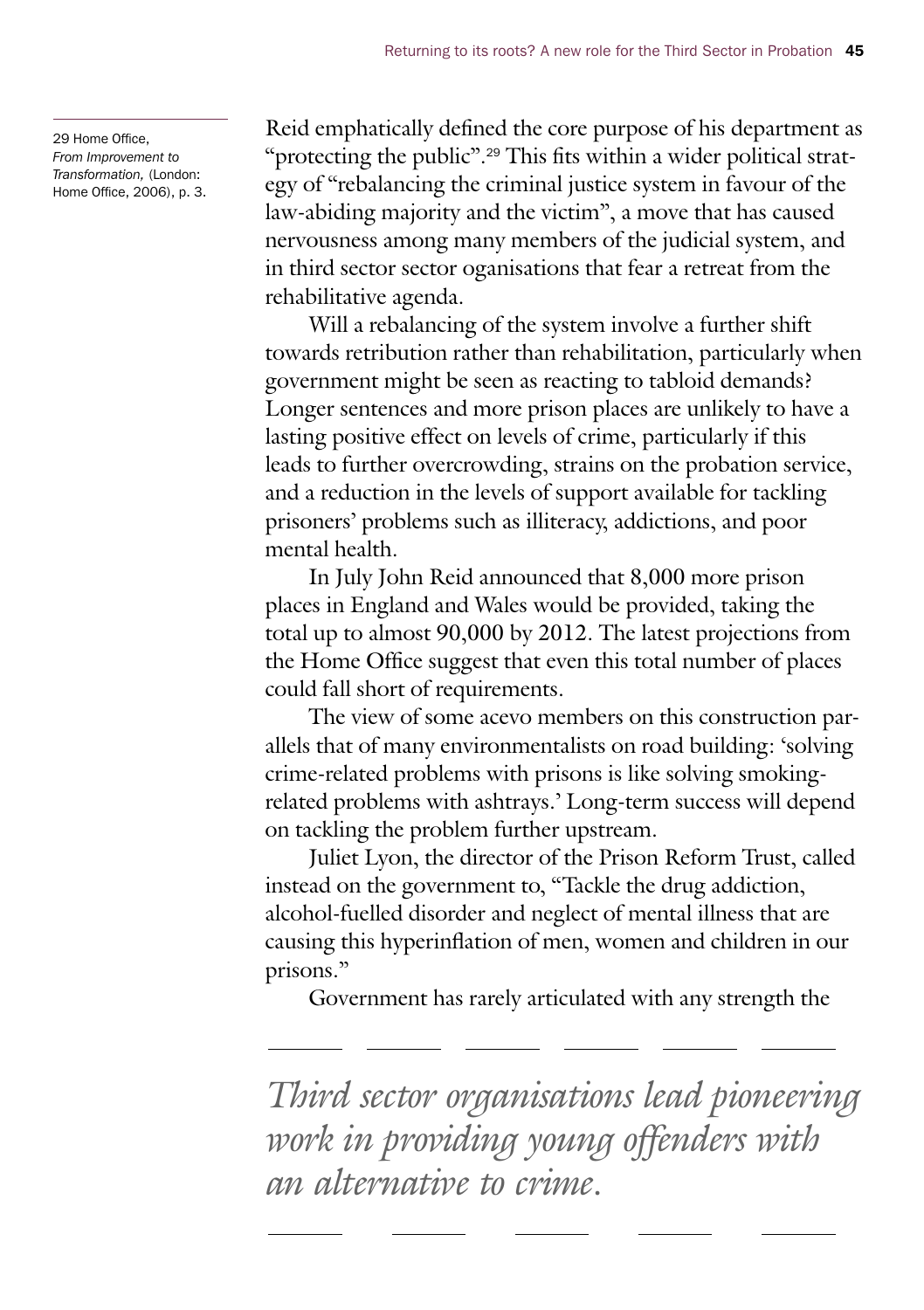need for rehabilitation and support as an integral part of the crime-cutting agenda. An obvious case can – and should - be made that the majority of crime is committed by ex-offenders, and repeat patterns of offending can only be broken through interventions that address the issues driving offenders to crime.

 To be fair to the government, this problem is well-recognised, if not yet well-addressed. Martin Narey, now CEO of Barnardo's, previously ran the National Offender Management Service (NOMS). Heavily critical of the "violent and evil" culture of some prisons, Narey also drew attention last year to the complex challenges involved in providing rehabilitation for prisoners:

*"90% of those entering prison [in 2000] were recognised as displaying one or more forms of mental disorder – that is, alcohol addiction, drug addiction, psychosis, neurosis or personality disorder."* <sup>30</sup>

Put another way, male and female prisoners are respectively 14 and 35 times more likely to suffer multiple mental health disorders than the general population. Within this context, rehabilitative interventions will need to be sophisticated and carefully managed.

 The Home Office's action plan, regardless of its tough tone, also acknowledges this need. It remarks of NOMS:

*"We will focus its headquarters on the job of commissioning high-quality services for managing offenders, and driving up the performance of the probation and prison services. This will involve…opening more services up to competition from the voluntary and private sectors."*<sup>31</sup>

Other Labour thinkers have gone further. In a speech last year to Centrepoint, a young people's agency, Stephen Byers MP called for a national "Strong Foundations" programme owned by young people, rather than Whitehall, to steer young people away from underachievement and from crime.32 Such an initiative would need to be supported actively by the relevant third sector organisations.

 The Conservative party, under David Cameron's leadership, is also placing renewed emphasis on the need for a "second chance culture" for ex-offenders and drug addicts, in which the

30 Martin Narey quoted in Vikram Dodd, "Cell conditions 'gross' for 20%", *[The](http://www.guardian.co.uk)  [Guardian](http://www.guardian.co.uk)*, 8 February 2005.

31 Home Office (2006), p.9.

32 Stephen Byers MP, Centrepoint Anniversary Lecture, 8 February 2005 http://www.socialexclusionunit. gov.uk/events. asp?id=559&pId=19.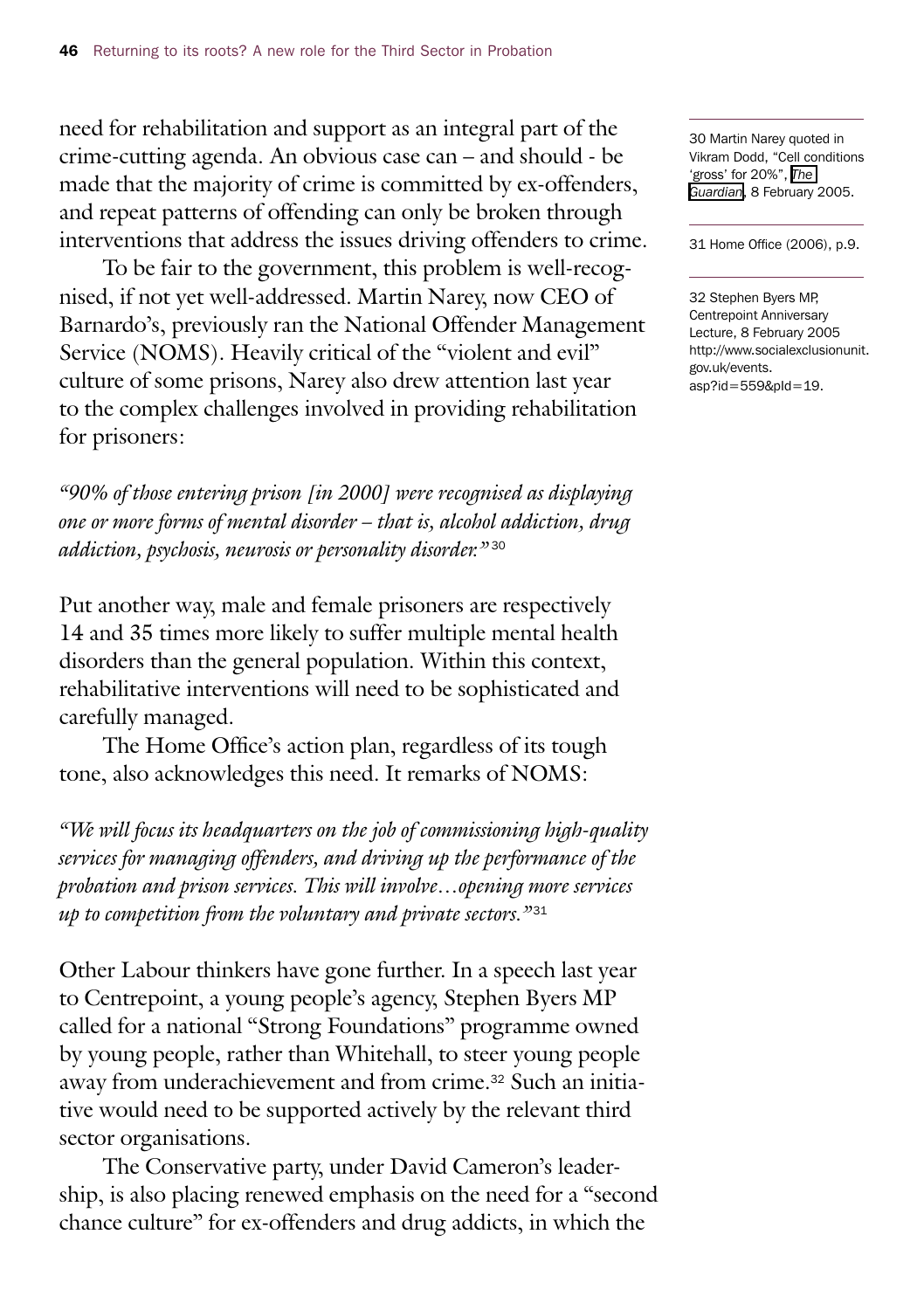33 David Cameron speech, 18 January 2006 http://politics.guardian. co.uk/conservatives/ story/0,9061,1689389,00. html.

skills of the third sector will play a leading part.<sup>33</sup>

 More immediately, a long-awaited NOMS "prospectus" of opportunities for independent providers may place increased emphasis on the role of third sector organisations within the criminal justice system. It is widely acknowledged that a number of advantages enjoyed by third sector organisations make them well-placed to steer offenders away from crime. Among the most compelling of these advantages are the following:

- 1. User-focus: they are mission-driven, and have relatively little incentive to compromise on service quality in order to meet other requirements
- 2. Flexibility: they can work across government silos to connect otherwise disparate policy priorities and funding streams, for example bridging the gap between correctional and employment-related services
- 3. Social capital: by engaging volunteers and the wider community in their work, they can promote better understanding of ex-offenders and speed their reintegration into local communities.

In practice, as well as in theory, third sector organisations provide some of the most positive interventions aimed at the rehabilitation of offenders, particularly young people.

# Rathbone's "Prove It" Programme

In Manchester, Rathbone has developed a demand-led engagement strategy for young offenders and disengaged young people. The agency works in partnership with Youth Offending Teams, (YOT), Intensive Supervision & Surveillance Programmes, (ISSP) and Connexions, from whom referrals are generated.

 Through an Outreach Programme, Rathbone is pro-active in finding young people that for many reasons do not wish to become engaged, this accounts for 25% of their learners.

 The programme, named 'Prove It', is specifically designed for young people to achieve nationally recognised qualifications in Key Skills, Literacy, Language and Numeracy, to assist with the transition into accessing more formal education and/or employment.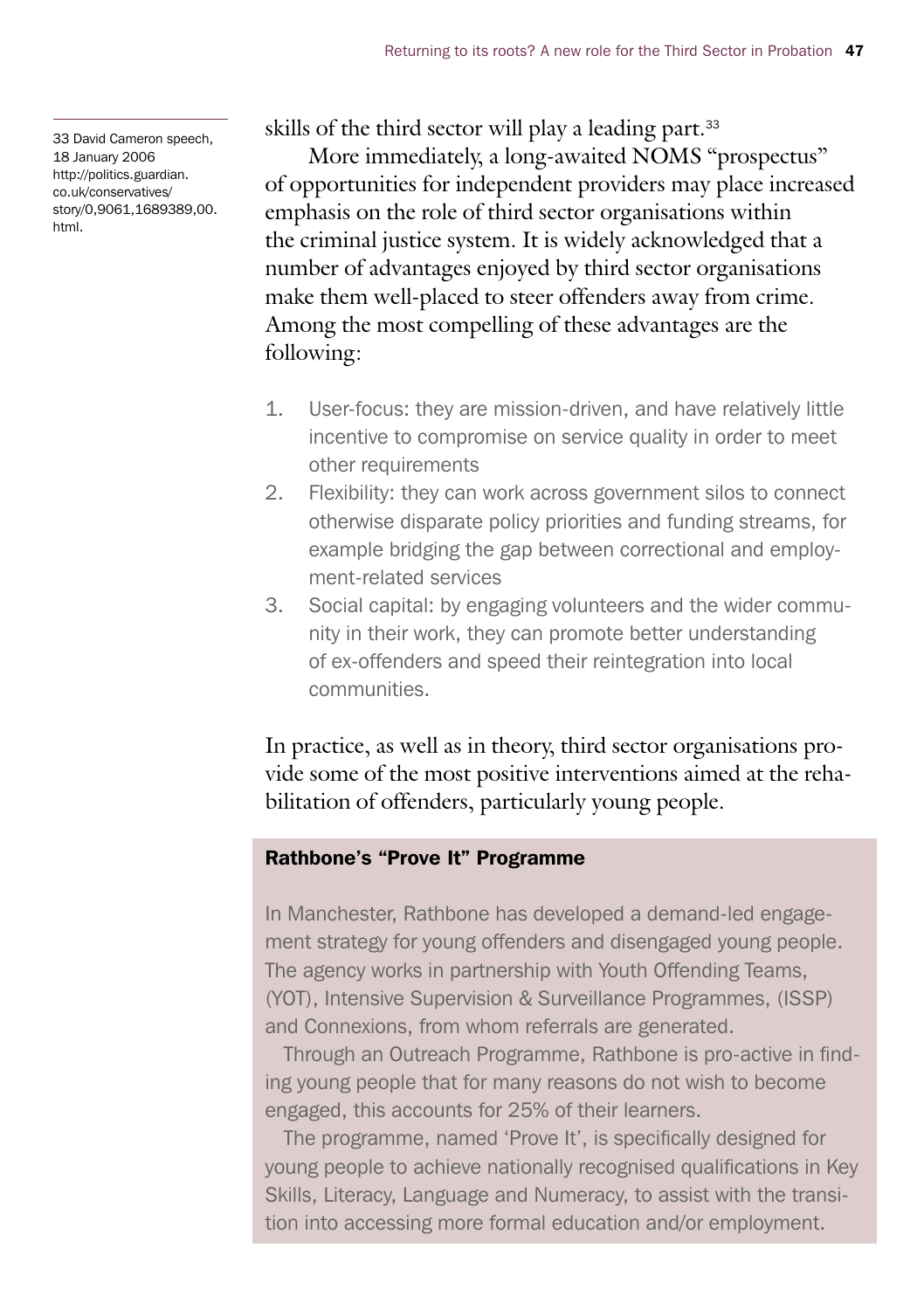They have had 100% success in achieving two or more qualifications and 70% of learners successfully complete their ISSP/YOT supervision orders.

 The success of the programme can be attributed to the learner to staff ratio, two staff to a maximum of six learners, engaged on the Prove It programme and the one to one provision for those young people who are not quite ready for full engagement. The Prove It, e2e and Outreach provision, are dovetailed within the centre ensuring all the needs of the learners can be addressed, thus adding value to all the programmes.

The challenge for third sector organisations, as in so many areas of public service reform, lies in helping the government to move this kind of intervention from the margins of correctional services into mainstream provision. This involves many challenges, such as the relative lack of integration between welfare to work schemes and the probation service, which has led to the criminal justice system becoming unnecessarily isolated from positive job-placement activities.

 Although charities already provide services to prisoners, many children's charities have expressed serious reservations about getting more closely involved in the management of a system they regard as failing young people. Others, however, are bolder. Rebecca Pritchard, Director of Services at Centrepoint, said last year that "charities have a lot to offer", and although "Locking up kids does not do them any good… charities should risk taking on new things." Some organisations are already putting this into practice.

#### CfBT Education Trust: learning for prisoners

In partnership with G4S, the CfBT Education Trust runs the Learning Centre for up to 80 young people aged 12-17 at Oakhill Secure Training Centre. A newly built project, the Centre opened in August 2004 and to date around 500 boys and girls have received a high quality education from CfBT's staff team. CfBT, along with the local Health Care Trust are part of the G4S Senior Management team in Oakhill.

 In their last visit to the centre, Ofsted commended CfBT's work, particularly the leadership provided, the high quality of teaching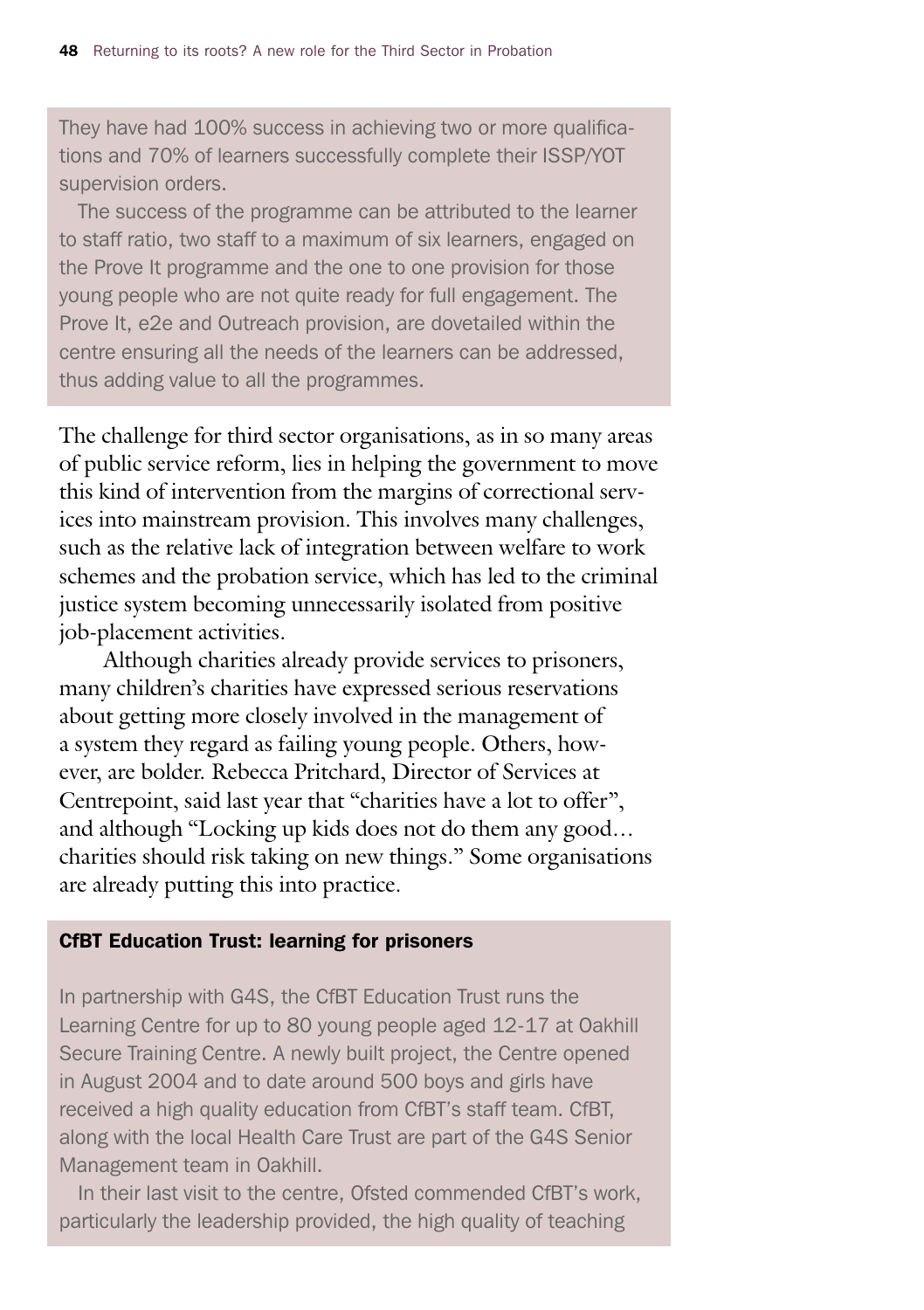#### 34 www.madeinjail.com

and learning and the impressive range of qualifications achieved by trainees – over 4000 accredited units in the last 12 months. They also recognised the contribution made by CfBT's specialist team of Education Link Workers who work closely with Youth Offending Teams and G4S staff, to place 80% of the young people leaving Oakhill into schools, colleges and jobs in their home areas.

The third sector's emphasis on skills, training and employment can give prisoners and ex-offenders an alternative to crime. Drawing on examples from abroad, the concept of social enterprise may provide a way of giving them the confidence to take it up. The Cooperativa Sociale Seriarte Ecologica, founded in Rome in 1988, aims to help prisoners reintegrate into the economy through a social firm that sells T-shirts. Its eyecatching website provides an illustration of how prisoners' experiences can be turned into an asset.<sup>34</sup>

 Silvio Palermo, a founding member of the cooperative, reports:

*"I went to jail in '81 on a conviction for terrorism. Having renounced political violence I was released in '87 with two other inmates. We had started making t-shirts in jail as a bit of fun. But when we were out the former director of the Rebibbia Jail in Rome invited the three of us to help him set up a social cooperative. We began to make t-shirts with inmates in the Casal del Marmo young offenders institution. The main problem for us had been finding a job and a new place in society. This cooperative gave us the opportunity. We have now worked for 18 years with over 50 members of the cooperative. All are former prisoners. Thanks to recent television coverage, we have had the opportunity to promote our activity and increase sales. What we need in Italy is more third sector projects like this one!"*

 Closer to home, social enterprises ranging from Hill Holt Wood on the edge of Lincolnshire through to the Trailblazers mentoring programme in Feltham Young Offenders Institution, alongside well-established and highly effective charities such as Rainer, are helping to steer young people away from crime and into employment.

 Despite their impressive results, many such organisations are struggling to survive within the current commissioning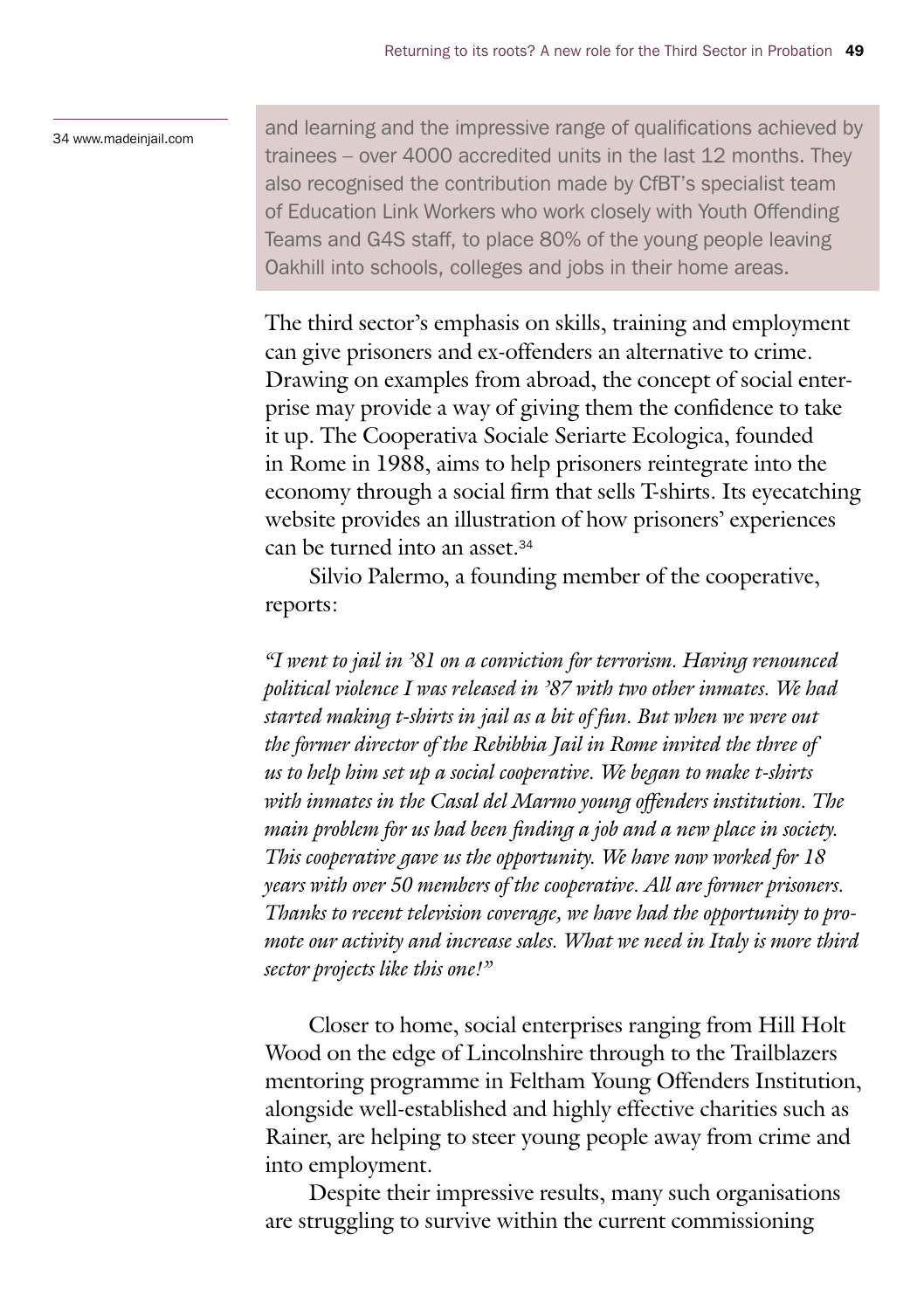environment. In a report last year for the Barrow Cadbury Trust, Greg Parston criticised the criminal justice system's overall approach as "frustrating, unhelpful and even damaging" for young people.35 The report called for better mental health services and opportunities to access education and employment for young people.

 The experience of C-FAR, led by Trevor Philpott, provides a striking example of how the very best of these services may find it difficult to interact with NOMS.

Formally based at Highampton in North Devon, C-FAR worked to help young adult offenders break out from the cycle of crime and exclusion. Many of the young people who undertook the programme suggested that it had saved their lives.

 The outcomes achieved were repeatedly affirmed by professionals (Prison, Probation and Police officers, Judges and Magistrates), trainees and their families. Re-offending rates were more than 30% lower than the national average and for those that did reoffend levels and type of offending were also lower.

 Just over 40% of referrals were made by the Courts as an alternative to custody with Judges publicly applauding the programme. Based upon figures from the 2002 Social Exclusion Unit, C-FAR estimated it had saved the Treasury over £12million.

 Sadly, following repeated delays in the introduction of NOMS budgets, the trustees took the decision to go into voluntary liquidation. The alternative was to seek more charitable funding, but in light of the number of referrals, this was seen by Trustees as morally indefensible.

 Now working as unpaid volunteers, Trevor and three former managers are waiting to resurrect the programme as a new company, Life Change UK. According to its management, "the critical factor remains the willingness or otherwise of the criminal justice system to make an appropriate contribution towards the costs of future delivery."

*Surer Funding,* an extensive research study published by acevo in 2004, showed how the insecurity, unpredictability, and basic unfairness of many forms of statutory funding are causing a crisis in third sector capacity.36 Short-term funding streams, subject to continual review, have made it very difficult for third 35 Barrow Cadbury Commission, *Lost in Transition: A Report of the Barrow Cadbury Commission on Young Adults and the Criminal Justice System* (London: Barrow Cadbury Trust, 2005).

36 Martin Brookes and John Copps, *Surer Funding: Acevo Commission of Inquiry Report* (London: Acevo, 2004).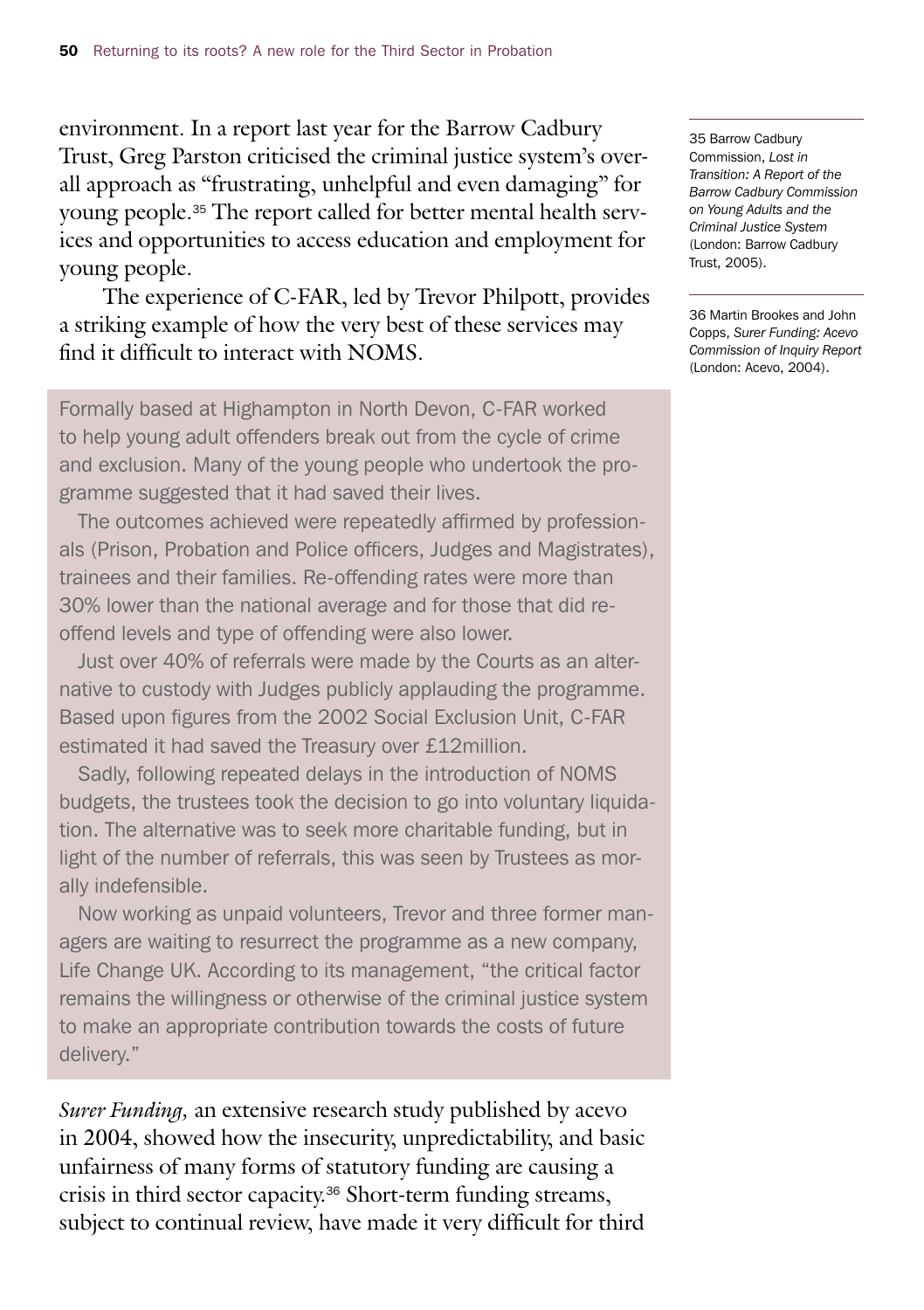sector organisations to invest in the development of services and staff, or expand to take on a greater role in service delivery and reform. The report showed that, as a result of these shortcomings, citizens receive services that are not as reliable or high quality, as they could and should be, and government bodies achieve poor value for taxpayers' money in commissioning those services.

 Fragmentation has also proved a problem. Many acevo members working with prisons have expressed frustration at the apparent lack of coordination in their procurement processes. They point to prisons that work with many different voluntary sector providers, each delivering a similar service, without providing stable funding for any one of them. Liverpool Prison, for example, currently works with 91 separate voluntary organisations. In common with many other areas of third sector provision, providers have difficulty negotiating contracts that provide a stable and fully funded basis for service delivery and development. Besides leading to inefficiencies in delivery, the system has prevented third sector work reaching the mainstream of the criminal justice system. In recognition of this problem, the Prison Service has shown increasing willingness to improve its procurement and contracting processes.

 The introduction of more coherent and coordinated commissioning by NOMS, when it materialises, should provide an opportunity to address these shortcomings. The introduction of more contestability may give third sector organisations the chance to compete for a more central role in the criminal justice system, to the benefit of ex-offenders and the wider society into which, at present, many fail to integrate.

 NOMS must overcome its teething problems and build the foundations of a system in which truly effective interventions for ex-offenders can thrive. Three principles should guide this system.

 First, third sector organisations – both service providers and advocacy organisations – must be involved upstream in commissioning decisions. Their experience, gained both through delivery and through consultation, should form the basis of a more holistic approach to offender management.

 Second, third sector organisations must have a genuine chance to compete for service delivery contracts, including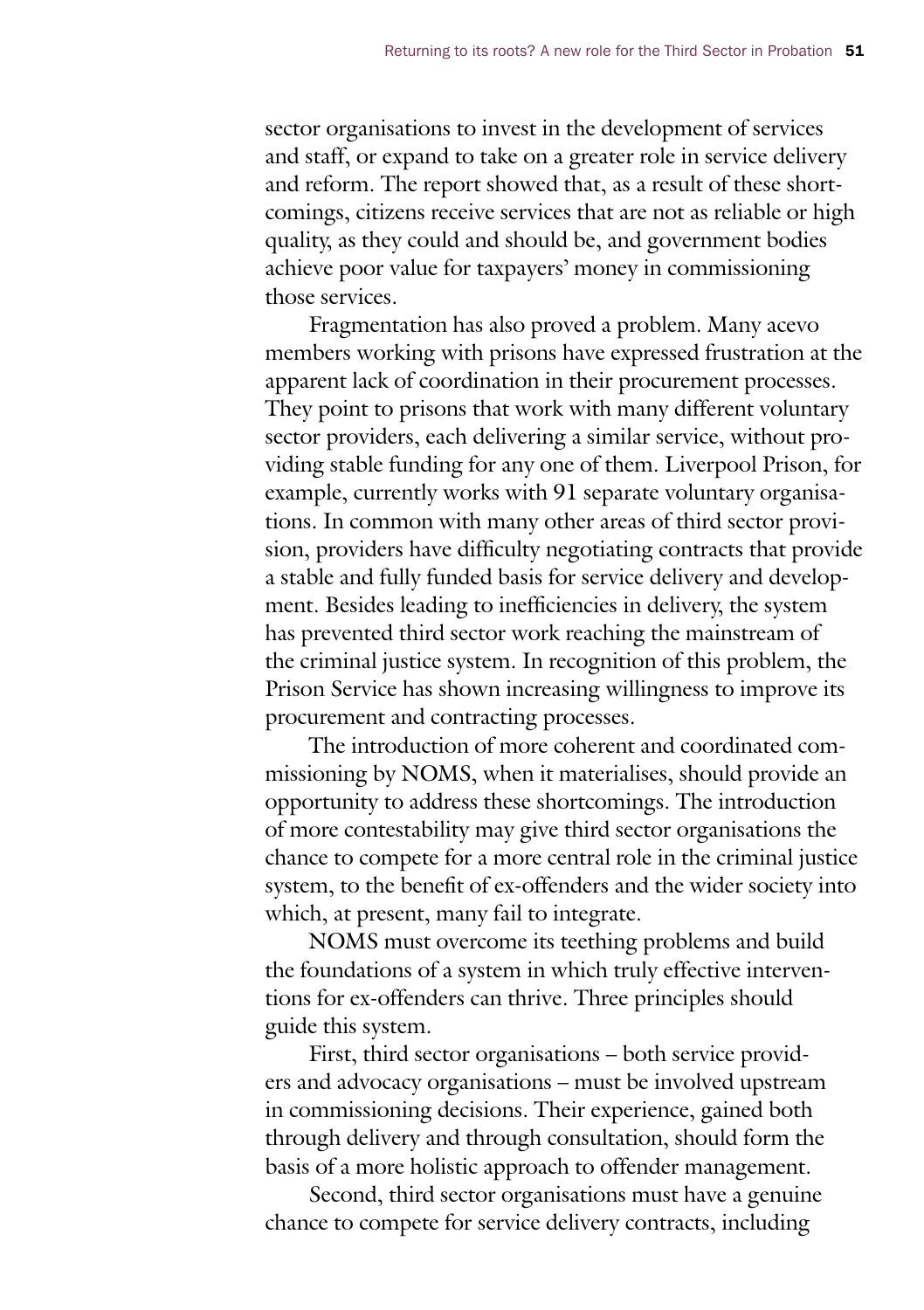mainstream contracts aimed at the rehabilitation of prisoners. There should be no inbuilt presumption that the status quo provides the ideal model, and no tilting of the playing field towards existing providers. Commissioning and procurement timetables must enable and encourage innovative cross-sector partnerships to emerge. Capacity building interventions should be encouraged for those organisations on the verge of entering the mainstream market.

 Third, the procurement models used must steer Regional Offender Managers away from the short-termism, insecurity and fragmentation that has characterised financial relationships in the past. Drawing on recent reforms in Job Centre Plus, which has moved to 3 and 5 year contracts, NOMS should make sure its arrangements are stable enough for providers from all sectors to provide efficient services, and have the flexibility to allow innovation and improvement. As Joyce Moseley, Rainer's chief executive, succinctly puts it, contracts must be longer, fairer, and smarter.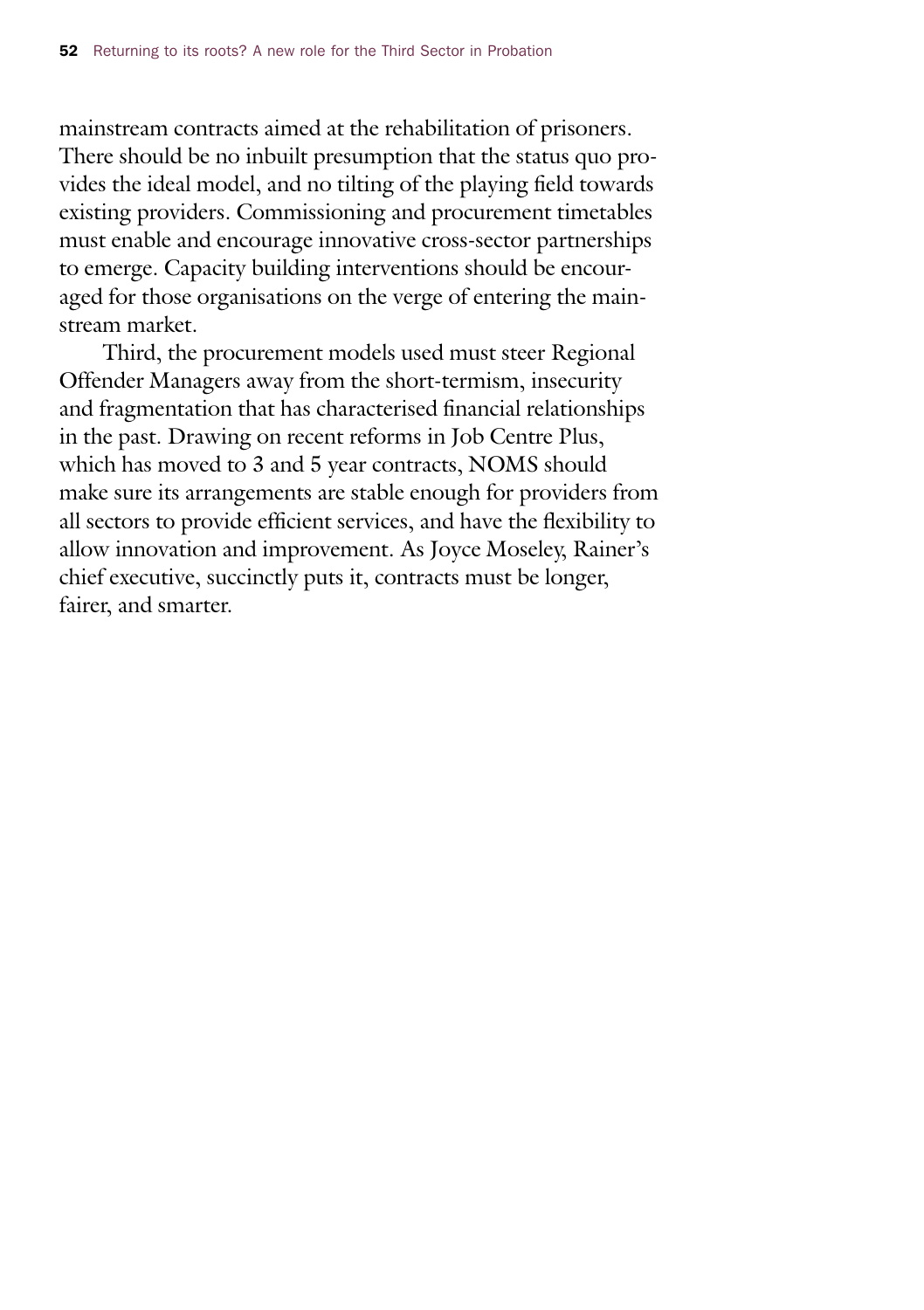# Chapter 5: Just another service provider? The voluntary sector's place in the National Offender Management Service

### By Julian Corner

At the inception of the National Offender Management Service, voluntary organisations were told publicly that they had a great deal more to offer, and behind closed doors they were encouraged to 'think big'. The truisms of voluntary sector "innovation" and "expertise" were dusted down, but new ideas were also introduced. Larger organisations started to eye probation's core business and think previously unthinkable thoughts about providing offender supervision and even running prisons. Small to medium-sized organisations saw accelerated opportunities to become regional or national providers themselves. Offender services were described as a 'growth market' for the voluntary sector. Some of these aspirations were further encouraged by collaborative discussions with private providers, whose own models of growth allowed some voluntary organisations to see a way of breaking through previously impermeable glass ceilings.

 The costs of such growth are always a vexed topic for voluntary organisations. There is a fine line between increased impact and compromised values and this is nowhere more evident that in the voluntary sector's work with offenders. As voluntary organisations take on ever larger chunks of the system to run, it becomes critical to reflect on the implications for these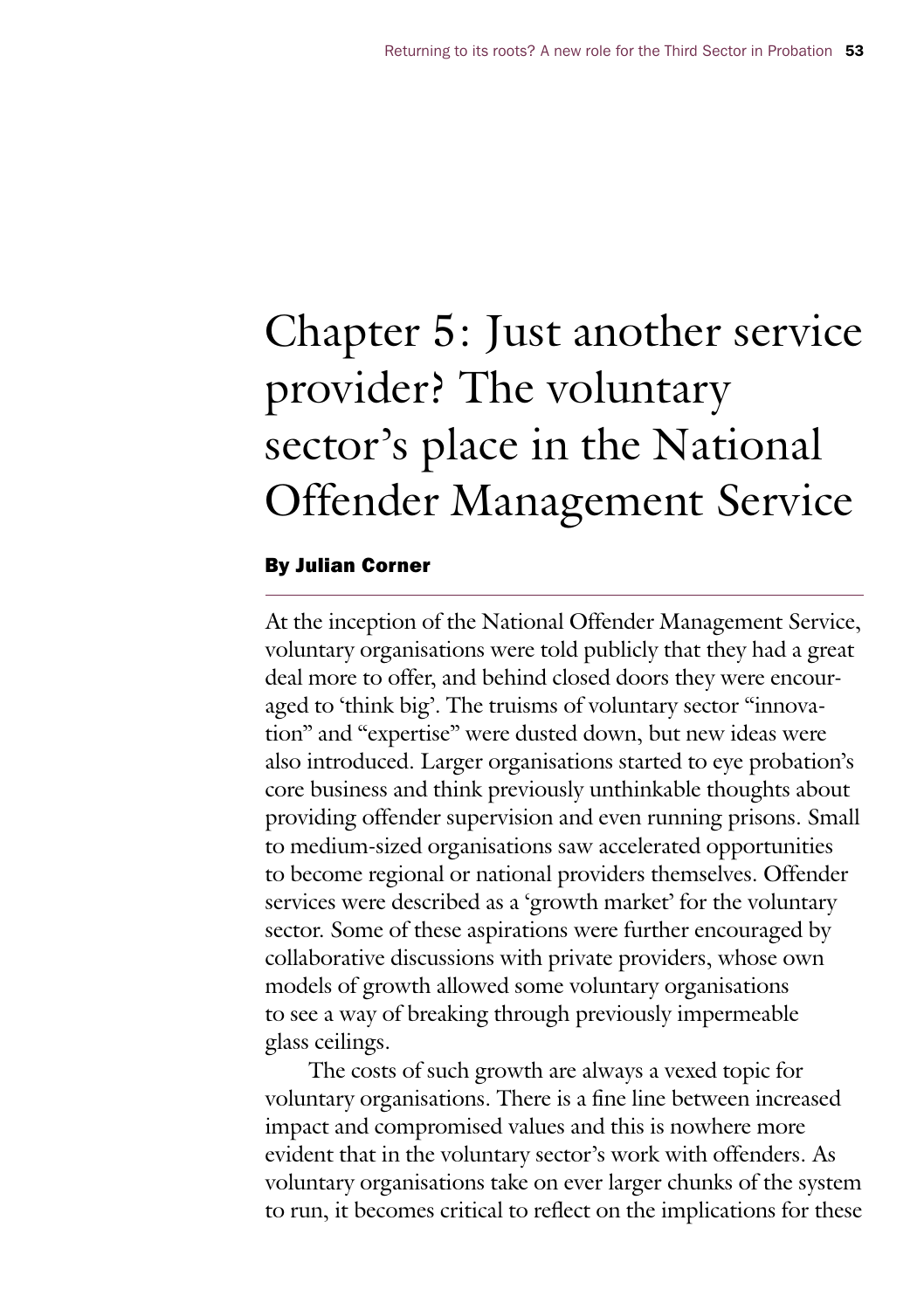organisations of becoming instruments of the state. Should voluntary organisations really be viewed as equivalent providers to the public and private sector? Is this really the best use of the voluntary sector's contribution? What are the ethical and moral dimensions for organisations that are led by values and founded on relationships with service users?

 The purpose of this essay is to argue that NOMS will need to foster a plurality of relationships with offenders if it is to succeed in reducing re-offending. The model of a single offender manager overseeing a single plan within a single system is seductive in its promised focus on the needs of the offender, but it is based on the colossal assumption that the offender will be willing and able to engage. It does not acknowledge the extent to which the offender population is borne out of vulnerable people's alienation from compulsory, coercive and punishing statutory systems. The voluntary sector has a key role to play here in offering trusted relationships and interventions that are not fully implicated in the system. But this is not the direction that NOMS is currently signalling. So far, it appears to be diversifying its provider base in order to strengthen its grip on providers, in order to provide a more streamlined, commissioner-led service. There is a very real risk that it will do so at the cost of many voluntary organisations' relationship with the very people whom NOMS needs to reach. If voluntary organisations are to make in-roads into probation services, they should be given opportunities to offer radically different approaches, rather than adopting the methods of the state. NOMS will only reach maturity as an organisation when it can tolerate, hold and support such differences of method and relationship within one commissioning framework.

 From the beginnings of its work in the criminal justice system, the voluntary sector has played both a tangible and symbolic role. It has reached out to the most vulnerable people, not just because the state was failing to do so, but in order to demonstrate that wider society would not turn its back, even when fellow citizens had contravened its rules. The voluntary sector's embodiment of a concerned society outside of the criminal justice system was an ideological and humanitarian stand for individuals who had been rendered full-blown objects of the state. Whether this voluntary involvement acted as a witness to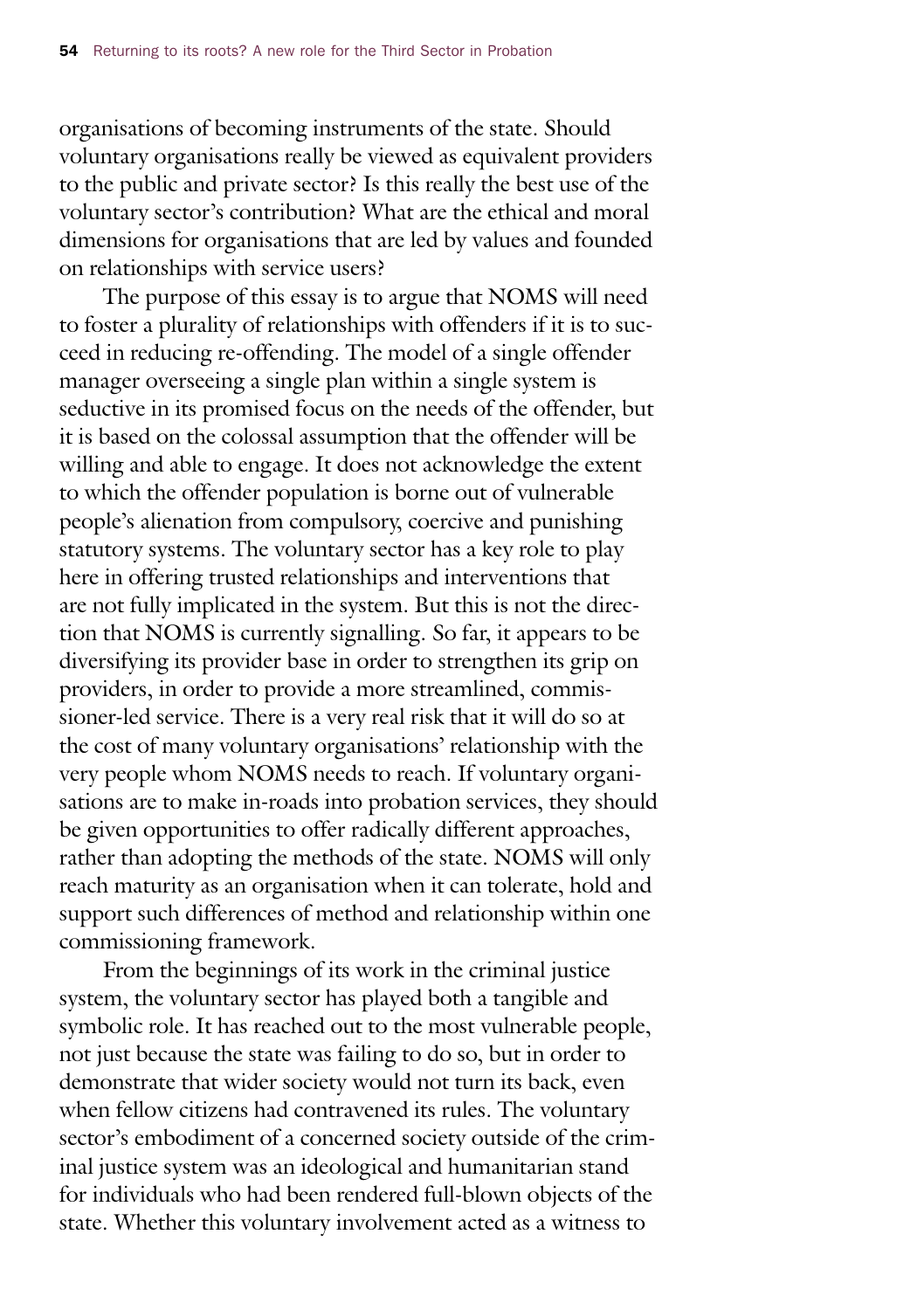decency, or worked more proactively to secure that decency, the result was a relationship between the voluntary organisation and the individual that was utterly distinct from that between state and individual. It was a relationship that still exists today between many voluntary organisations and their 'clients', based fundamentally on a belief in the individual's humanity and a conviction that no one is ever beyond the pale. Although these values can be implicit in the state's relationship with the individual, the state's primary duty is to make the individual subject to statutory requirement.

 The tension between the roles of advocate and enforcer characterised the evolution of the probation service throughout the twentieth century. Probation inherited its former duty to 'advise, assist and befriend' out of the nationalisation of voluntary advocacy work with offenders. Nationalisation led to the state delivering value-led, humanitarian work with offenders that was perhaps only possible because probation services were overseen in local areas by local boards. When the Government created a National Probation Service in the late nineties, the tension inherent in the state as 'befriender' and the state as 'punisher' was felt to be intolerable. This was most obviously because central government was unable to reconcile its desire to deliver strong simple messages to the victims of crime with the more complex task of tackling crime through its causes. Even though it had always been probation's role, 'befriending' was caricatured as symptomatic of a service gone soft and it became an almost inevitable casualty of the creation of the national service.

 It is significant that the voluntary sector did not die out when befriending was nationalised. Much of its focus shifted to prisons and to concerns about prisoners who were women or who were very young. The voluntary sector developed and promoted a crucial perspective on why people ended up in prison, as well as asking what to do once they were there. The former was a perspective unattainable by the state, with its departmental buck-passing and silo delivery. As such, the voluntary sector was able to highlight the use of prison as a dustbin for the homeless, the drug addicted, the mentally ill, battered women, alienated young black men, and above all, people with so many problems that their lives had descended into chaos. Hundreds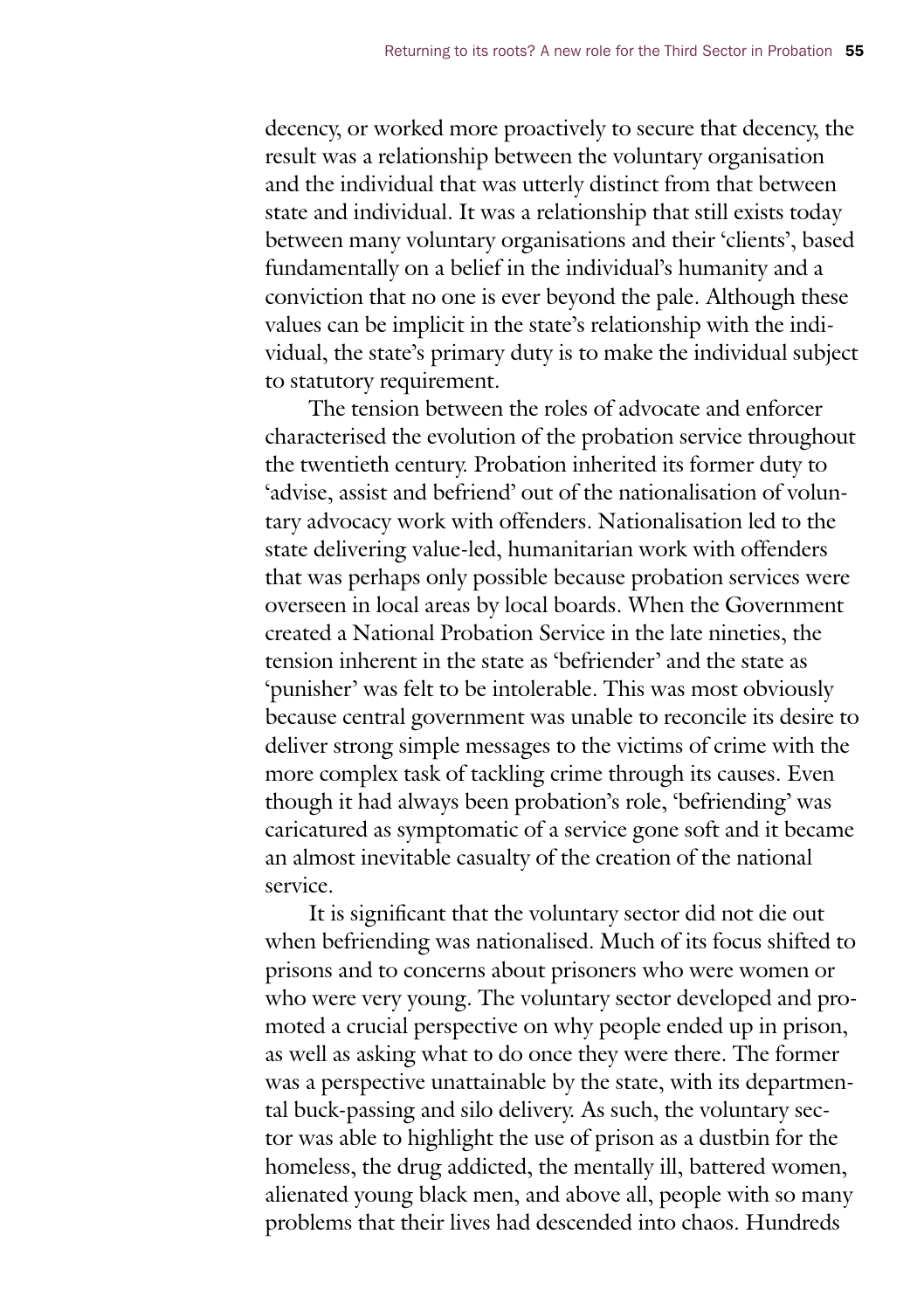of small voluntary organisations were set up to address all of these issues and many more. Through its growing diversity, the voluntary sector came to embody the complex social circumstances that generated our prison and offender population, circumstances otherwise masked by public sector monoliths.

 By the time the Social Exclusion Unit (SEU) report *Reducing Re-offending by Ex-prisoners* set the framework for offender rehabilitation in 2002, it was the voluntary sector not the state that was able to define the profile and needs of the offender population.37 The National Probation Service, on the other hand, had become so fixated on what it called offenders' cognitive deficits that the then Chief Inspector of Probation described it as a 'fetish'. Thousands of people were pushed through uniformly delivered 'cognitive behavioural programmes' in a system that was otherwise apparently oblivious to the wider emotional and logistical impossibility of these people's lives. Only the voluntary sector did not collude in this and only because of its stand was the SEU report possible.

 While the state thought that people could be reprogrammed, much of the voluntary sector retained its focus on welfare, sometimes in the face of national probation service cynicism about unevidenced 'do-gooding'. The subsequent evidence that probation's delivery of cognitive behavioural programmes had made little or no impact appears to vindicate pragmatic welfare over more politically palatable strategies of correcting flawed personalities. Most observers now agree that effective practice lies somewhere in the combination of the two. But what this stand-off demonstrates is that the state will almost invariably incline towards solutions that can be delivered on mass through target-driven performance systems *and* that it is fully capable of doing so in the face of common sense. The state is always in danger of collapsing 'what is needed' with 'what can be delivered'. Crucially, the voluntary sector is less at risk of this because it does not have the same responsibility for large numbers of people.

 The state will always find it difficult to accept that working with this most disadvantaged and complex of groups is fundamentally messy. It will always want to tidy people's chaos and disarray into pathways, blocks of provision and action plans. In fact, there is nothing wrong with this. The state should aim for

37 Social Exclusion Unit, *Reducing Re-offending by Ex-prisoners* (West Yorkshire: Social Exclusion Unit, 2002).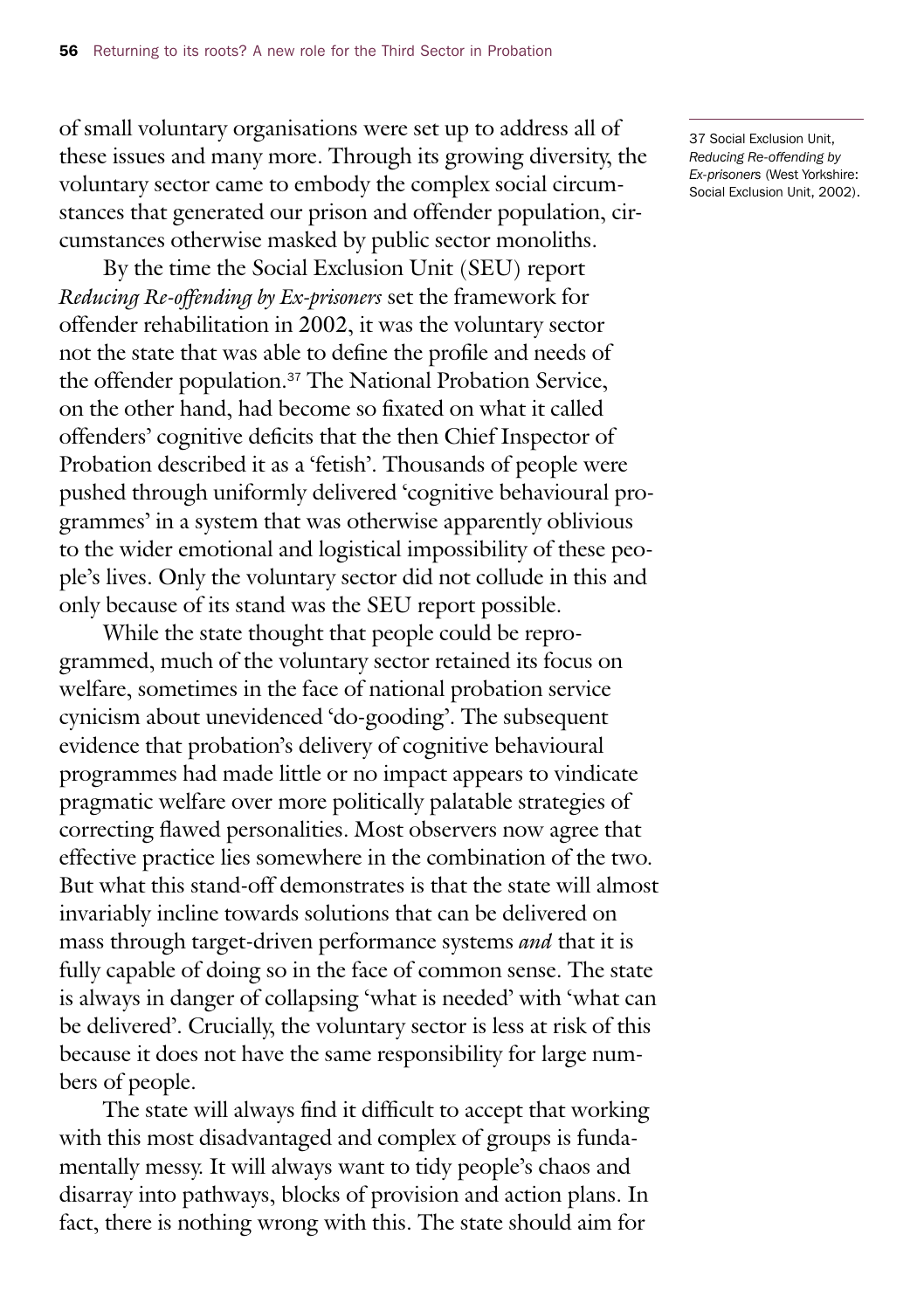tidier and more efficient coordination to avoid compounding an individual's chaos with systemic chaos. But this is not the whole story, just as cognitive behavioural programmes were never the whole solution. Unless there is seriously intelligent commissioning behind it, efficient delivery can often be the enemy of effective delivery.

 What the SEU report showed most powerfully was that re-offending, and indeed the prison population itself, is a social exclusion issue. As demonstrated in all SEU reports, social exclusion exists at the interface of a system's inability or unwillingness to address the needs of an individual *and* that individual's inability and unwillingness to address their own needs by cooperating with the system. Tidying up the system is half the battle but the Holy Grail is tidying up the person. The assumption of cognitive behavioural programmes was that the system could do the former *and* the latter. Unfortunately, issues of social exclusion rarely lend themselves to efficient delivery mechanisms, and indeed the SEU has found time and again that one-size-fits-all narrow-gauge strategies are part and parcel of what leads to people being excluded and getting into trouble in the first place.

 The profile of the prison population alone belies the illusion of an efficient solution. 49 per cent of prisoners have been excluded from school; 50 per cent ran away from home; 20 per cent have been admitted to a mental health hospital; 27 per cent have been in care; and 40 per cent have experienced violence or sexual abuse from a young age. The levels of alienation, distrust and anti-authoritarian anger that such experiences engender might seem sufficient explanation alone for the mental illness, substance misuse and the offending of many. It is perhaps laudable for the state to take responsibility for resolving these problems, but it is also the height of presumption to think that it can legislate for people's trust and acceptance when their only experience of the state and authority has been painful and destructive. This is the very point at which the state needs to acknowledge its limitations and turn to the voluntary sector. But this would require that the state was able to see and reflect on the limitations of its own power and perspective; a rare commodity indeed in a state, especially at times of turbulence and change. It would also require the voluntary sector to be working at its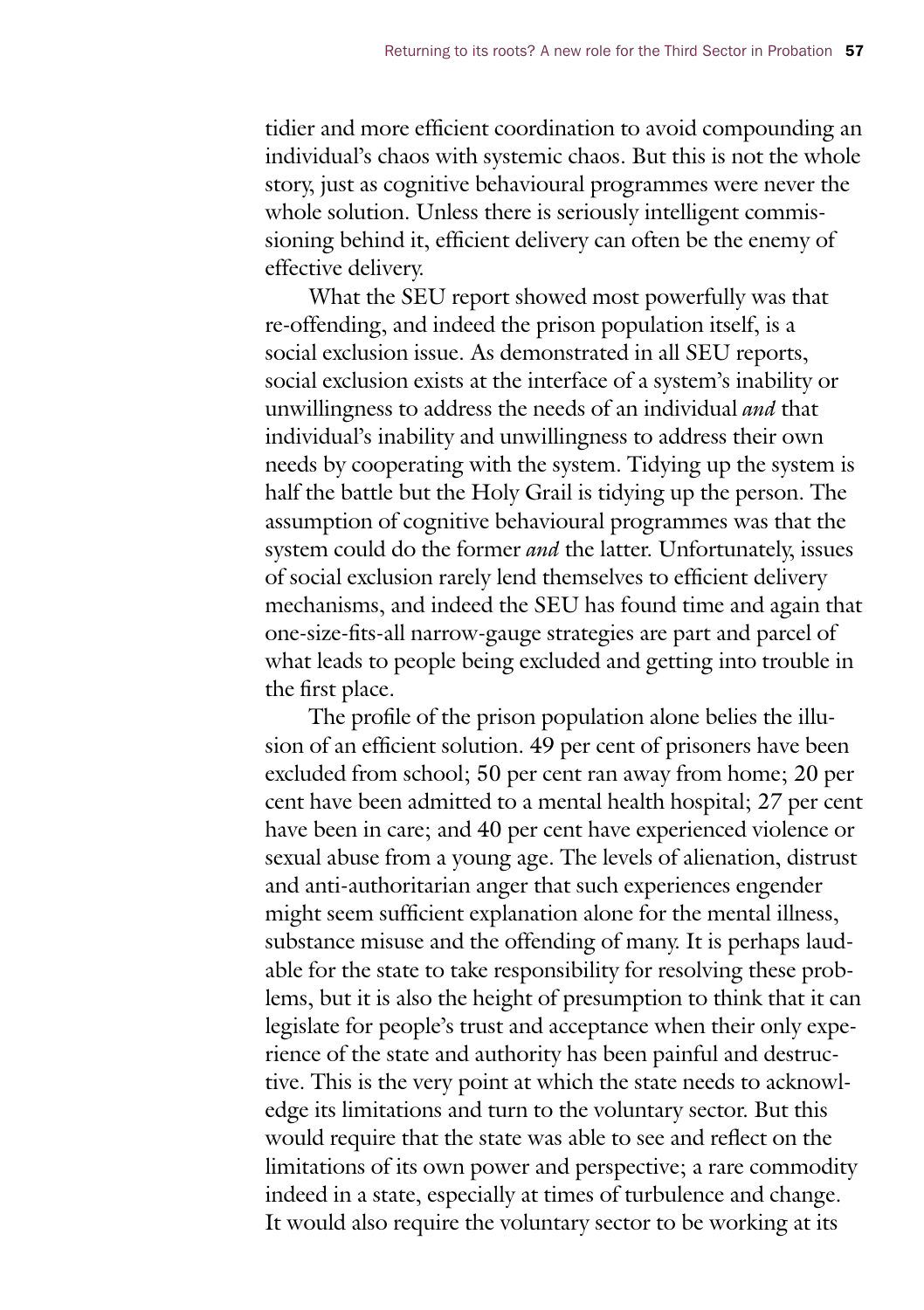best, with its values fully deployed.

 People working in smaller voluntary organisations know to their cost that voluntary engagement with a damaged person can be stressful and uncertain. They can face rejection and anger at any point, and they have to work overtime to maintain appropriate boundaries between themselves and their clients. As a result, many voluntary organisations become almost uniquely expert in living and dealing effectively with the real-life chaos of some people's lives. This is a strain and a complication most statutory organisations and workers would not accept; hence social exclusion. And again, there is nothing particularly wrong with this. Many voluntary organisations build relationships that statutory workers would find impossible to achieve, largely by virtue of the fact that they are not instruments of the state. This is the highly pragmatic pay-off of the unique relationship between many voluntary organisations and individuals described earlier. The values of the voluntary sector translate into very real benefit for both the individual and the state, well beyond that which the state can achieve, both practically *and* politically, on its own.

 NOMS talks a great deal about the importance of relationships with offenders, but it still believes that the key relationship can always be delivered through its own Offender Managers. The concept of 'offender management' itself betrays the state's continuing fantasy that the individual can somehow be brought under its control with scientifically targeted evidence-based tools. The re-offending rate suggests otherwise. The revealing choice of the term 'offender management' at the launch of NOMS revealed the instincts of a system that believes it can press buttons in Whitehall that directly and measurably change the behaviours of troubled people on the ground. Of course, the state will always be able to find evidence of success. These are policies and initiatives that are designed to produce impressive numbers. But we rarely hear about the large swathes of people who weren't helped by the policy; the people who were the opportunity cost of the policy; the people who were probably a bit too difficult for the policy. The state suppresses the evidence of its exclusionary practice, because it needs to demonstrate that it has spent our money wisely. Inevitably, voluntary organisations who are prepared to adopt the methods of the state also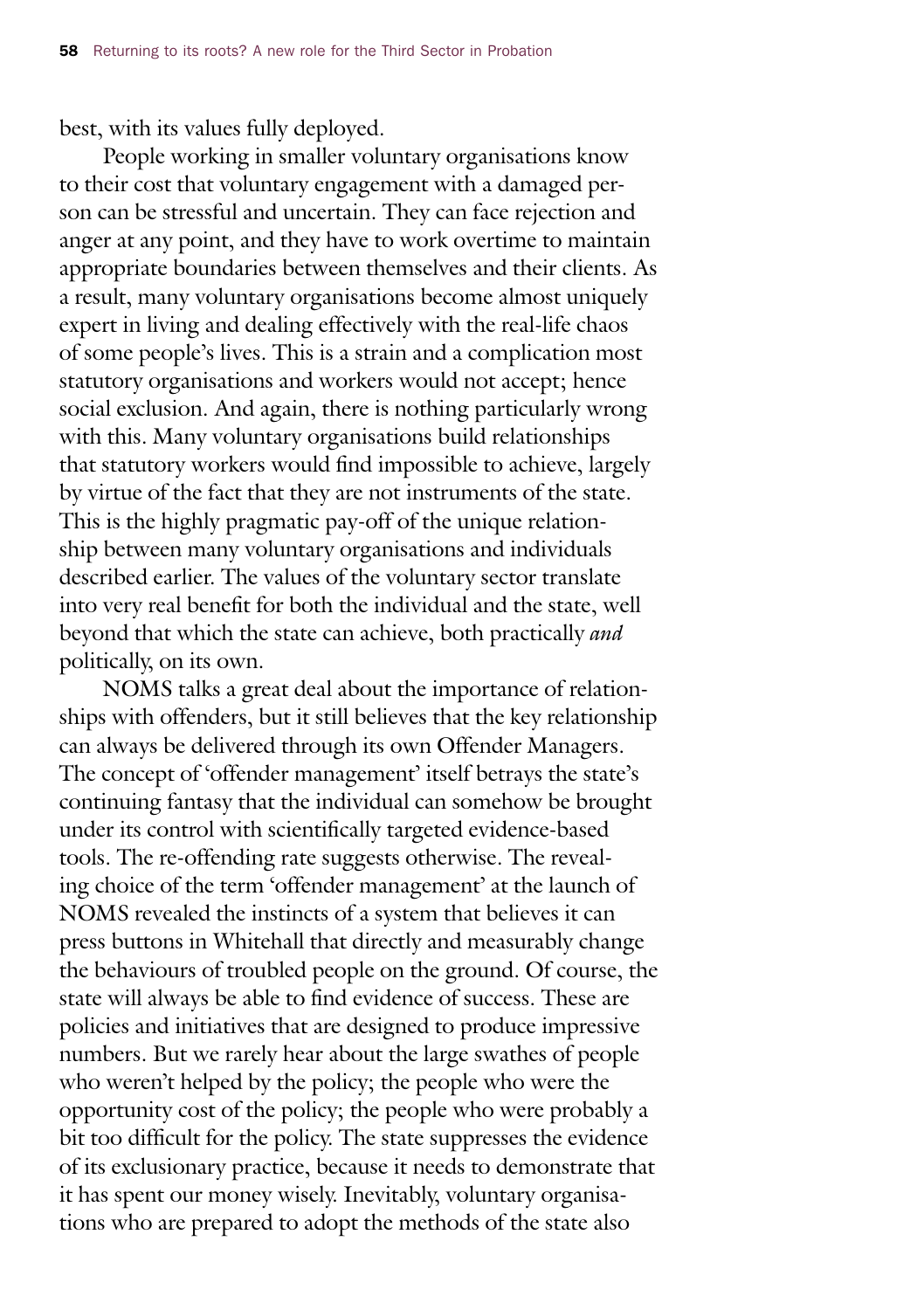get caught up in suppressing this evidence because they want to demonstrate their own effectiveness. What emerges in some areas is a 'fourth sector' of organisations who attempt to hold the larger voluntary organisations to account for how they run state contracts and who attempt to catch the human fall-out from those contracts.

 There is no denying that many organisations, whose existence depends on the state, are facing a high-wire act to maintain both their integrity and their impact. But it is inaccurate to suggest (using a different analogy) that this is a grey area. Voluntary organisations will certainly be required to assume their place in the relevant referral pathway; they will see each client on the basis of an official assessment of need and at the time allotted in the offender management plan; and they will provide such information as the Offender Manager requires to make difficult decisions about enforcement. That is, of course, unless they are the Offender Manager themselves. In any event, the individual will know that the voluntary organisation wishes to engage with them because the state wishes or requires it. For some offenders, this will not be a problem, so long as they get the help and service they need. But for many excluded people, this is not a relationship they want from their voluntary sector, and there is a considerable risk that they will reject it. Just as the centralisation of the probation service led to the sacrifice of befriending, we now run the real risk that central and regional commissioning of probation's core functions will take the same toll on voluntary sector relationships with offenders.

 It is clear that the system needs tidying up. The voluntary sector has been lobbying for this for years. But when, as happened at the first NOMS conference, public, private and voluntary organisations are told "we are all NOMS now", it becomes evident that the messiness of the old system allowed for some diversity of perspective, approach and relationship that NOMS is now capable of sacrificing almost entirely, just as probation signed up almost entirely to cognitive behavioural programmes. It has become the new regime that drives the people at the centre. It has become 'the thing we all do now'.

 NOMS commissioners need to reflect very carefully whether their desire to transform the voluntary sector into a useful third provider is indeed the best use of that sector. There is the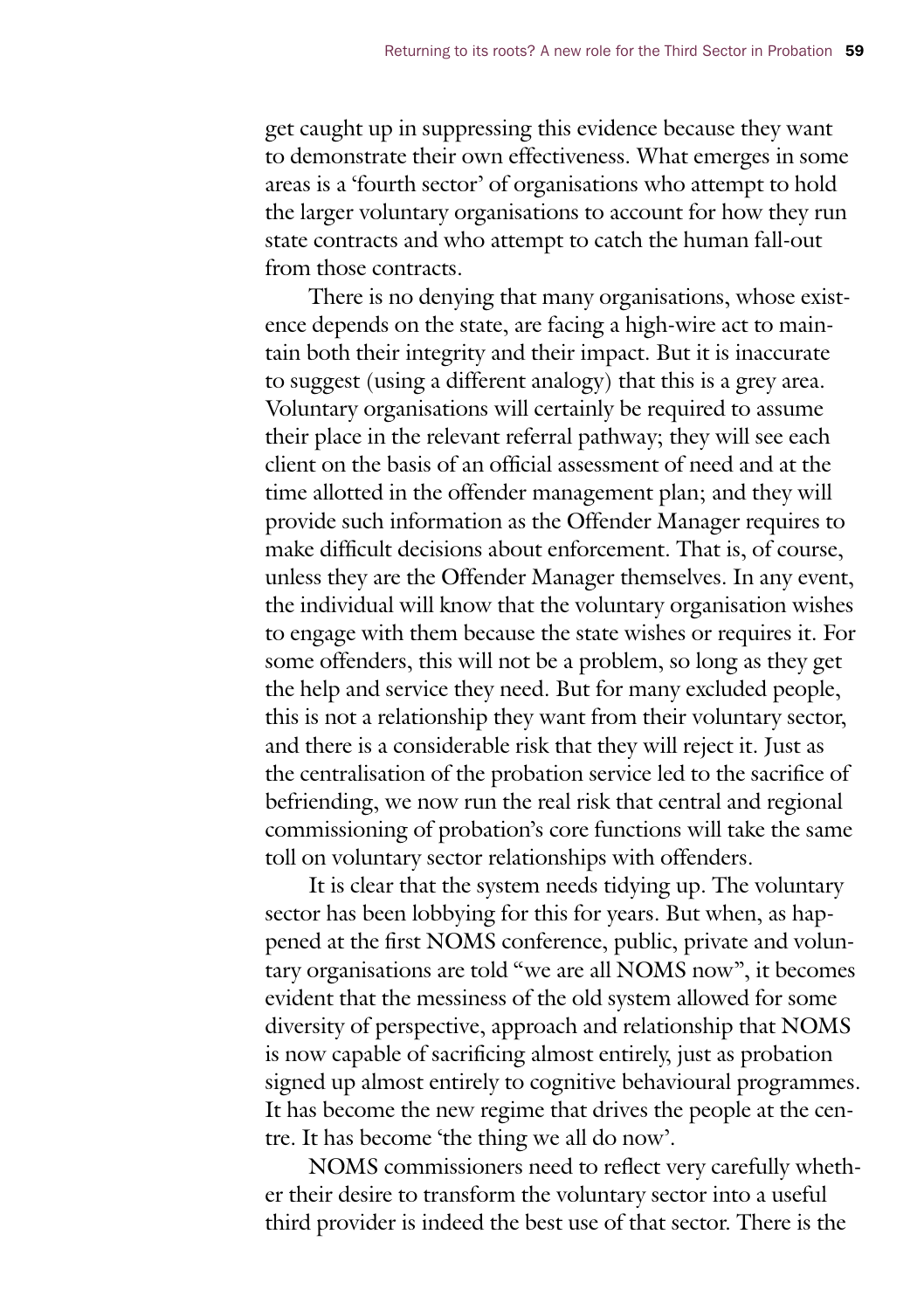distinct possibility, as commissioners substitute public with voluntary sector provision, that they will get more of the same. It might look a bit different, have a few bells and tassels not seen in the public sector, but fundamentally it will be the same old specifications delivering the same old relationships. And the voluntary sector working within NOMS is very vulnerable indeed to being shaped and determined in this way. Unlike voluntary organisations working in other sectors, such as Banardos, the British Heart Foundation and the Red Cross, these are not organisations that can use publicly donated funds to 'make their own weather', even as they accept big contracts. They cannot rattle cans for offenders or appeal to grateful beneficiaries. Many are more than 90 per cent dependent on statutory funding. There is nothing wrong in principle with such dependent relationships, but in practice such organisations risk becoming instruments of the state, and thereby risk losing connection with and the trust of their local communities and service users. Just as seriously, commissioners risk hearing their own thinking reflected back to them by compliant organisations that once provided diverse and challenging perspectives. These are risks that need to be managed by commissioners who are alive to the unique value and values of the voluntary sector.

 With re-offending shown conclusively to be a social exclusion phenomenon, here is a sector that can reach groups and people like no other. Adopting the tools of flexibility, outreach, trust, confidentiality and agenda-free engagement, voluntary organisations can connect with people who would get nowhere near an accredited programme. Most voluntary organisations also work instinctively across public sector silos, because this is what their clients have to do. As regional rehabilitation 'pathways' are developed, some voluntary organisations are struggling to choose which one to join. They are rushing from pathway to pathway, afraid of falling behind. Others organisations are worried that they work with offenders before the sentence begins and often long after it finishes, and that their wider work will not be recognised because it doesn't fit the commissioning system. Others are worried that the unique social capital that they bring to their work, such as the trust of their service users and local communities, will actually weaken their bids for funding in the face of more commercially attractive proposals.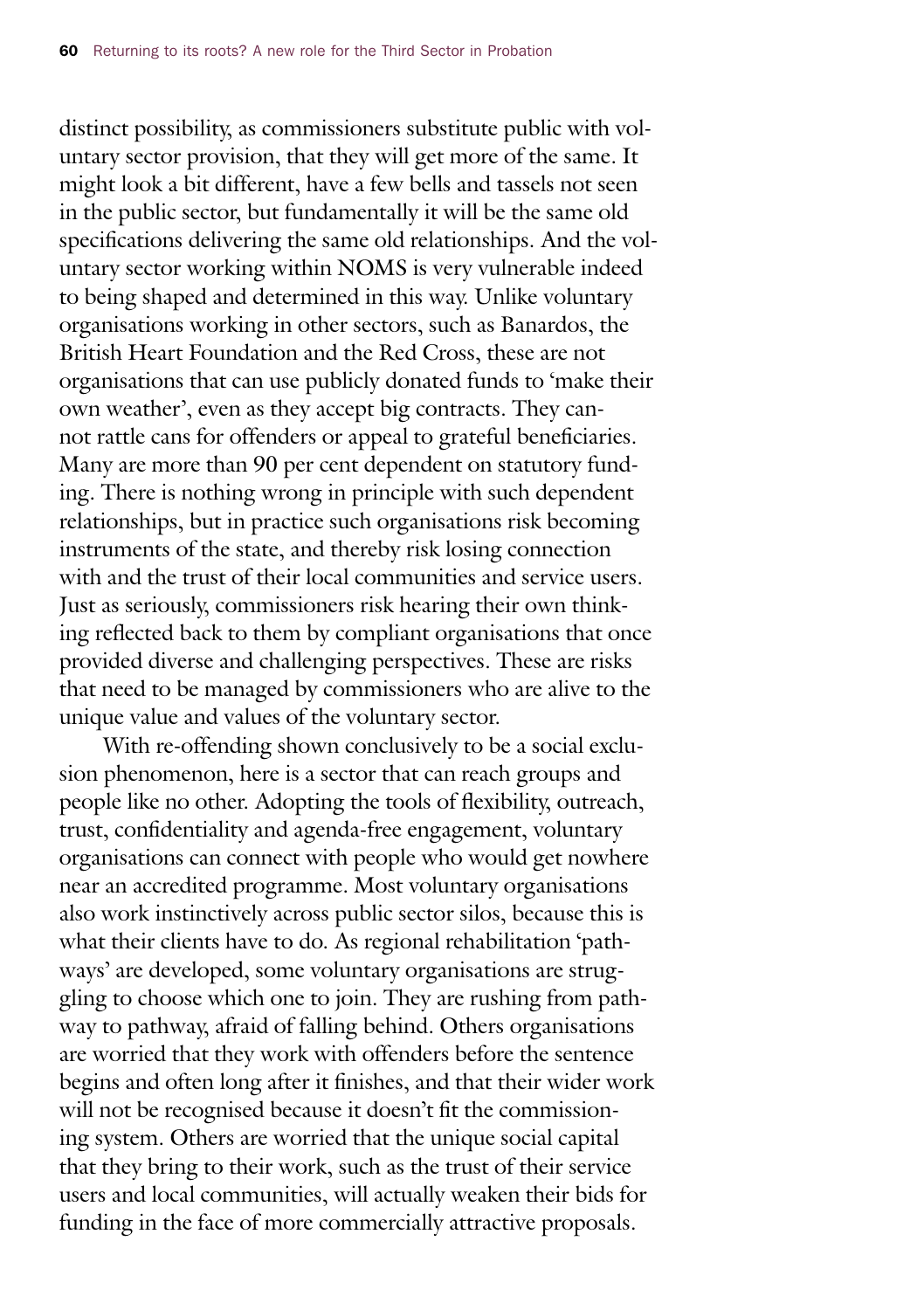But these should not be the sector's weaknesses. They are signs of its strength. Many voluntary organisations are already more nuanced and cutting edge than the pathways and the sentencing framework. While some may not look terribly sophisticated, robust or evidence-based, their responsiveness to the individual actually makes NOMS look distinctly old hat in its talk of relationships, holistic delivery and seamless sentences.

 The architects of NOMS made a huge leap of faith when they concluded that market-based performance improvement and offender management could together deliver the difference that was needed. Their solution has very obvious merits, but ultimately it seems too process-orientated, too systemic to be convincing at the human level where the fight against reducing re-offending will be played out. It is not too late for a shift in emphasis. NOMS still presents an unprecedented opportunity to empower a currently fragile voluntary sector to take its work to another level and to bring its social inclusion practice fully to bear on an excluded group. This would require NOMS to be open to commissioning approaches and relationships that go against the grain of its instincts to compel and control. It would require NOMS to co-commission creatively across and beyond silos with the NHS, Jobcentre Plus and local authorities. It would require NOMS to commission outcomes rather than service specifications. It would require the offender management model to be fully capable of accommodating divergent relationships with the offender, including key relationships that are confidential from the offender manager. Crucially, it would require commissioners to demonstrate how they had taken the views of service user recipients on board when commissioning services.

 The voluntary sector could yet prove to be NOMS' most potent weapon in its battle against re-offending. However the current proposals to upscale its role risk disarming its contribution from the outset. There is nothing to stop voluntary organisations selling their expertise to commissioners on commissioners' terms. For some, this will be the best route. But unless many voluntary organisations are also given full credit for trying to do something quite different, something of which no other sector is now capable, NOMS risks gaining a mixed market but losing the battle to reduce re-offending.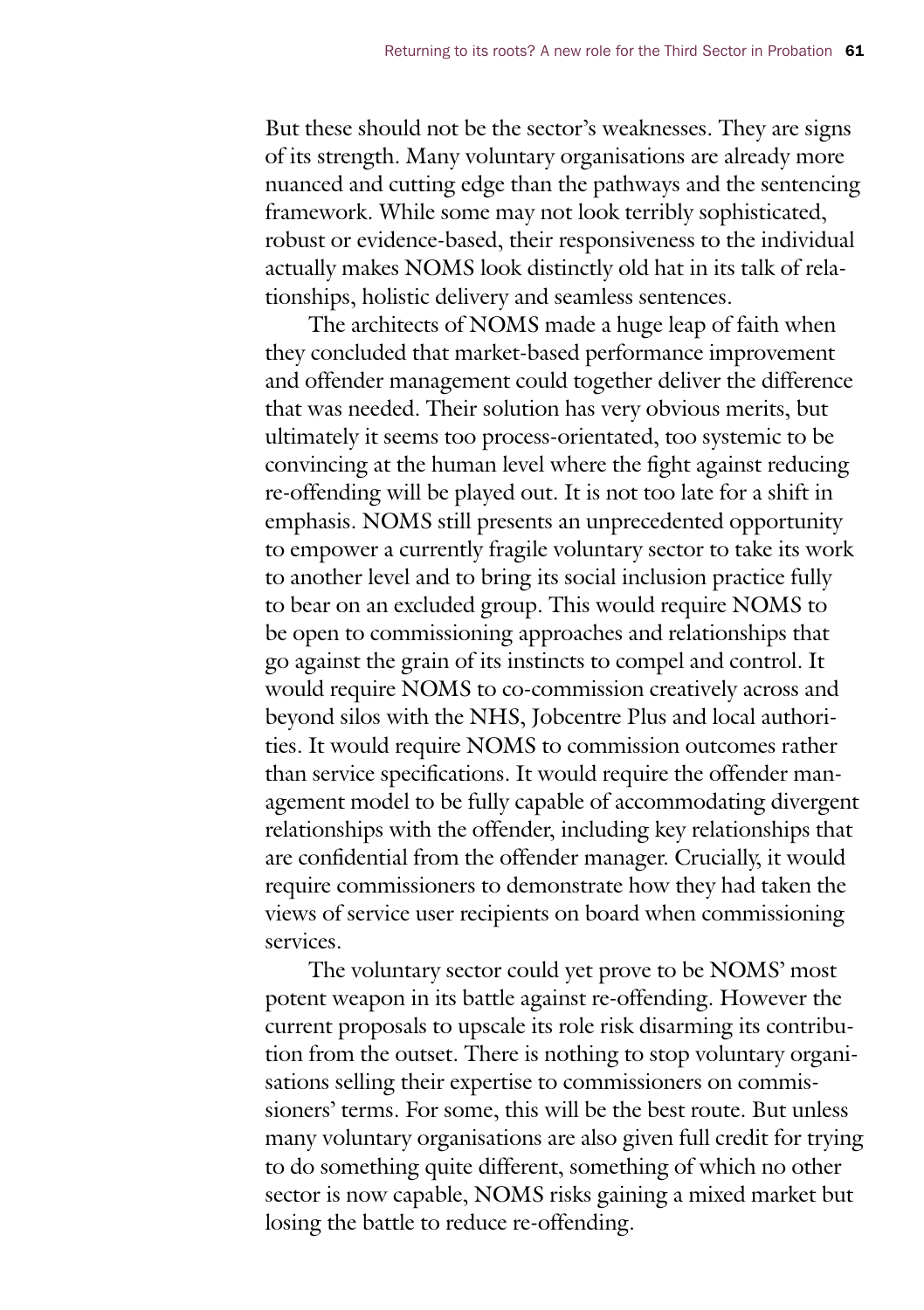# Chapter 6: Working with volunteers and the voluntary sector – some lessons for probation from youth justice

#### By Rod Morgan

Despite the confusion over the future of the probation service over the past three years, the Carter Report and the various Home Office statements accompanying the emergence of the National Offender Management Service (NOMS)<sup>38</sup> points to the reversal of a trend which concerned me greatly when I was Chief Inspector of Probation.39 Namely, that the probation service, which grew out of voluntary effort had largely spurned working with volunteers and was allowing partnerships with the voluntary sector – an important distinction, frequently not made and worth emphasising – 'to whither on the vine.'40 All the evidence available to me during the period 2001-4 indicated that the National Probation Service's (NPS) use of volunteers was in most areas in almost terminal decline and many partnerships with the voluntary sector were under threat, allegedly for want of resources. I thought that trend both odd and counter-productive. It was odd because it was contrary to the then Home Office's target to increase voluntary and community sector activity, including increasing community participation, by 5 per cent by 2006. It was counter-productive because my life-long experience of working with volunteers and the voluntary sector persuaded me that the rationale for involving the voluntary sector in the delivery of services, as set out in

38 In particular this applies to the Discussion Paper, *Developing a NOMS Communities and Civil Renewal Strategy* (London: Home Office, 2005).

39 Patrick Carter (2003); Home Office – *Developing a NOMS Communities and Civil Renewal Strategy* (London: Home Office, 2003).

40 Peter Raynor and Maurice Vanstone, *Understanding community penalties: Probation, policy and social change* (Buckingham: Open University Press, 2002), Chapter 2.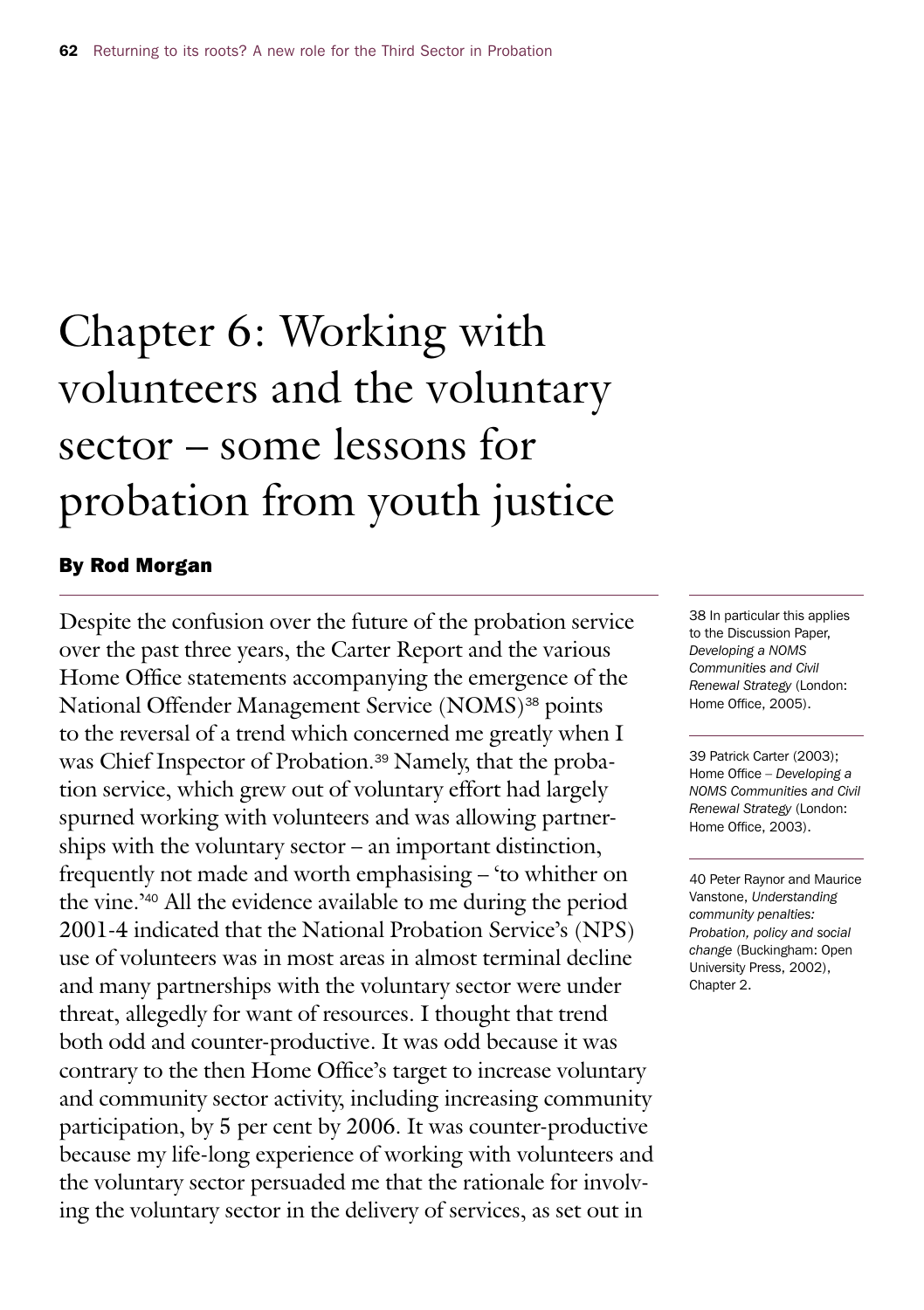41 HM Treasury, *Cross Cutting Review of the Role of the Voluntary Sector in Public Services Delivery* (London: HM Treasury, 2002).

the *Treasury Cross-Cutting Review* on the topic, is correct.41 It is worth reminding ourselves how the *Treasury Review* summarised the case for voluntary sector involvement in the delivery of public services:

- The voluntary sector is arguably better capable than either the state or private sectors at delivering certain services to those who are peculiarly marginal, excluded, hard-to-reach and vulnerable – i.e. those citizens who lack market power, who cannot easily articulate their position, who are socially stigmatised and who live in neighbourhoods lacking civil structures. It is this picture of multiple disadvantage that particularly characterises offenders in prison and subject to supervision by the probation service, stigmatised because of their use of drugs, the nature of their offences or their chaotic circumstances or lifestyles.
- Voluntary sector organisations (VSOs) often have specialist knowledge, experience or skills. This is classically the case with those specialising in drug treatment (which often involve former addicts) and prisoner families (usually the outgrowth of personal experience).
- VSOs are often self-help, user or autonomous groups who, because they are generally independent of existing official structures and models, are not so bound by bureaucratic rules and structures (including managerial targets) and are often able, therefore, to deliver services in new, innovative, more flexible ways.
- Because they are less tainted by authority, VSOs are generally more free to be, or be seen to be, on the users' side. The implication is that they are likely to have greater legitimacy with users.

There is of course a paradox here. *The Cross Cutting Review* acknowledged that VSOs are generally highly dependent on state or local state funding. And to the extent that state agencies are hidebound by targets and process rules when dispensing money, then so, to a considerable extent, are VSOs. However, it seemed to me that some influential figures within the probation service entertained other views about volunteers and the voluntary sector which were distinctly questionable or unhelpful: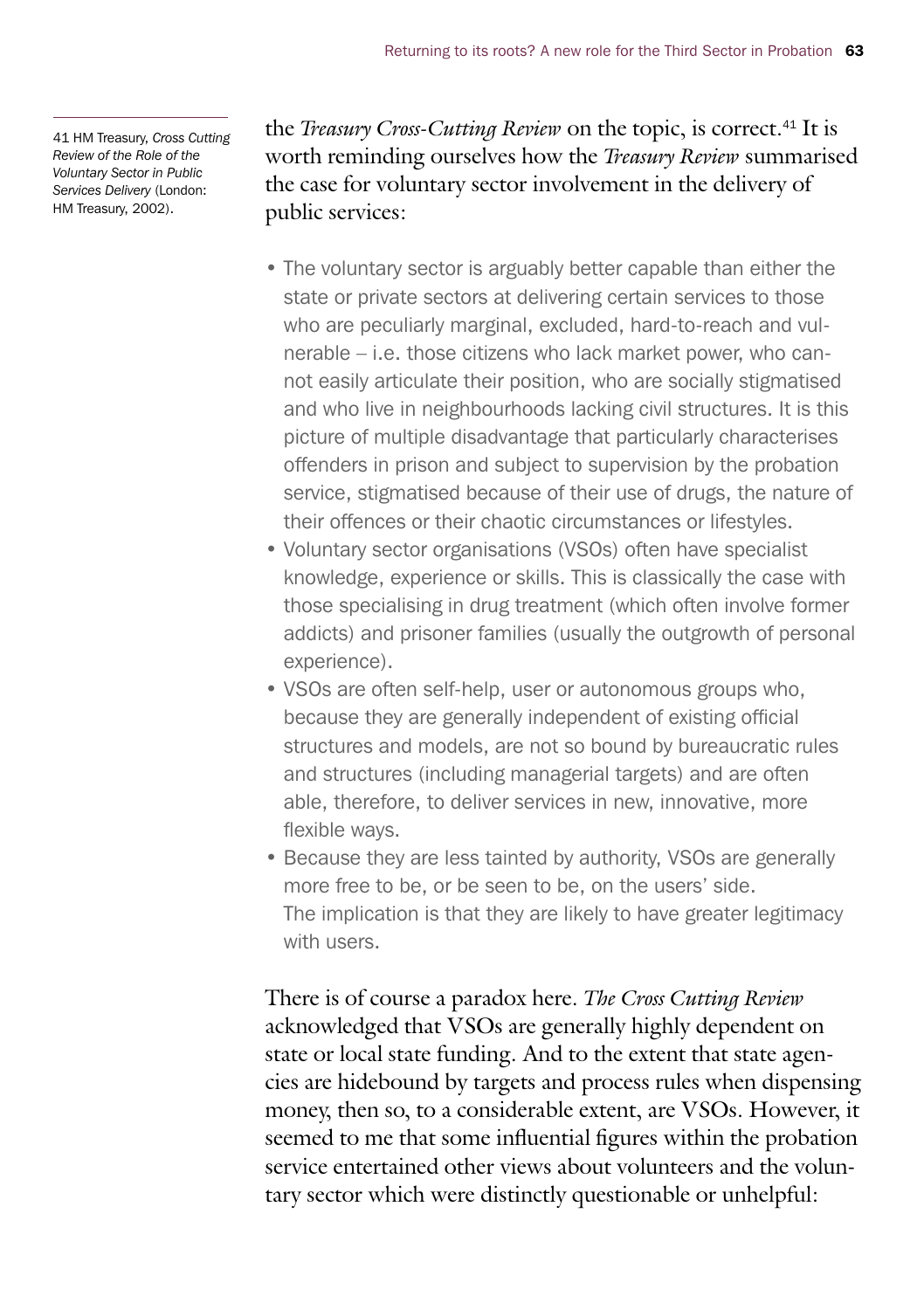- That the available pool of volunteer effort is diminishing or has largely been drained and it is no longer worth making the effort of fishing in it.
- That working with volunteers and many voluntary groups is more trouble than it is worth: organising them or working with them is costly and disruptive and the quality of what is provided is often poor.
- The new, highly professionalised NPS can do what is needed better. So why make the effort?

The latter views appeared to be most prevalent among the new breed of correctional technicists, many of them within the National Probation Directorate (NPD), developing the promised land of cognitive behavioural offender programmes and electronic surveillance. For them, community engagement was judged 'pre-science' and distinctly 'Old Probation', out of keeping with the emerging preoccupation with offender risk assessment and management, tasks best left to the professionals. All of which makes resuscitation, in the context of NOMS, of the community engagement prospect under *civic renewal* within *offender management* ironic, but no less welcome for that.

 My experience with youth justice and the Youth Justice Board since 2004 has reinforced my view that volunteers and the voluntary sector have an enormous contribution to make to the prevention of re-offending. First, it is quite untrue that there are not plenty of volunteers. The reformed youth justice system provides a useful pointer to what can be achieved. There are already some 10,000 volunteers working with the 156 Youth Offending Teams (YOTs) in England and Wales, as members of Youth Offender Referral Panels, as appropriate adults and as mentors.42 This support army is about the same size as the FTE youth justice professional workforce and, following some initial advertising, is in most parts of the country being expanded and replaced largely on the basis of word-of-mouth recommendation, clear evidence that the work is considered intrinsically rewarding. This should come as no surprise. We know from the Home Office 2001 *Citizenship Survey* that 39 per cent of the population is involved in formal volunteering and 67 per cent in informal volunteering.43 In 2004 the Youth Justice Board (YJB) commissioned its own survey to assess potential public

42 Tim Newburn and Michael Shiner, *Young People, Mentoring and Social Exclusion* (Cullompton: Willan Publishing, 2005).

43 Chris Attwood, Gurchand Singh, Duncan Prime and Rebecca Creasey *2001 Home Office Citizenship Survey: people, families and communities;* Home Office Research, Development and Statistics Directorate, London: Home Office, 2003).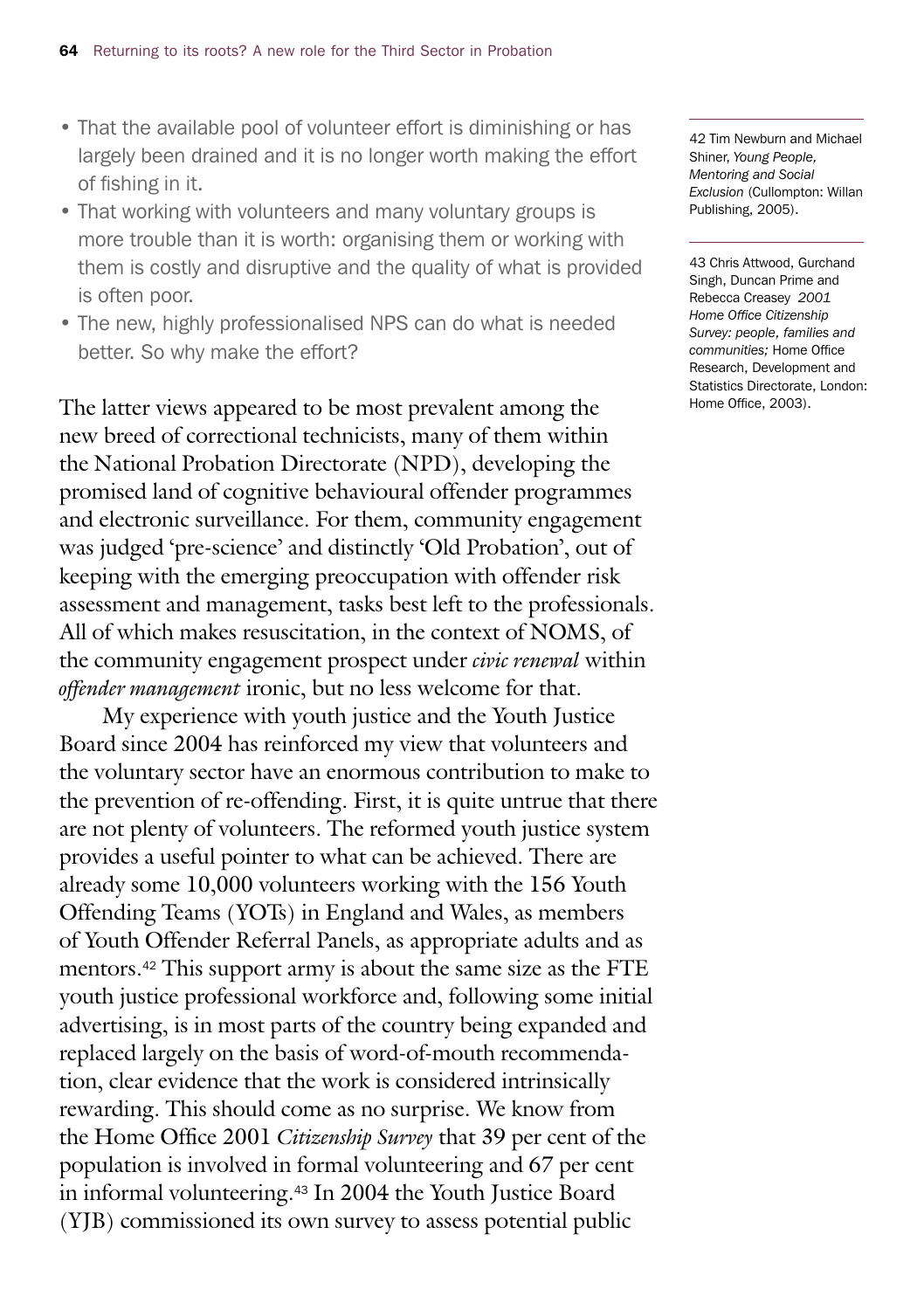44 Tim Newburn et al, *The Introduction of Referral Orders into the Youth Justice System: Final Report,* Home Office Research Study No.242 (London: Home Office, 2002).

interest in voluntary effort with young people who offend. The results showed that an estimated 13 million adults in England and Wales would 'signal some level of interest in volunteering' and on the basis of 8 per cent of respondents, an estimated 3.4 million would be 'very interested'. Of the latter, the largest proportion, an estimated 2.7 million, would be 'very interested' in assisting young people develop their literacy and numeracy skills. The survey also showed, however, that the factor most important in determining whether potential volunteers get engaged is the professional training and support available to them before they start and thereafter. This confirmed YOTs' experience with Referral Panel members.44 A Youth Justice Board survey of YOTs in December 2002 showed that more training was proving necessary for both volunteers and those youth justice workers who supervise them. Accredited training is particularly important when recruiting young and black and minority ethnic group volunteers a sizeable number of whom see participation as a potential first step in career progression.

 Secondly, at the YJB we see the involvement of volunteers and/or voluntary sector partnerships (many of which involve volunteers) as a hugely important promotional opportunity for reasons that go beyond the *Cross Cutting Review* rationale. Investment in this field would:

- broaden recruitment of a more diverse, trained workforce (the Youth Justice National Qualifications Framework is being developed with this in mind)
- increase public understanding of and confidence in the youth justice system
- promote the social inclusion of young offenders
- assist the core of professional youth justice workers in tackling the practical social disadvantages – lack of educational attainment and vocational training skills, housing and health problems, lack of familial support, etc – which most persistent young offenders suffer from a combination of.

The positive turning points in most people's lives stem from relationships characterised by continuity, trust and positive engagement, relationships which inspire and lift the subject's eyes above the horizon, relationships which build motivation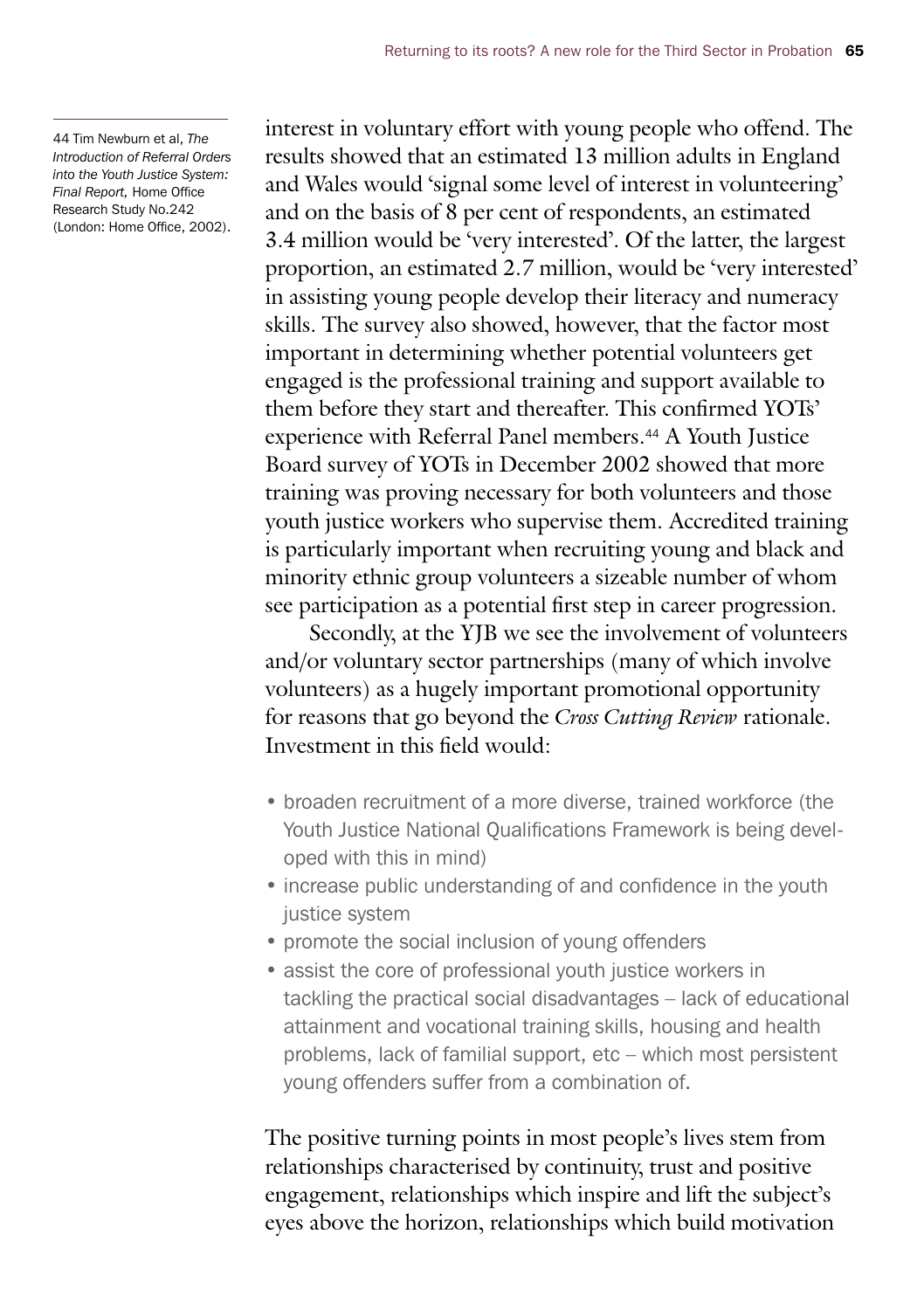and through which a way is found on what often appear to be overwhelming practical and personal problems. That is as true with adults as with young offenders, and this point has repeatedly been made in the probation literature.<sup>45</sup> The 'what works' literature emphasises that if offenders' practical problems are not addressed, then cognitive behavioural offender programmes are not likely to work. The emerging lessons from the youth justice field suggest that good volunteer mentoring schemes can prove invaluable in this context.

 The third lesson I take from youth justice is the merit of devolving decision-making regarding contracting out. To illustrate, practically every YOT area now provides a variety of early crime prevention schemes:

- Youth and Inclusion and Support Panels (YISPs), comprising representatives of the key agencies (police, education, health, social services and the YOT) working voluntarily with 8-13 year olds identified as at risk of offending, the aim being to support the young people and their families in accessing mainstream services with a view to addressing the factors in their lives that put them at risk of offending.
- Youth Inclusion Programmes (YIPs) which aim to engage, voluntarily, the 50 young people and their families in an area who the key agencies identify as most at risk of offending, again with the aim of addressing the factors in their lives that place them at risk through positive activities, offending behaviour programmes and improved access to services, particularly education.<sup>46</sup>

To take another example, every YOT now offers an Intensive Supervision and Surveillance Programme (ISSP) to the court for serious, persistent young offenders on the cusp of custody, either as a bail condition, or as part of a community sentence, or following release from a custodial sentence where there is a significant risk of breach of licence and recall.47 All these initiatives, YISP, YIPs and ISSPs, were initially supported with ring-fenced funding from the YJB. However, both originally and currently – these programmes have now been rolled out across the country – it is left to YOT managers locally to determine whether the various supervisory and other offender services should be provided in-house or contracted out. They do so in the light of

45 Shadd Maruna, *Making Good: How Ex-Convicts Reform and Rebuild Their Lives* (Washington: American Psychological Association, 2002); S. Farrall, *Rethinking What Works with Offenders: Probation, Social Context and Desistance from Crime* (Cullompton: Willan Publishing, 2002).

46 Morgan Harris Burrows, *Evaluation of the Youth Inclusion Programme* (London: Youth Justice Board, 2003).

47 Emily Gray, Emily Taylor, Colin Roberts and Simon Merrington, Fernandez and Moore, *ISSP: The Final Report* (London: Youth Justice Board, 2005).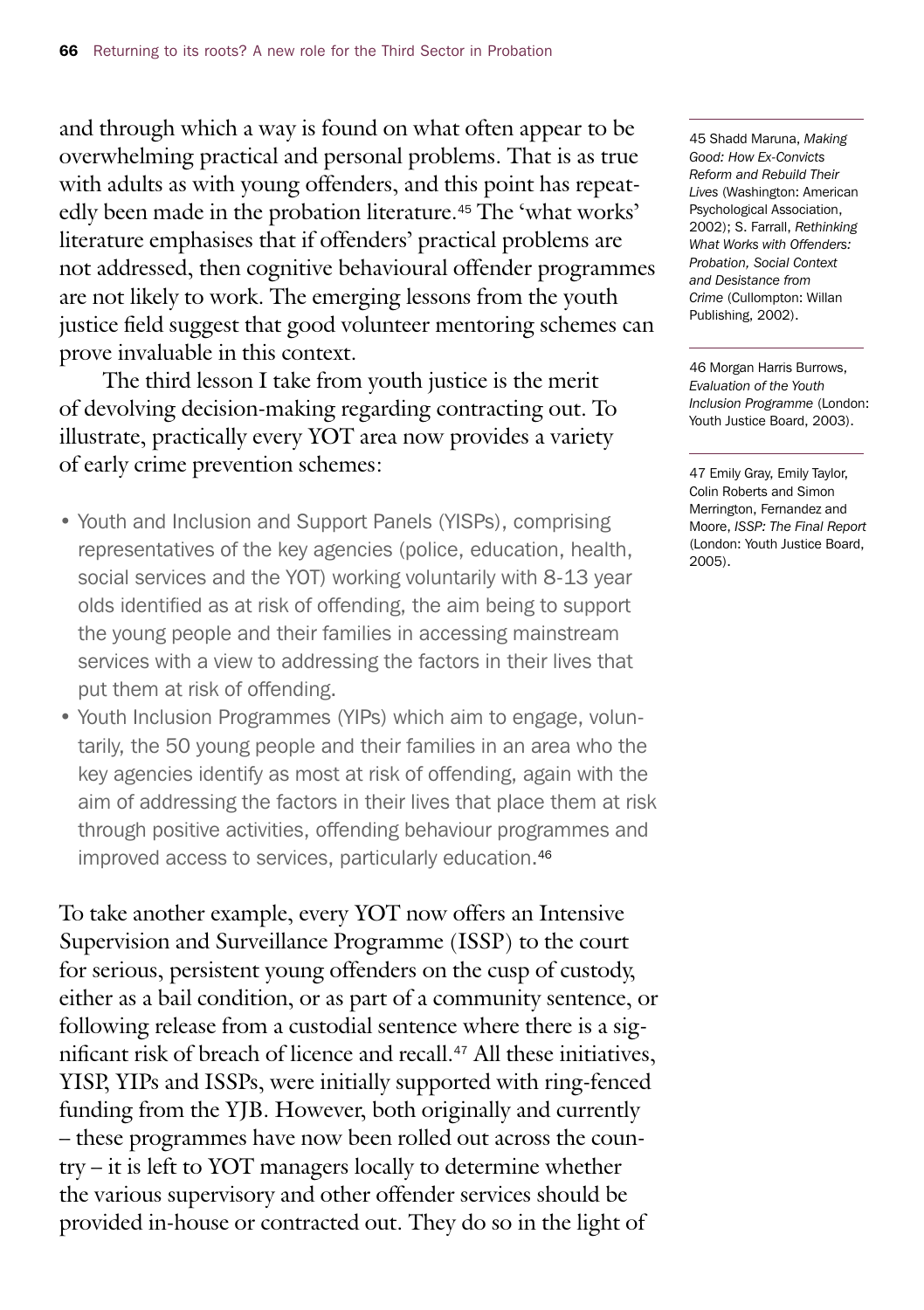local circumstances and the availability and quality of voluntary sector providers. Unlike NOMS and the NPS we, the YJB, are unable to say what proportion of total YOT expenditure is absorbed by contracted out services: YOTs are accountable to and managed by the local authorities and this is not information we ask of them. However, we know that a sizeable proportion of YISP, YIP and ISSP schemes are contracted out to voluntary sector organisations, both national and local. Though common standards have to be met and data returned as a condition of the YJB grant, the dominant characteristic from this funding and decision-making arrangement is the strong sense of local ownership and the amount of grass-roots innovation. I attribute the high morale in most youth justice teams to two factors – the devolved decision-making and managerial framework and the diversity of genuine partnership provision. Moving in 2004 from probation to youth justice provided me, frankly, with a stark contrast.

 It is beyond the scope of this essay to critically discuss the likely arrangements for the future governance of the probation service, the development of probation trusts, their relationships with Regional Offender Managers (ROMS), except to note the following:

- Though the Carter Report and several Home Office documents have referred in highly positive terms to the youth justice delivery model, the proposed NOMS/Probation structure does not even remotely replicate it. Determining who is to provide services at national or regional level arguably provides neither the accountability nor sensitivity to local conditions and local state agencies which YOTs embody and which area Probation Boards promise in theory.
- NOMS has yet to state any principles which should govern the proposed market in probation services (this was accomplished for prisons through the provisions in the Criminal Justice Act 1991 for the appointment of a Crown 'controller' in each privately managed prison, etc). Are any aspects of probation work – the preparation of court reports, for example – to be exempted from the services for which non-public bodies might contract? And, if not, would non-public agencies, voluntary of commercial, preparing court reports be eligible also to deliver interventions possibly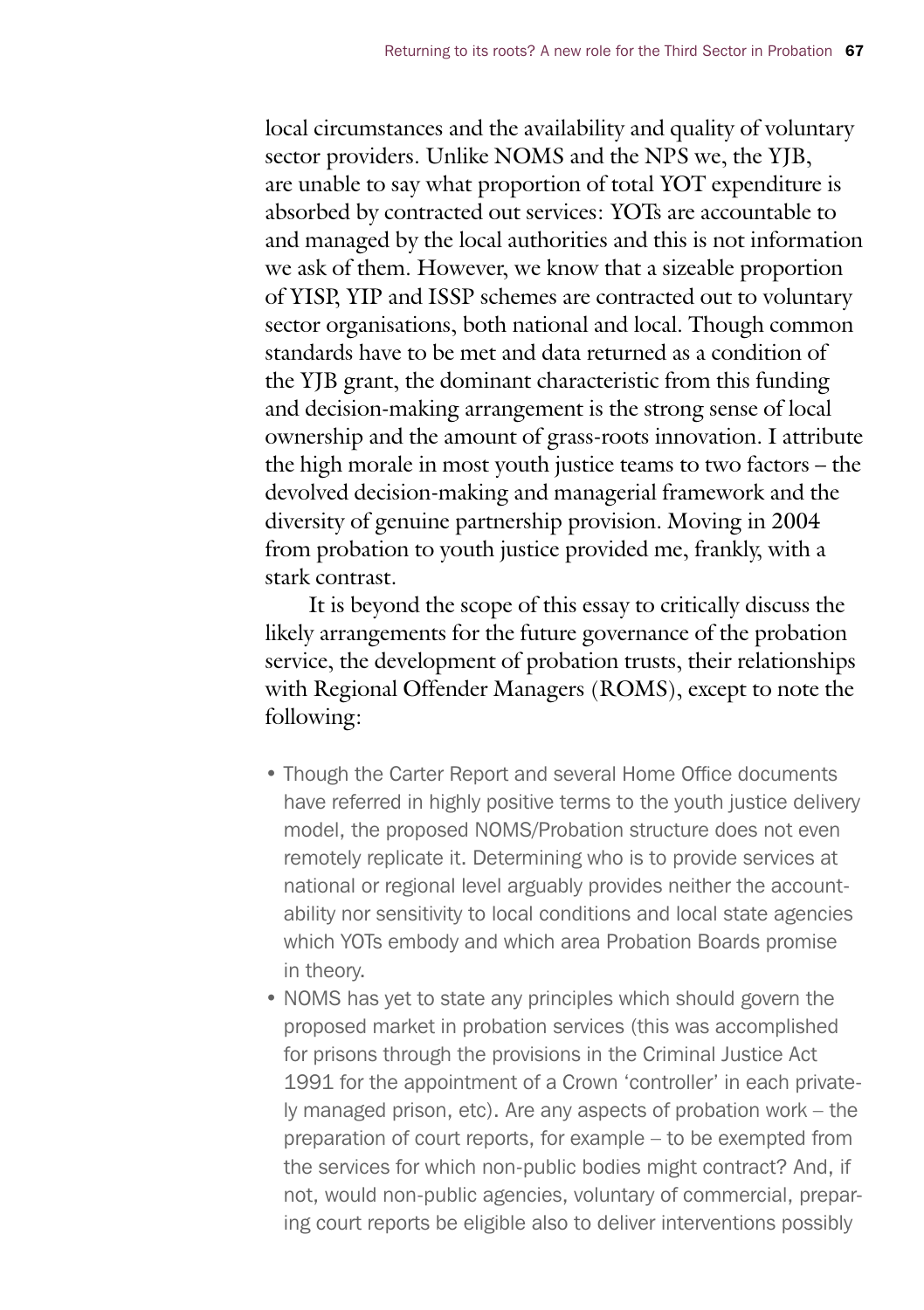proposed in those court reports? Within the youth justice field we would unequivocally take the view that such overlaps would embody conflicts of interest: the preparation of court reports is the sole responsibility of YOTs.

I co-founded and was the founding Chair of CLINKS, an organisation dedicated to facilitating the involvement of the voluntary sector in delivering custody and community-based services to offenders. I am delighted to see that CLINKS is closely involved in the *Partners in Reducing Re-Offending* initiative in London with the aim of developing voluntary sector partnerships with probation.<sup>48</sup> I also note that pending publication and passage of the enabling legislation for the formation of probation trusts, Probation Circular 7/2006 requests Probation Boards to increase their spend on the independent sector to five per cent in financial year 2006-7. These suggest that probation engagement with the voluntary sector is being resuscitated. Yet I have my doubts about the progress that will be made early. Most VSOs are either national or very local – I know of virtually none that are essentially regional – and the future is uncertain. As a consequence I am sceptical that the five per cent spending target for this financial year will be achieved. Quite apart from their short-term resource constraints, are Probation Boards likely enthusiastically to contract out services to VSOs with whom, when Probation Trusts are instituted, they will as trusts presumably then have to compete?

 Finally, the emphasis within the probation field on 'contestability' suggests, ironically, that the essence of the case set out for the voluntary sector in the *Treasury Cross-Cutting Review* may be being lost sight of in favour of cost-cutting, general denigration of the public services and the emergence of a VSO general we-can-do-better-than-the-public-sector line of argument, which may make some VSOs indistinguishable from commercial providers.49 It should not be long before the Charities Commission starts asking questions about the VSOs preparing their bids regionally or nationally to take over probation services. What claim, for example, do they have to representing users' experience or interests or having local knowledge of the practical problems facing ex-prisoners? Encouraging partnerships with VSOs is one thing, dismantling the probation service is

48 www.pirr.org.uk/prmenu. htm

49 David Walker, 'Are we backing a Trojan horse?', *The Guardian,* 12 July 2006.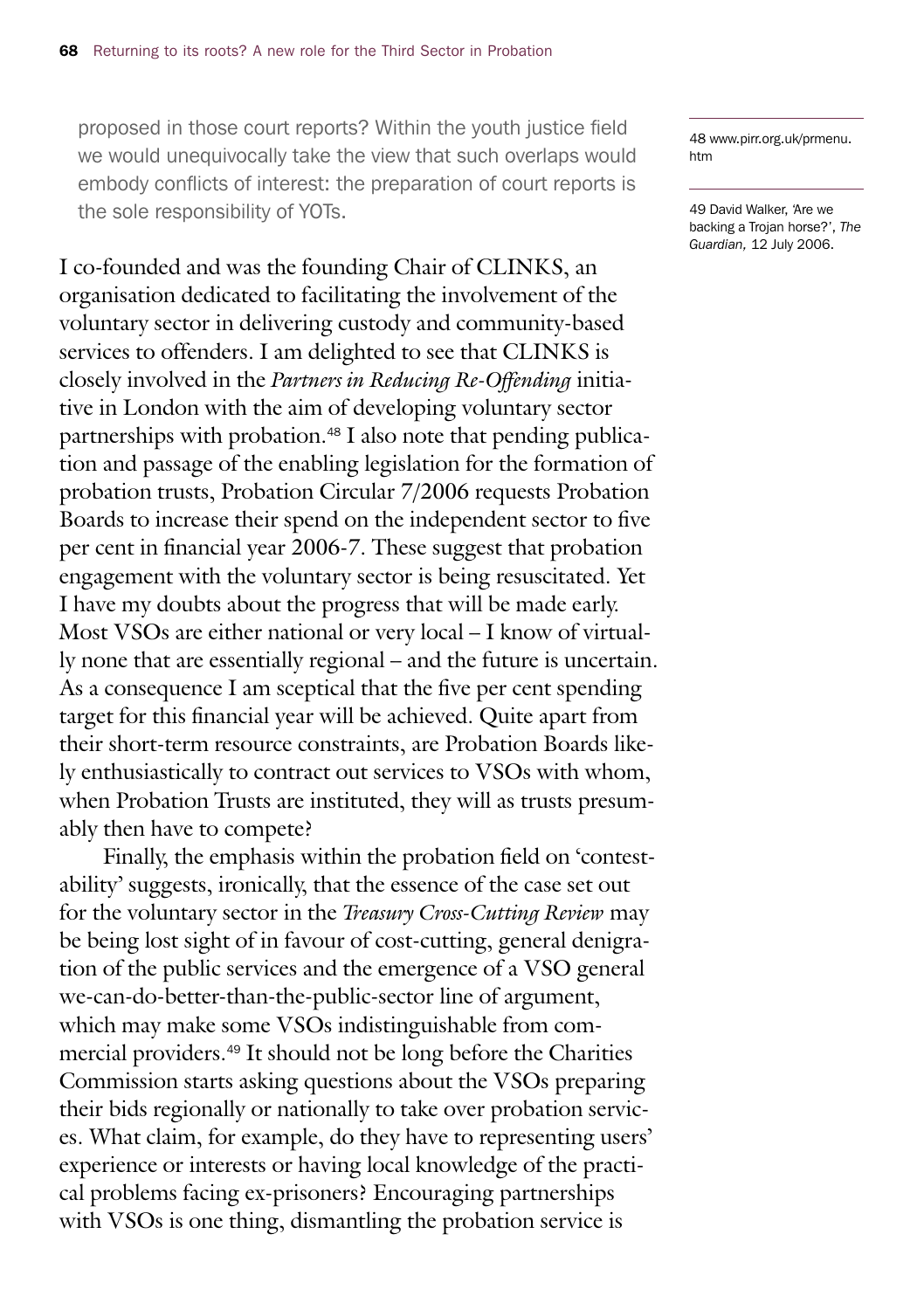another matter entirely. Within the youth justice field we favour building the independent professionalism, corporate identity, pride and influence of YOT managers, not reducing them to cautious ciphers. If offenders are to have the self-confidence to build better lives for themselves they need to work with people who have equivalent confidence in themselves and their agency.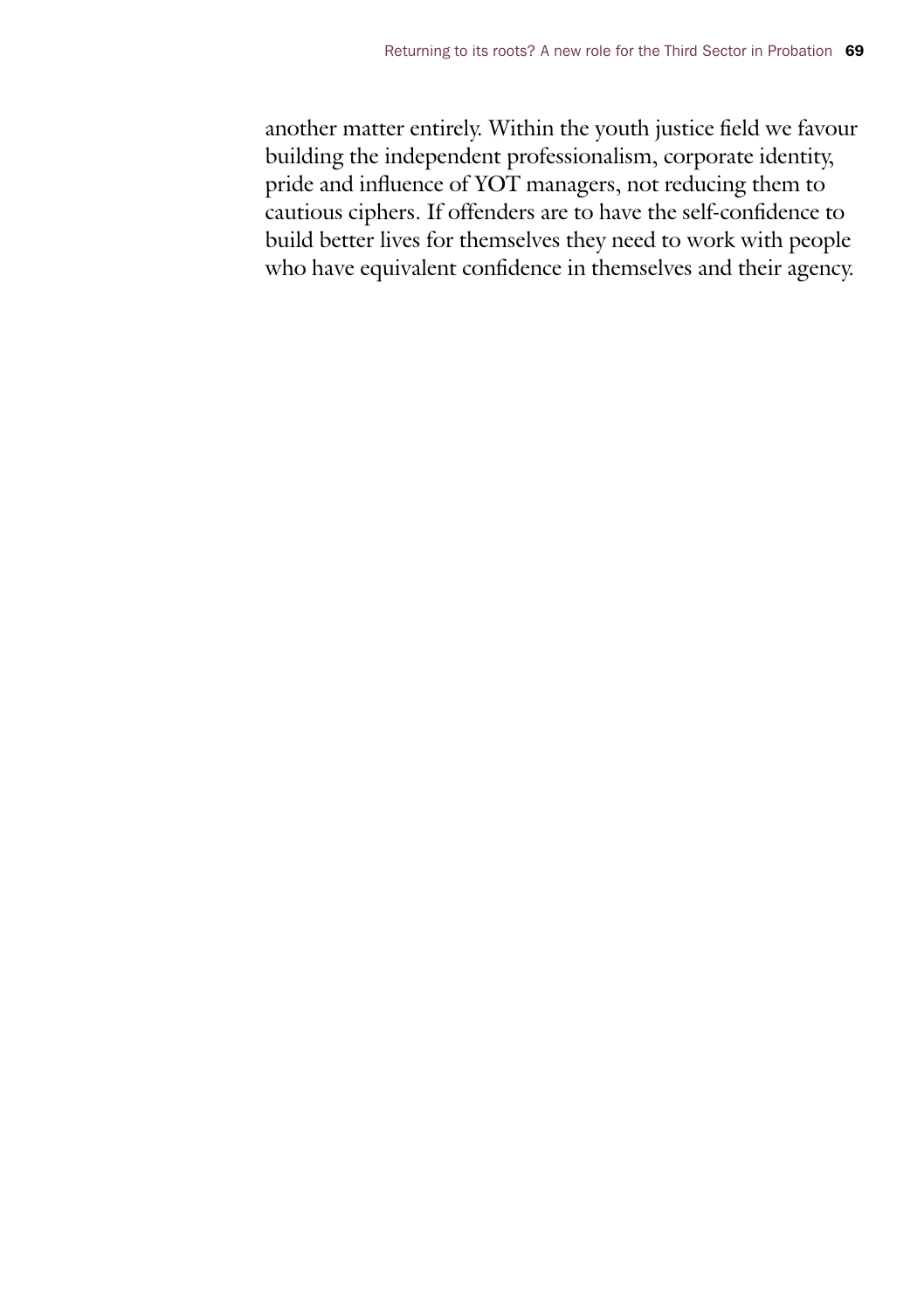# Chapter 7: Supervision in the Community – an alternative approach

#### By Harry Fletcher

Scotland has recently seen the launch of a new national offender management strategy that puts criminal justice onto a completely different path. In the new model, Community Justice Authorities bring together local authorities including the English and Welsh Probation equivalent, the Scottish Prison Service, and key partners, such as the voluntary sector, to produce an integrated approach to reducing re-offending.

 In contrast, on 6th January 2004 the Home Office published, *Reducing Crime – Changing Lives,* an instant response to Patrick Carter's Review of Correctional Services.<sup>50</sup> This created the National Offender Management Service (NOMS), effectively merging the prison and probation services. The two and a half years since the establishment of NOMS have seen a number of different 'visions' emerge for the future of the probation service under the new arrangements, all advocating greater centralisation and regionalisation, coupled with fragmentation of the service, and the introduction of contestability and market forces.

#### The NOMS Project

The development of the NOMS project has been characterised by a lack of detail, a lack of clarity and a lack of consultation throughout. No business case has been produced on either the creation of NOMS or the introduction of 'contestability'

50 Home Office (2004).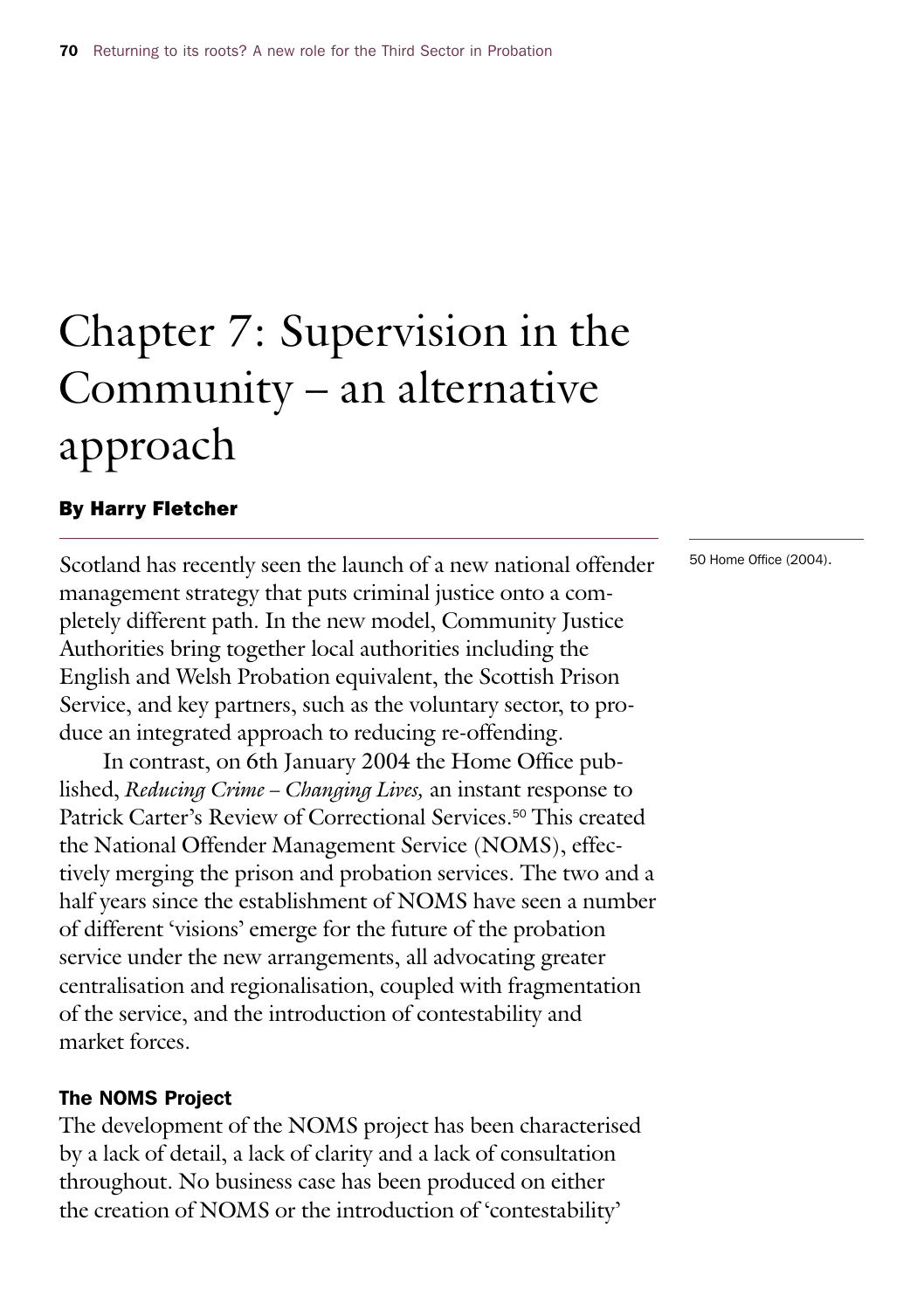51 Napo is the trade union, professional association and campaign organisation for more than nine and a half thousand people working in the National Probation Service and the Children and Family Court Advisory and Support Service.

52 Home Office, *Restructuring Probation to Reduce Reoffending,* NOMS Consultation Document (London: Home Office, 2005).

and market forces into the system. Internal risk assessments that have been produced (in October 2004 and March 2005) described the possibility of the project running into difficulties as high and very high.

Time and again Napo,<sup>51</sup> together with many other 'stakeholders', has voiced opposition to each new proposal: to the planned abolition of Probation Boards with their base in local communities; and to the break-up, and effective abolition, of the probation service. It has consistently argued against the introduction of private profit and market forces into the criminal justice system, maintaining they will have a detrimental effect on the Service, on reducing re-offending and on public protection. Throughout the process the government has been consistently losing the argument but nevertheless has seemed determined to push ahead.

 Early plans to split the probation service into two separate 'interventions' and 'offender management' sections (effectively a contractor/client split) to simplify opening it up to the private sector were shelved July 2004, following expressions of concern from all quarters about the implications for the service. However, they were soon resurrected, when the then NOMS Chief Executive, Martin Narey, was instructed by the Prime Minister's office to come up with a structure and have it ready for piloting in April 2005. The resulting NOMS Bill was however abandoned in the run up to the May General Election.

 The latest consultation document was *Restructuring Probation to Reduce Re-offending,* published in October 2005.<sup>52</sup> In it the Government proposed to abolish the National Probation Service and replace it with a fragmented market of competing providers. Over 70 responses were received, less than 1% of which were in favour of the proposals. Following the Home Office reshuffle in May, the Bill to introduce the restructuring of the Service has been delayed yet again.

#### The case against privatisation

It is highly controversial that it is being argued that privatisation and market forces will drive up performance when, despite acute resource problems, the probation service is performing better than ever. Figures for November 2005 showed that 'breach' targets were achieved in 92% of cases; 'orders'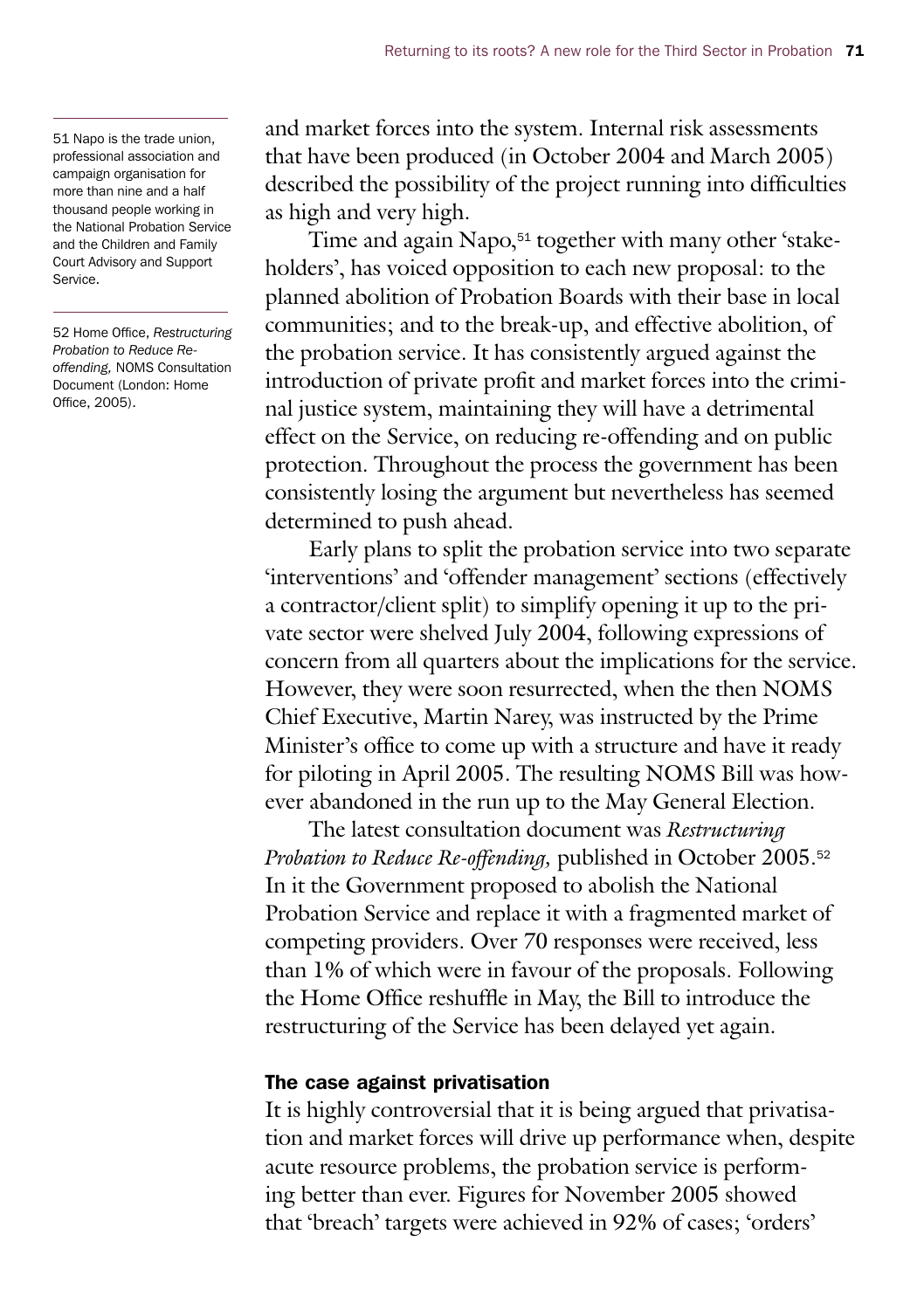were completed in 81% of cases and 'offender behaviour programmes' were completed in 107% of targeted cases. In addition, 8 out of 10 supervisees were still in contact with their probation officer after 6 months of supervision and 93% of victims were contacted within the required period.

 Napo believes there is no hard evidence to support the view that contestability will make public sector providers more efficient or less costly to the public. Indeed, the probation service is no stranger to the privatisation agenda and our experience so far leads us to fear the worst.

 In 2002 we saw the contracting out of hostel facilities, including cooks, cleaners and maintenance staff with the consequence that costs rose by on average 62%. In 2003, a decision was taken by the NPD to privatise the management and maintenance of probation premises. This in turn led to an immediate increase in costs of 35%. Both privatised projects have been characterised by a fall in service standards.

 In 1998 we saw the roll out of curfew orders with electronic tagging operated by private companies who stand to make considerable profits. The cost of electronic surveillance for a full year is £6,500, while the cost of kit (which can be used at least 5 times) is £375, the fitting cost is £150, and the cost of each call out is £150. Evidence collected by Napo, also shows that there are numerous problems with the operation of the tagging and that violations are not routinely monitored.

 Napo also believes that the introduction of competition into the provision of community supervision will lead to fragmentation, hostility between agencies that currently co-operate, and it will drive down wages and terms and conditions.

## Partnership not competition

Napo believes that there are alternative structures which could deliver the government's aims of public protection, reducing offending and thorough offender management and greater efficiency, through further investment in partnership with the statutory, voluntary and not for profit sectors.

 Currently, the probation service is involved in a range of public protection work with the police. This includes multiagency public protection work where offenders who pose a risk to the public, either through violence or sexual offending,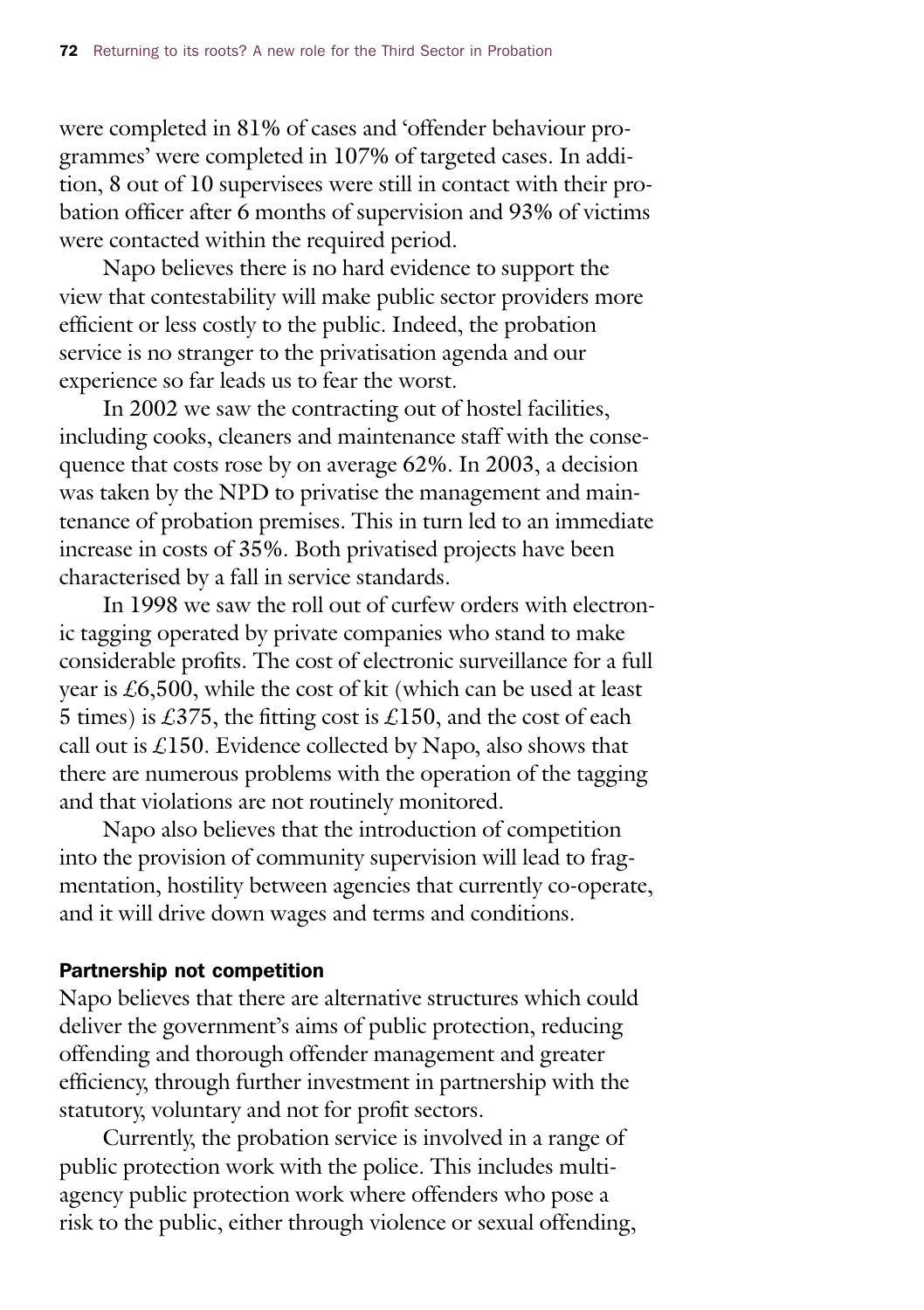53 Scottish Parliament, *Community Sentencing – The Tough Option –* A consultation paper (Edinburgh: Scottish Parliament, 1998).

54 Scottish Labour Party, *Scottish Labour's 2003 manifesto – On your side* (Edinburgh: Scottish Labour Party, 2003).

are supervised closely and jointly by the two organisations. In addition, a range of work is carried out, in partnership with the police, with intensive and prolific offenders, particularly those with the problems associated with drugs. The probation service also works with the health services and drug agencies in supervising people on drug treatment orders.

 The Service is involved in a range of other partnership work including employment and accommodation. It liaises and works with victim support and alcohol agencies, working in partnership to enhance the possibilities of resettlement. It also provides community service, with a range of other agencies including the youth service, play groups, church and other charitable organisations. Napo believes that all this work, which is widely praised, would be damaged by the introduction of competition at the expense of partnership.

## An alternative strategy

In contrast to what is proposed for England and Wales, the Scottish model enhances partnership working and improved co-operation by putting it on a statutory footing.

 In Scotland local authorities, often working in conjunction with the voluntary sector, are the main agencies managing community sentences and the rehabilitation of offenders into the community. The 1968 Social Work Act for Scotland gave local authorities what was, in effect, the probation role. In 1998, the Scottish Parliament published a paper *Tough Options,* which looked into the future of the location of criminal justice services within a social work setting.<sup>53</sup> This led to the establishment of regional consortia. There are currently 32 local authorities in Scotland carrying out criminal justice social work. They are now divided into eight criminal justice groupings, plus three Unitary Authorities and the three Island Authorities of Shetland, Orkney and the Western Isles. Consortia have responsibility for delivering social work criminal justice services in boundaries that are roughly co-terminus with the police and sheriffdoms.

 A plan for a single corrections agency in Scotland, similar to the one for England and Wales, was published in the Labour Manifesto for the 2003 Scottish Parliament elections.<sup>54</sup> However, after the election, a Labour/Liberal Democrat coalition led to the publication of a consultation paper on reducing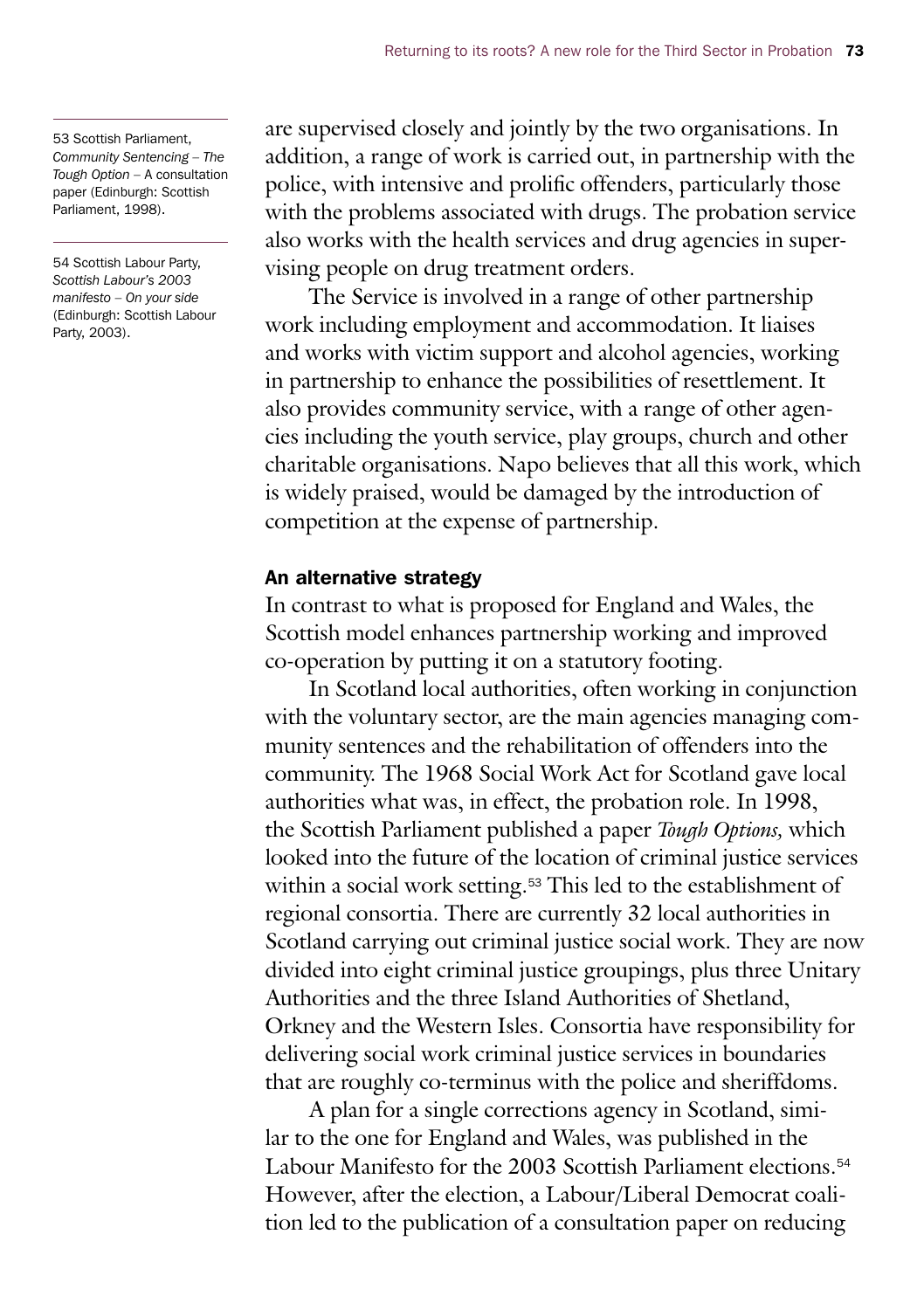re-offending in Scotland.55 The document asked whether a single agency was the best way forward.

 The consultation was widespread, there were 138 written responses, and overwhelmingly the majority of respondents expressed concerns about the establishment of a single agency.

## Criticisms included that:

- the agency would not necessarily tackle re-offending
- it would create additional problems and lead to a loss of links at a local level
- it would fail to address the complex range of needs of offenders
- it would reduce the ability to manage risk
- it would involve bureaucracy, disruption and cost, and would divert resources from service provision.

There was a consensus on the shortcomings of the current system, particularly on the need for a more seamless experience for offenders, especially at the transition points between the custodial and the non-custodial parts of the system; the need for better sharing of information between all parties; and the need for better planning. However, Ministers were persuaded by responses to the consultation exercise that there were other ways to address these problems than by a single agency.

 The plans for a single agency were dropped, and instead, in December 2004, the Scottish Executive produced: *"Supporting Safer, Stronger Communities: Scotland's Criminal Justice Plan".* <sup>56</sup> Its main proposals were to:

- introduce a National Advisory Body, chaired by the Minister for Justice to advise on a national strategy for offender management and to ensure a clear, shared focus on reducing re-offending
- legislate to introduce a statutory framework to place the Scottish Prison Service and local authorities under specific new obligations to work closely together to manage offenders seamlessly and to reduce re-offending
- legislate to bring groups of local authorities together in new joint Community Justice Authorities, responsible for ensuring the consistent and effective delivery of criminal justice social work across the area

55 Scottish Executive, *Re: duce, Re:habilitate, Re: form – A consultation on Reducing Reoffending in Scotland* (Edinburgh: Scottish Executive, 2004).

56 Scottish Executive, *Supporting Safer, Stronger Communities: Scotland's Criminal Justice Plan*  (Edinburgh: Scottish Executive, 2004).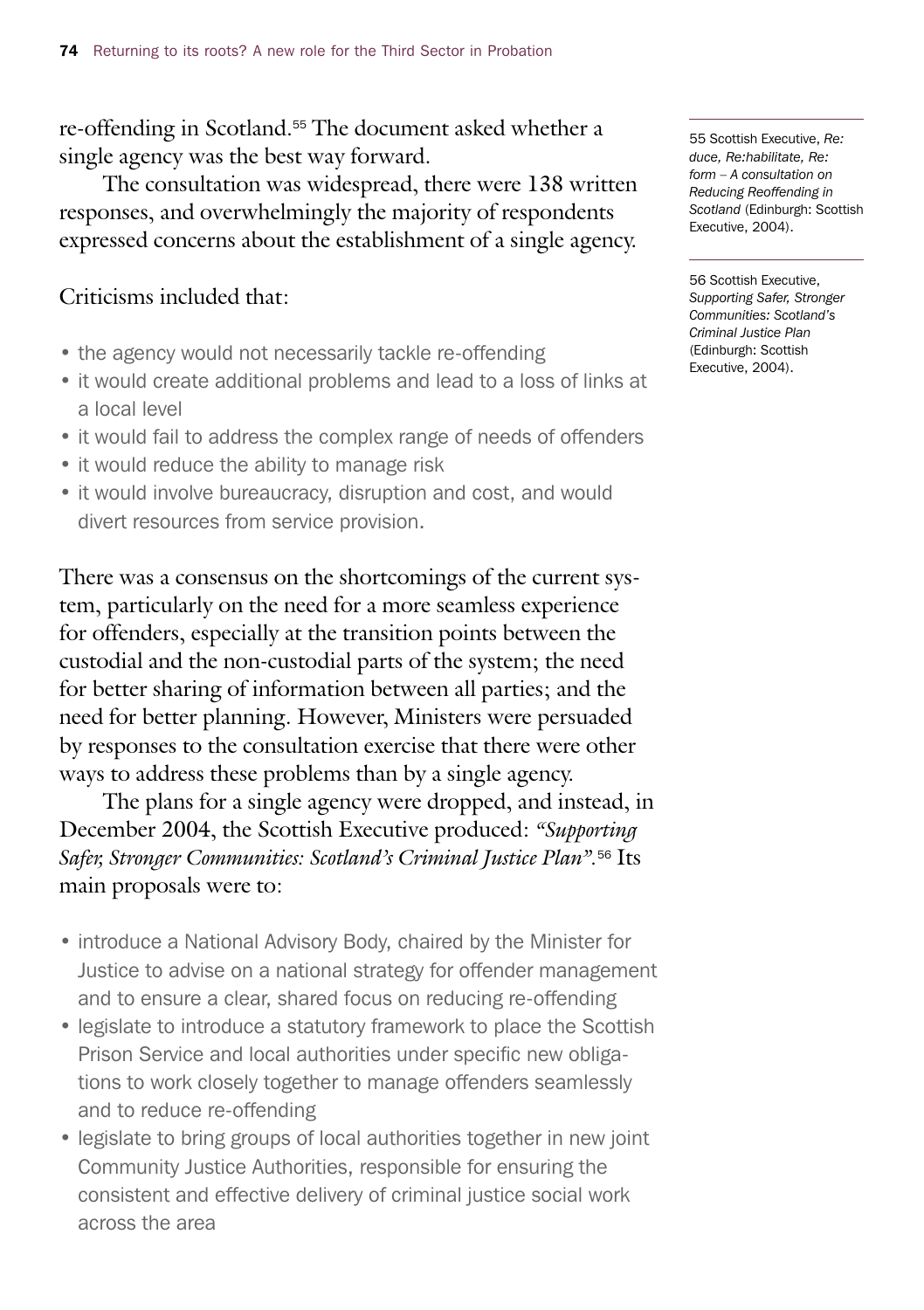- require the Scottish Prison Service and the Community Justice Authorities to prepare and deliver an area offender management plan to reduce re-offending;
- legislate to support the work done by the police, criminal justice social work and the Scottish prison service, assisted by a range of other agencies, in assessing and managing the risk from sex offenders and to support better systems for sharing information.

This was followed by the Management of Offenders (Scotland) Act in November 2005. The main clauses of the Act place a duty on the criminal justice agencies in local government to co-ordinate with the Scottish prison service to share information, to prepare and submit annual plans and to involve others in planning the new Community Justice Authorities. It also legislates to allow partners to be consulted on area plans and places a duty on the Community Justice Authorities to establish information sharing networks with partners. The model will be firmly based on partnership rather than market testing, contestability, or privatisation.

 The Community Justice Authorities, which will be made up of locally elected councillors, will be required to produce area plans on how this cooperation will be realised, and funding for the Criminal Justice Social Work will in future be channelled through them. Ministers believe that this mechanism will provide for their aim of securing increased national direction in criminal justice social work, whilst maintaining its local delivery.

## Creating Change

The Scottish Executive stated in May 2006 that to deliver such a wide range of service improvements required time. Their strategy proposes that services should be developed under five inter-linking themes.

- setting priorities
- working together in new ways
- developing and supporting the workforce
- communication
- measuring, learning and acting.

The Scottish Executive has set itself the vision of stronger, safer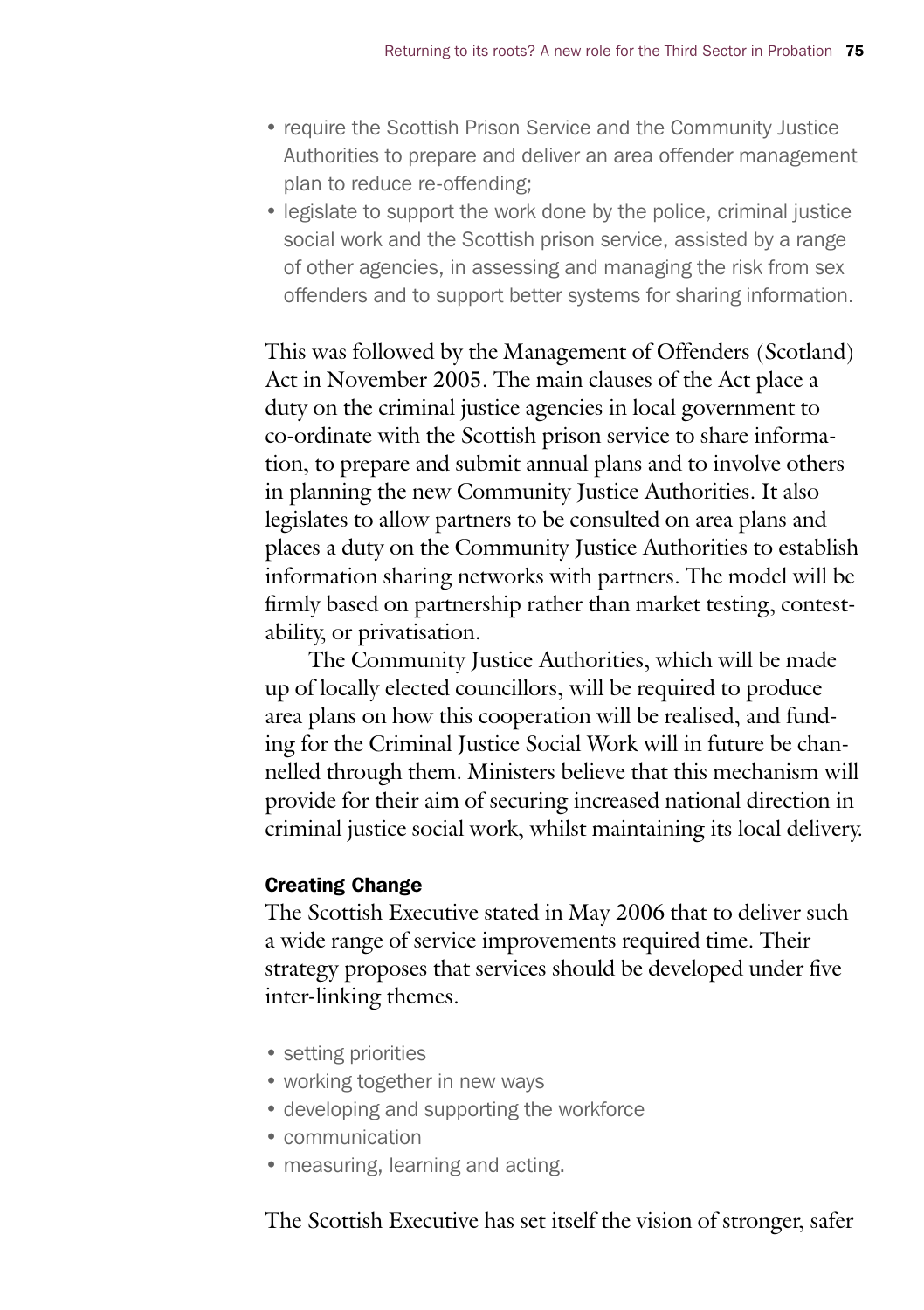communities where ordinary people can live their lives free from the fear of crime and where the rights of all members of the community are respected and upheld. Their current target is a 2% reduction in reconviction rates in all types of sentence by March 2008.56 The Executive has stated that over the next financial year it will work with a new national advisory body to set targets for 2008 onwards.

 In Napo's view, the changes underway in Scotland have been driven by a concern to increase the effectiveness of all services in reducing re-offending, but in England there is a real risk that structural changes based on the creation of a purchaser/provider split and competition will be counterproductive, overly bureaucratic and will not have the impact that the government desires. Indeed, this model is likely to be of greater benefit to the voluntary sector if it leads to fixed long-term contracts, means that bidding capacity will be kept to a minimum and results in partnership on a statutory basis.

56 Scottish Executive, *Reducing Reoffending: National Strategy for the Management of Offenders* (Edinburgh: Scottish Executive, 2006).